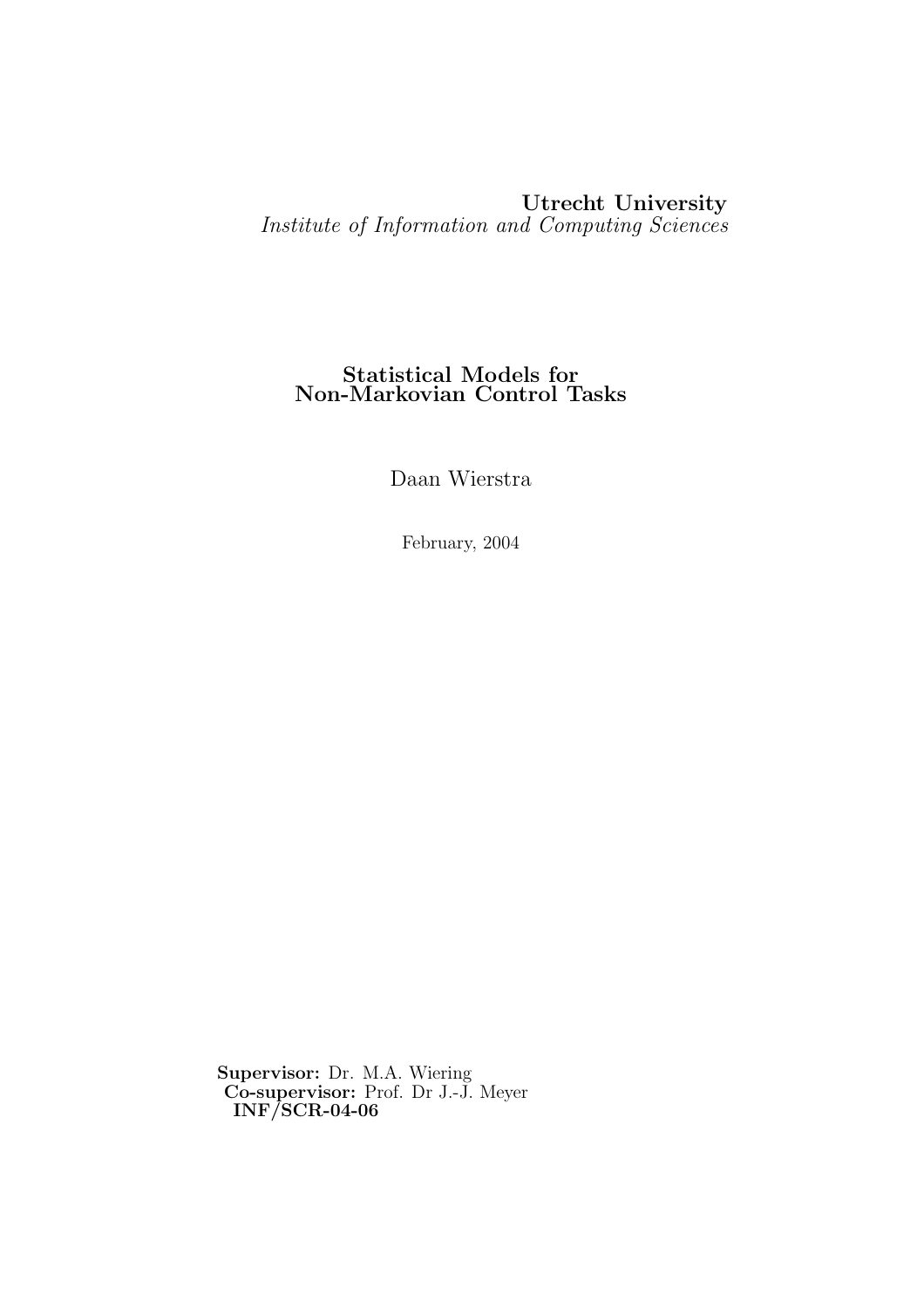# **Contents**

| 1                       |                                                      | Introduction                                                                         | 1                       |  |  |  |  |  |
|-------------------------|------------------------------------------------------|--------------------------------------------------------------------------------------|-------------------------|--|--|--|--|--|
| $\bf{2}$                |                                                      | POMDPs and Memory: A Very Short Introduction                                         | $\overline{\mathbf{4}}$ |  |  |  |  |  |
|                         | 2.1                                                  |                                                                                      | $\overline{4}$          |  |  |  |  |  |
|                         | 2.2                                                  | Markov Decision Processes                                                            | $\bf 5$                 |  |  |  |  |  |
|                         | 2.3                                                  |                                                                                      | $\overline{7}$          |  |  |  |  |  |
|                         |                                                      | 2.3.1                                                                                | $\overline{7}$          |  |  |  |  |  |
|                         |                                                      | 2.3.2                                                                                | 8                       |  |  |  |  |  |
|                         | 2.4                                                  | Partially Observable Markov Decision Processes                                       | 9                       |  |  |  |  |  |
|                         | 2.5                                                  |                                                                                      | 9                       |  |  |  |  |  |
|                         |                                                      | Approximations with a Model<br>2.5.1                                                 | 10                      |  |  |  |  |  |
|                         |                                                      | 2.5.2<br>Memory and Utile Distinction                                                | 11                      |  |  |  |  |  |
|                         |                                                      | 2.5.3                                                                                | 11                      |  |  |  |  |  |
|                         | 2.6                                                  | POMDPs and Memory: an Overview                                                       | 12                      |  |  |  |  |  |
|                         | 2.7                                                  |                                                                                      | 14                      |  |  |  |  |  |
| 3                       |                                                      | <b>Utile Distinction Hidden Markov Models</b>                                        | 15                      |  |  |  |  |  |
|                         | 3.1                                                  |                                                                                      | 15                      |  |  |  |  |  |
|                         | 3.2                                                  |                                                                                      | 16                      |  |  |  |  |  |
|                         | 3.3                                                  | Algorithm Details: Utile Distinction Hidden Markov Models                            | 17                      |  |  |  |  |  |
|                         | 3.4                                                  | Algorithm Details: Coupled UDHMMs                                                    | 20                      |  |  |  |  |  |
|                         | 3.5                                                  |                                                                                      | 21                      |  |  |  |  |  |
|                         |                                                      | 3.5.1                                                                                | 21                      |  |  |  |  |  |
|                         |                                                      | Detecting Long-Term Dependencies: The T-Maze<br>3.5.2                                | 23                      |  |  |  |  |  |
|                         |                                                      | The 89-State Maze $\ldots \ldots \ldots \ldots \ldots \ldots \ldots \ldots$<br>3.5.3 | 24                      |  |  |  |  |  |
|                         | 3.6                                                  |                                                                                      | 26                      |  |  |  |  |  |
| $\overline{\mathbf{4}}$ | Hierarchical Methods in Reinforcement Learning<br>28 |                                                                                      |                         |  |  |  |  |  |
|                         | 4.1                                                  |                                                                                      | 28                      |  |  |  |  |  |
|                         | 4.2                                                  |                                                                                      | 29                      |  |  |  |  |  |
|                         | 4.3                                                  | Automatic Discovery of Hierarchical Structure                                        | 31                      |  |  |  |  |  |
|                         | 4.4                                                  |                                                                                      | 33                      |  |  |  |  |  |
| 5                       |                                                      | A New Implementation of Hierarchical Hidden Markov Models                            | 34                      |  |  |  |  |  |
|                         | 5.1                                                  |                                                                                      | 34                      |  |  |  |  |  |
|                         | 5.2                                                  |                                                                                      | 35                      |  |  |  |  |  |
|                         | 5.3                                                  |                                                                                      | 36                      |  |  |  |  |  |
|                         | 5.4                                                  |                                                                                      | 38                      |  |  |  |  |  |
|                         |                                                      |                                                                                      |                         |  |  |  |  |  |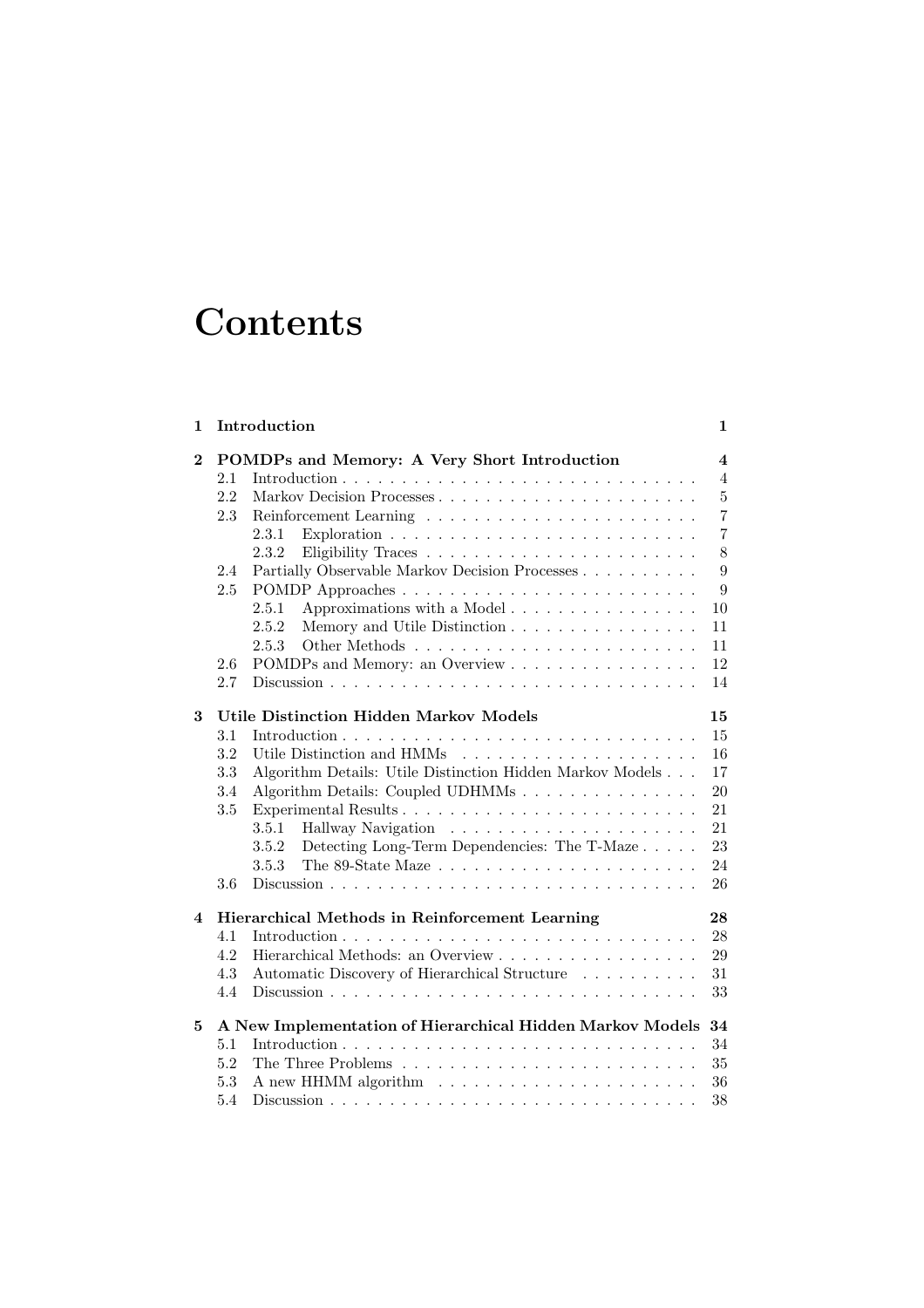| 6 | Model Operators and Hierarchical UDHMMs |                                                       |    |  |  |  |  |
|---|-----------------------------------------|-------------------------------------------------------|----|--|--|--|--|
|   | 6.1                                     |                                                       | 39 |  |  |  |  |
|   | 6.2                                     | A Hierarchical Behavior Model: HUDHMM                 | 41 |  |  |  |  |
|   | 6.3                                     | The Hierarchical Model Operators (HMO) Algorithm      |    |  |  |  |  |
|   |                                         | The Observation Split Operator<br>6.3.1               | 42 |  |  |  |  |
|   |                                         | 6.3.2 The Brother Split Operator                      | 43 |  |  |  |  |
|   |                                         |                                                       | 44 |  |  |  |  |
|   |                                         | The Parent Split Operator<br>6.3.4                    | 45 |  |  |  |  |
|   |                                         | The Cousin Split Operator<br>6.3.5                    | 45 |  |  |  |  |
|   | 6.4                                     |                                                       | 47 |  |  |  |  |
|   |                                         | Detecting Long-Term Dependencies: The T-Maze<br>6.4.1 | 47 |  |  |  |  |
|   |                                         | 6.4.2                                                 | 48 |  |  |  |  |
|   | 6.5                                     |                                                       | 48 |  |  |  |  |
|   |                                         | Conclusion                                            | 50 |  |  |  |  |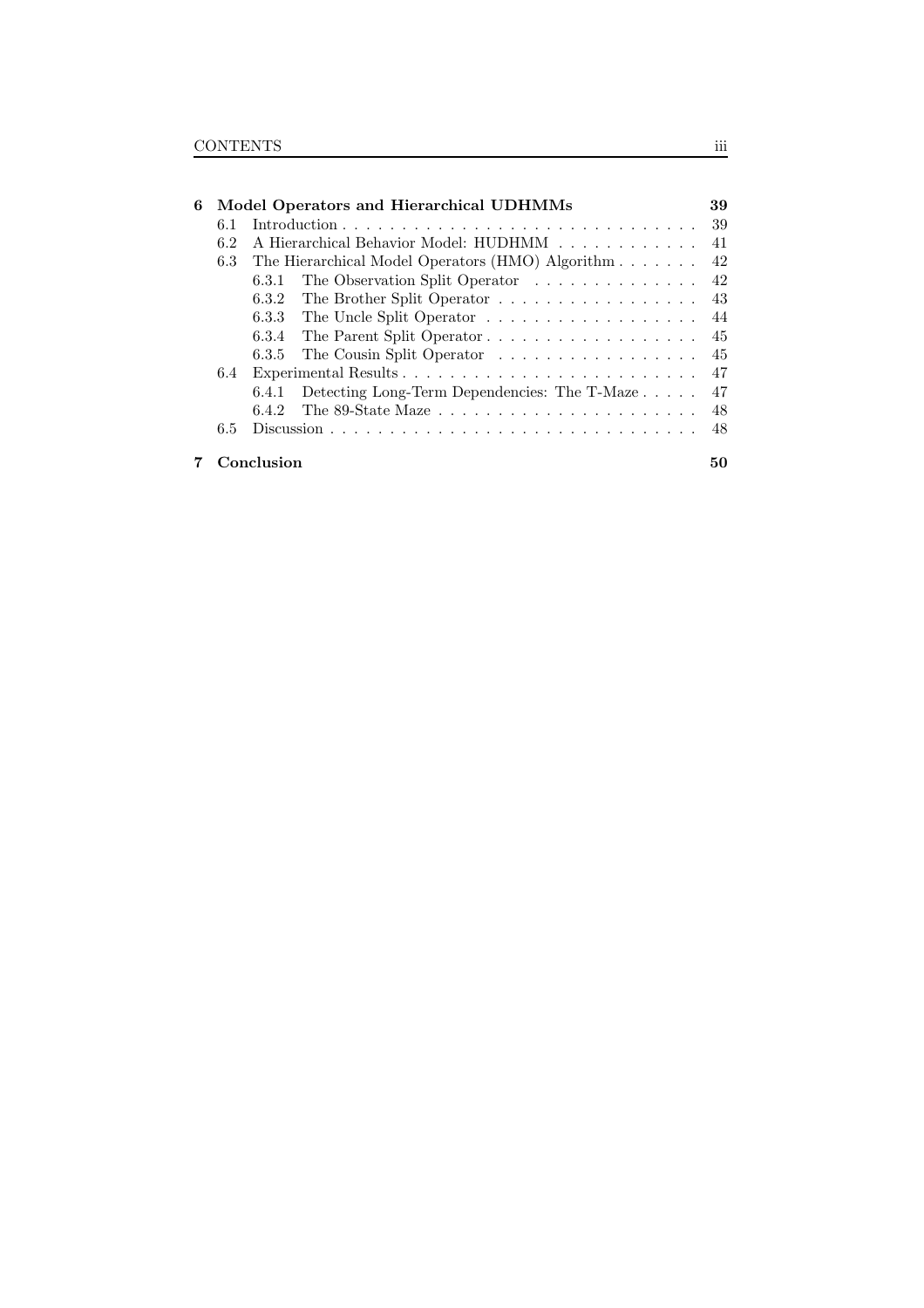## Chapter 1

## Introduction

Consider the problem of an explorer robot navigating the surface of the planet Mars. The robot moves about and makes local observations. Since no human operators are available to steer the machine in real-time, the robot must decide for itself what to do given the circumstances, the 'circumstances' being its history of observations and previously taken actions. It cannot disambiguate its current situation and position from the current observation alone, because different situations might produce the same observations. This robot has to deal with the problem of *hidden state* (Lin & Mitchell, 1993). It has to disambiguate its hidden state so much as to find a good policy to deal with its environment. We say it has to deal with *perceptual aliasing* (Whitehead  $\&$  Ballard, 1991). We generally refer to this sort of problem as a Partially Observable Markov Decision Process or POMDP (Sondik, 1978).

Perceptual aliasing can be viewed as both a blessing and a curse. It is a blessing, because it gives the agent the opportunity to generalize across states — different states that nevertheless produce the same or similar observations are likely to require the same actions. It is a curse, because, for optimal action selection, the agent needs some kind of memory. That is a very serious problem indeed, because, in order to create memory, it has to keep track of its history of actions and observations to make a good estimate of its current world state. Unexpected events, malfunctioning motors and noisy observations make the problem even more difficult. How can this problem possibly be solved?

Preprogramming all actions for all possible situations is not always an option. It does not solve the problem of ambiguous observations, and, furthermore, a correct 'world model' is not always available to the programmer. Also, often the number of possible situations is much larger than a programmer could possibly anticipate. Moreover, the designer does not always know what exactly the optimal actions are.

So, we conclude, for this class of problems, learning algorithms are essential. More specifically, Reinforcement Learning (Watkins, 1989; Kaelbling, Littman & Moore, 1996; Sutton & Barto, 1998) algorithms. In Reinforcement Learning (RL), an agent observes the state of the world and acts accordingly as to maximize long-term reward. The reward is the teaching (reinforcement) signal that is given to the agent when it reaches favorable states or 'goal' states. In the beginning, the agent acts randomly, not knowing what actions are 'right' and which are 'wrong'. But after a while, it learns to behave more rationally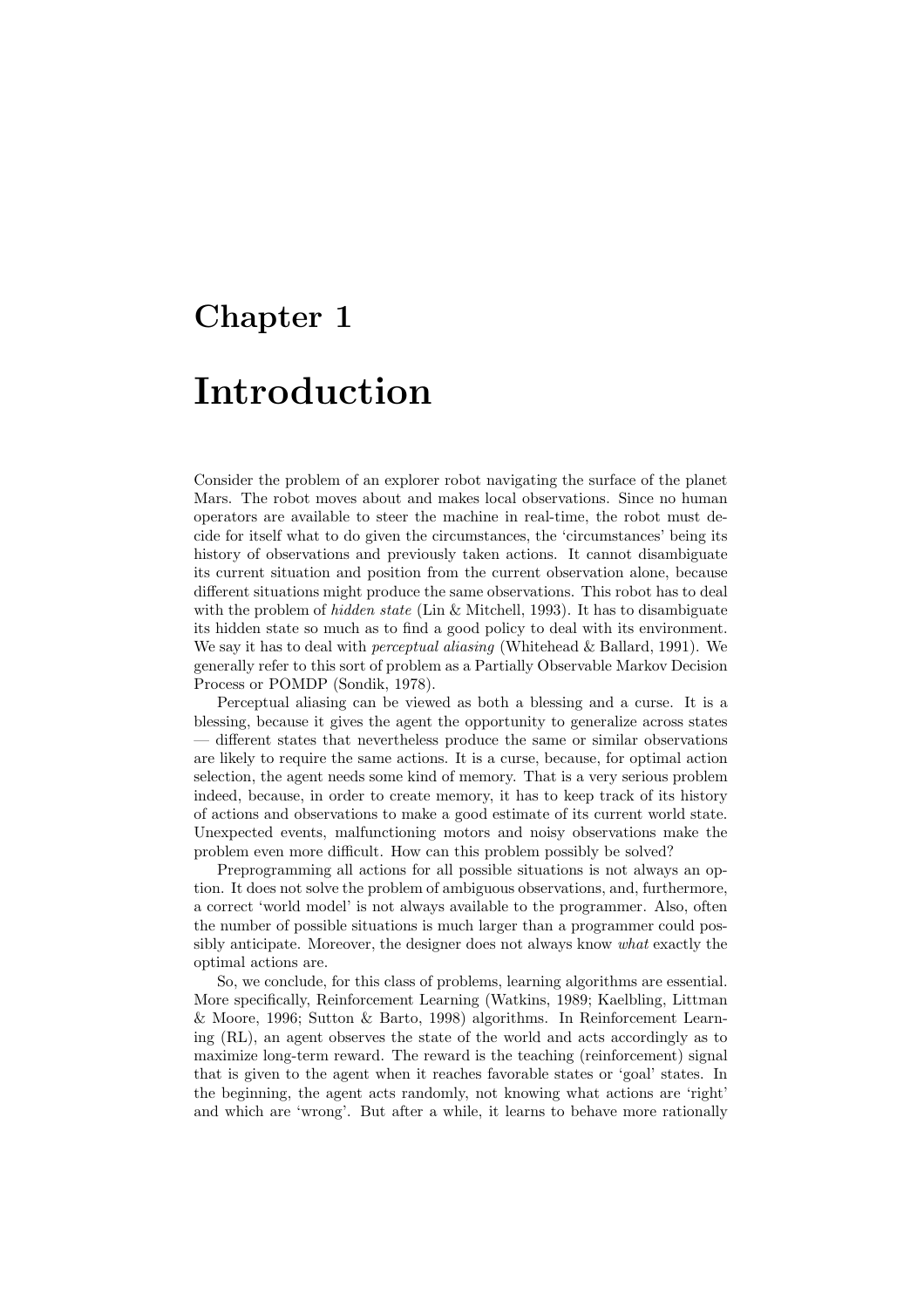because of the reinforcements (rewards and punishments) carefully provided by the teacher. When the agent's behavior is satisfactory, the agent can be put to practice.

Several Reinforcement Learning algorithms have been developed, among which the Q-learning (Watkins, 1989) framework is one of the most important. The problem with Q-learning is that the agent needs to know the state of the world in order to be able to act optimally. It cannot deal with perceptual aliasing: different states that nevertheless produce the same observations. It cannot act optimally in a world that is only partially observable. We therefore need algorithms that keep track of history. POMDPs — Partially Observable Markov Decision Processes — provide a useful framework for that.

POMDP algorithms go further than basic Reinforcement Learning. In the POMDP framework, an agent is supposed not only to maximize discounted long-term reward (as in standard RL), but also to simultaneously solve the incomplete perception problem: it must observe and act in a world, while its observations of the world are incomplete. It only 'sees' partial states, because the real world state is hidden. In order to behave optimally, the agent must therefore build some kind of internal 'behavior model' in order to solve the problem of partial observability. In other words, it must learn to keep track of a 'hidden internal state'.

For this class of problems three approaches exist: the optimal approach, and the heuristic method provided with a world model, and the heuristic method without any world model (the 'memory approach'). The optimal approach seeks to solve the POMDP problem exactly, that is, exact algorithms provide results that are provably optimal. However, POMDP problems tend to be extremely hard to solve, and exact solutions are computationally infeasible for most reallife problems.

Therefore, heuristic algorithms are needed. Problems that are provided with a world model (a model that describes what world states there are, what the effect of actions taken by the agent on those states is, and what observations to expect for each of those states) are naturally much easier to solve than cases where no model exists. But the availability of a world model is also somewhat unrealistic for many real-life problems: we don't have a detailed map of the surface of Mars, for example, and we don't know the exact location of every little rock, crack or hill there. Moreover, the world constantly changes, and a static world model would not do our robot any good if the world did not turn out to be like its model.

In this thesis we concentrate on heuristic memory-based POMDP algorithms that let the agent build its own internal behavior model 'on the fly' during the learning process, such that a user-provided world model is not required anymore. We present three novel POMDP algorithms, and show their performance on several POMDP problem domains. For one very hard, very stochastic problem domain, the 89-state Maze, we show a superior performance of one of the algorithms as compared to other alternatives known to us. Furthermore, we develop a new Expectation-Maximization (EM) algorithm (Dempster, Laird & Rubin, 1977) that aids the hierarchical approach to solving very stochastic POMDPs.

In chapter 2, we first present a short introduction to Reinforcement Learning and establish the necessary notation and formalisms necessary for understanding the POMDP framework. We give an overview of existing POMDP algorithms that have inspired our approaches. In chapter 3, we present a description of our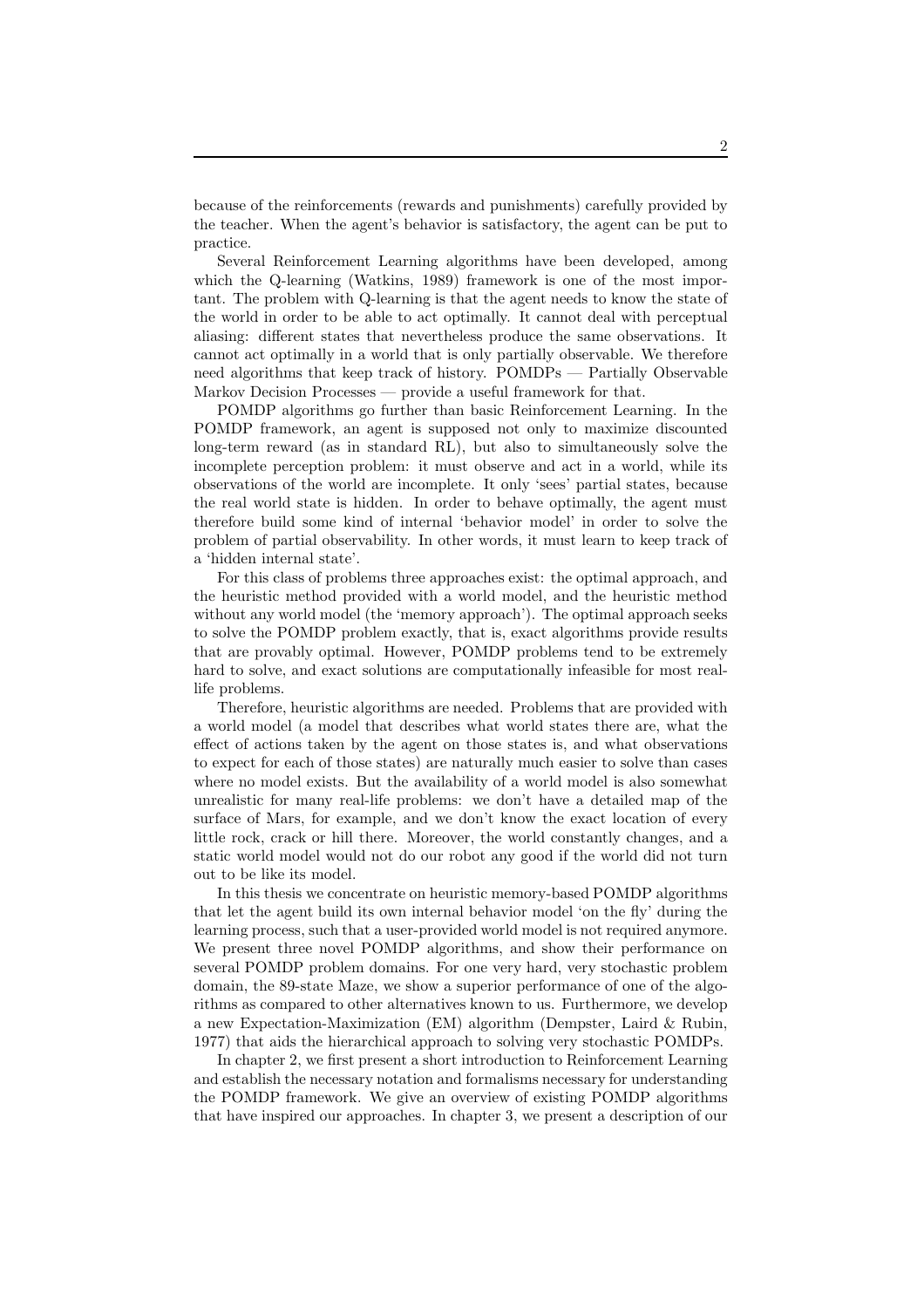algorithms Utile Distinction Hidden Markov Models (UDHMM) and Coupled Utile Distinction Hidden Markov Models (CUDHMM), along with experimental results on various problem domains. Both (strongly related) algorithms build on detecting utile distinction in POMDP environments with the use of HMMs and Coupled HMMs, respectively.

In chapter 4, we present a general overview of hierarchical methods in Reinforcement Learning, with special interest for, but not exclusively focusing on the relation to POMDPs.

In chapter 5, we develop a new — and simple — EM algorithm for dealing with Hierarchical Hidden Markov Models (HHMM) (Fine, Singer & Tishby, 1998), that reduces the time complexity of model re-estimation from  $\mathcal{O}(NT^3)$  to  $\mathcal{O}(N^2T)$ . This HHMM will in chapter 6 be used as memory model for Hierarchical Utile Distinction Hidden Markov Models (HUDHMM), a logical extension of UDHMMs to the hierarchical case. In order to take full advantage of the hierarchical structure, we develop the Hierarchical Model Operator (HMO) algorithm, that operates on hierarchical models in order to improve their POMDP performance. Together, HMO and HUDHMM show a very good performance on the 89-state Maze task.

The novel contributions of this thesis are the UDHMM and CUDHMM algorithms, the simple linear-time inference algorithm for HHMMs, and HMO-HUDHMM.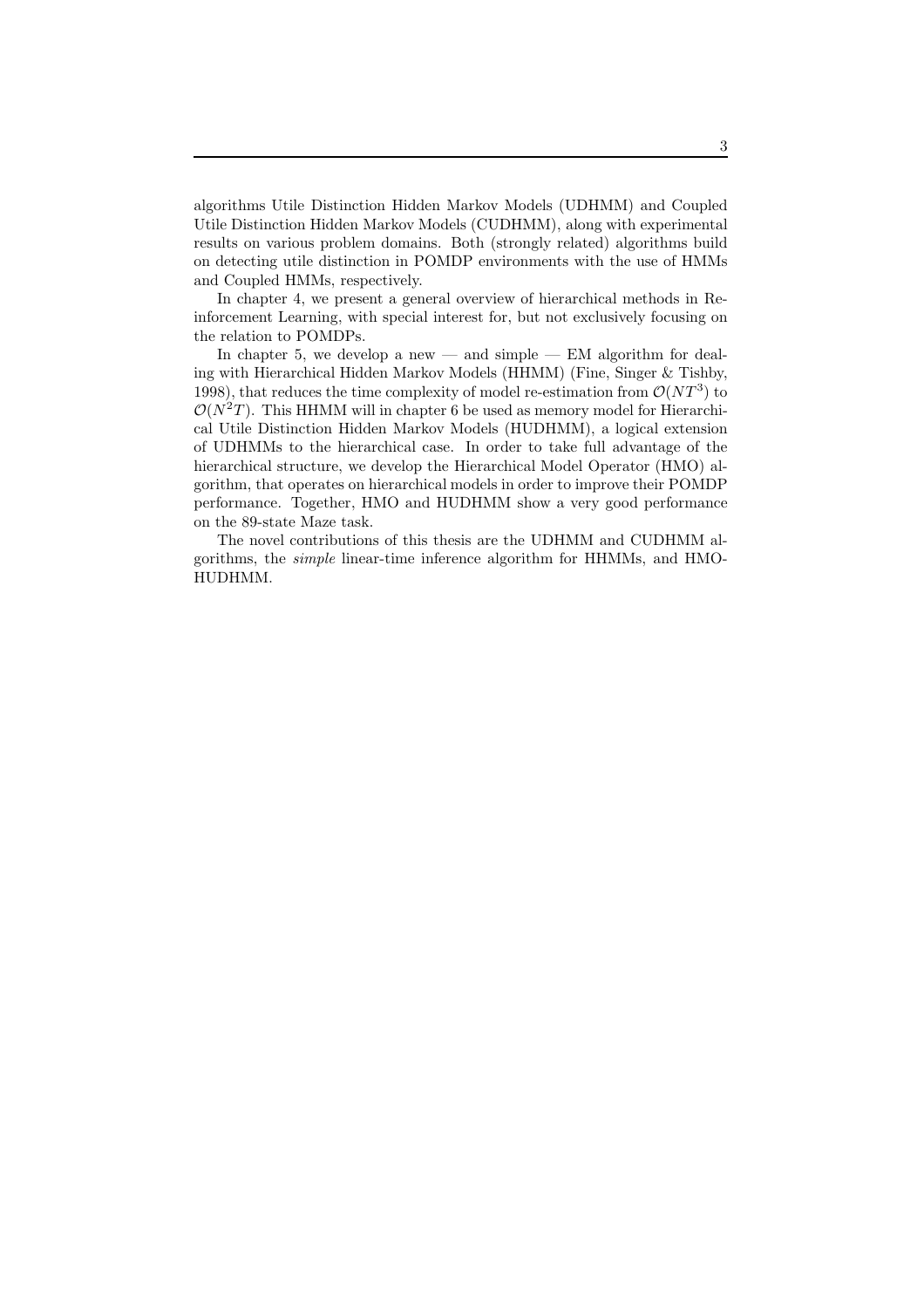## Chapter 2

# POMDPs and Memory: A Very Short Introduction

#### 2.1 Introduction

Partially Observable Markov Decision Processes (Sondik, 1978) provide a useful formal framework for reasoning about agents that learn policies from delayed rewards, and act in environments that are both stochastic and only partially observable. With 'partially observable' we mean that the state of the world is not known to the agent. Rather, it senses or perceives observations instead of perceiving the direct world state. In this uncertain environment the agent must act, initially not knowing which policies are optimal, but gradually learning from — possibly delayed — rewards or reinforcement signals from a reward function that the teacher (programmer) provides.

The advantages of this reward attribution scheme are obvious: the human programmer need not bother writing complex programs anymore, but rather he can specify a set of 'goals' for which a positive reinforcement is defined. The idea is that then the agent can figure out for itself, through trial-and-error, what the optimal policies are. The field of Reinforcement Learning (RL) (Watkins, 1989; Sutton & Barto, 1998) concerns itself with research on this topic.

However, most research in RL focuses on the completely observable case, where the agent perceives not observations but the state of the world directly. Most RL algorithms are designed for the more usual class of Markov Decision Process (MDP) problems, where knowledge of the current state is provided to the agent, which is completely informative. Since this can be a severe limitation in real-world tasks, recent research interest has turned to POMDPs, a more powerful concept than MDPs, where the notion of observation instead of state is formalized.

The purpose of this chapter is to provide a short introduction to POMDPs and a formal definition of the POMDP paradigm. We introduce successively MDPs and some basic RL techniques, which are necessary to understanding the context, and the POMDP formalism. We discuss several approaches to solving POMDPs, but we focus on the model-free case. In a model-free POMDP, not only the true state of the world is unknown to the agent, but not even a world model is provided to it. Basically, it has to learn everything from scratch, only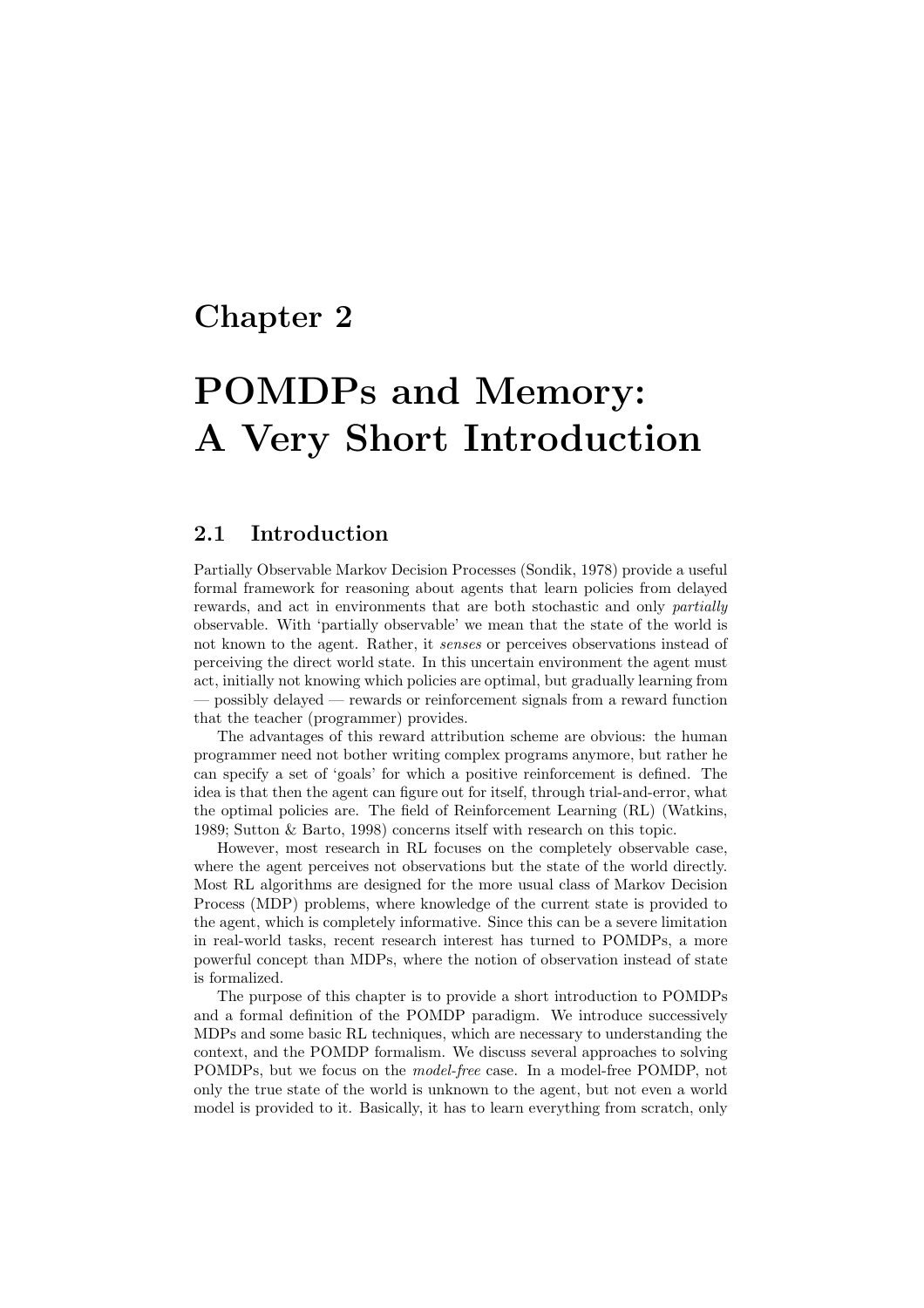relying on experience from its own actions, its perceptions and rewards. It must develop some sort of memory to cope with hidden world state and delayed rewards.

Model-free POMDPs are a very hard problem. Since finding optimal solutions to the problem is so hard, we can say that heuristic solutions are appropriate. Still, very few completely model-free heuristic algorithms exist today. Many approaches that do exist assume at least some domain knowledge to be incorporated in a solution method. We, however, focus on the completely model-free case, which is theoretically more interesting but also more challenging. In this short overview we present some methods that are applicable to the completely model-free case.

#### 2.2 Markov Decision Processes

A Markov Decision Process (MDP) is a formalism that describes the interactions of an agent with the world. It consists of a number of world states the agent can be in, a number of actions the agent can perform plus the state-transition probabilities for every action, and a reward-function. An MDP can be formally described as a tuple  $\mathcal{M} = \langle \mathcal{S}, \mathcal{A}, T, R \rangle$  where

- S is a set  $\{s_1, s_2, \ldots, s_N\}$  of world states
- A is a set  $\{a_1, a_2, \ldots, a_L\}$  of actions
- $T : \mathcal{S} \times \mathcal{A} \times \mathcal{S} \rightarrow [0,1]$  is a probabilistic state-transition function. For every state, action, and possible successor state,  $T(s, a, s')$  denotes the probability of ending in the successor state  $s'$  given the start state  $s$  and action a.
- $R : \mathcal{S} \times \mathcal{A} \to \mathbb{R}$  is a (possibly stochastic) local reward function. For every state and action,  $R(s, a)$  gives a local reward for executing action a in state s, according to a probability distribution over real values.

The MDP produces, at every time step  $t = 1, 2, 3, \ldots$ , a state  $s_t$  after execution of action  $a_{t-1}$  in state  $s_{t-1}$ . Additionally, a *reward*  $r_t$  is given at every time step, after the reward function  $R$ . Associated with an MDP is the *policy*  $\pi(s, a)$ , that describes the agent's current policy for every state.  $\pi(s, a)$  denotes the probability of selecting action  $a$  in state  $s$ .

We consider MDP problems with an *infinite horizon*, *discounted* model, that is, problems with a possibly infinite time horizon and where the agent tries to maximize the expected long-term discounted reward. Thus, the problem for such an MDP is to find an optimal policy  $\pi^*$  that maximizes the expected long-term discounted reward,

$$
\mathcal{E}\Bigl[\sum_{t=0}^\infty\gamma^tr_t\Bigr]
$$

where  $\gamma \in (0, 1]$  is the discount factor over time.

An important notion in MDP theory is the Markov property. We assume that in our MDP, states are Markov, i.e., consistent and stationary. When a state is Markov, the next state is only dependent on the current state of the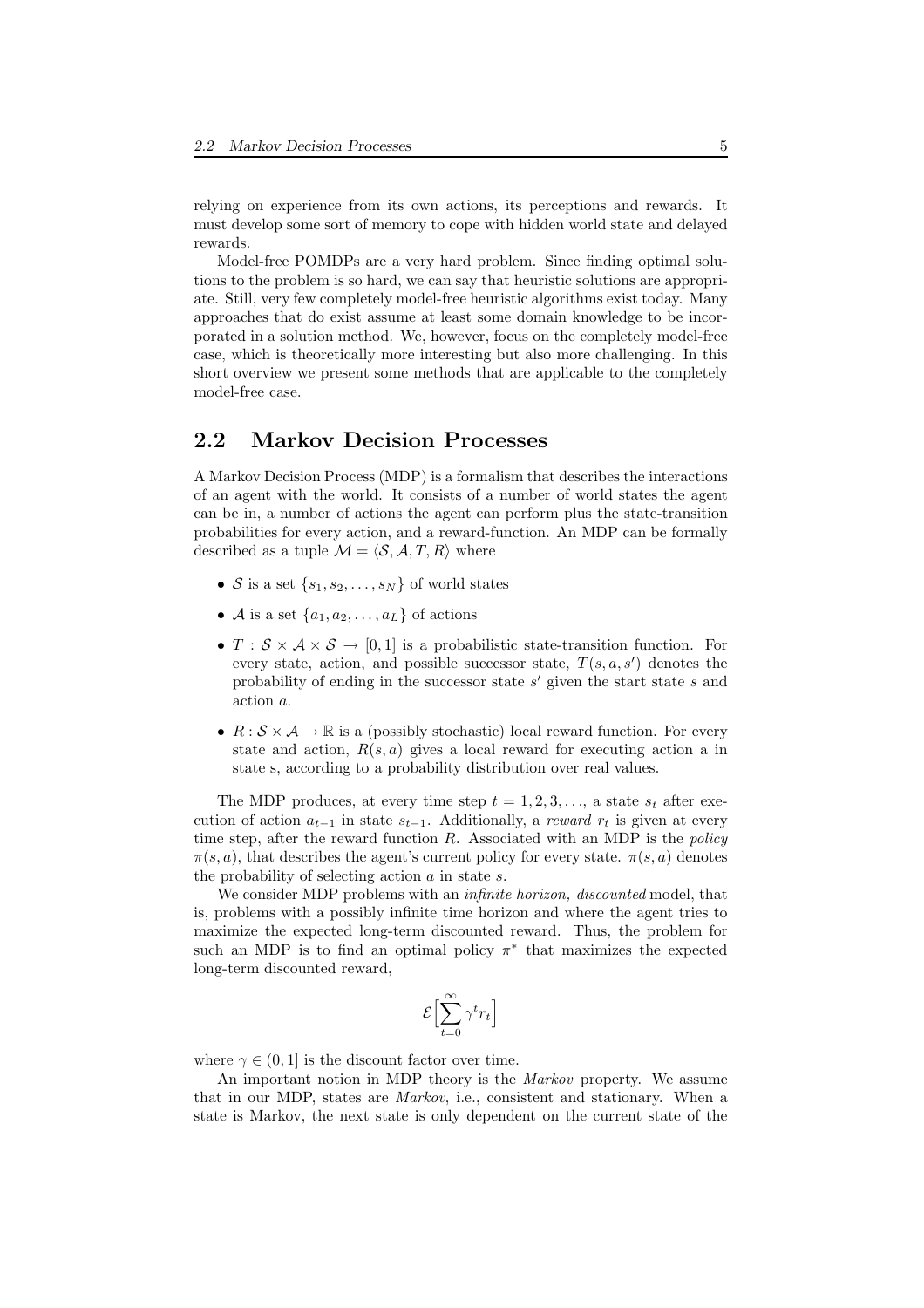world and the action taken from there. It does not depend on other historical information. In other words, the state gives a complete description of the agent's situation in the world. More formally

$$
Pr(s_{t+1} = s | s_t, a_t) = Pr(s_{t+1} = s | s_t, a_t, \dots, s_1, a_1)
$$

For all systems where this equation holds, we say the Markov property holds. In many Reinforcement Learning techniques (see below), for example, we assume the Markov property.

Now we define the *value*  $V^{\pi}(s)$  of a state s in this MDP with policy  $\pi$  to be the expected discounted reward (also called return) received from starting in state s and following policy  $\pi$  from there afterwards.

$$
V^{\pi}(s) = \mathcal{E}[r_t + \gamma r_{t+1} + \gamma r_{t+2}^2 + \cdots | s_t = s, \pi]
$$

$$
= \mathcal{E}\Big[\sum_{i=t}^{\infty} \gamma^{i-t} r_i | s_t = s, \pi\Big]
$$

Likewise, for every state-action pair  $(s, a)$  we define the *quality*  $Q^{\pi}(s, a)$  to be

$$
Q^{\pi}(s, a) = \mathcal{E}[r_t + \gamma r_{t+1} + \gamma r_{t+2}^2 + \cdots | s_t = s, a_t = a, \pi]
$$

$$
= \mathcal{E}\Big[\sum_{i=t}^{\infty} \gamma^{i-t} r_i | s_t = s, a_t = a, \pi\Big]
$$

We assume here that policy  $\pi$  greedily selects actions at every state for which  $Q(s, a)$  is highhest. More formally, following from our MDP definition and problem formulation, we can write the so-called Bellman equations (Bellman, 1961) for arbitrary policy  $\pi$  as

$$
V^{\pi}(s) = \sum_{a} \pi(s, a)(\mathcal{E}[R(s, a)] + \gamma \sum_{s'} T(s, a, s')V^{\pi}(s'))
$$

for all states  $s \in \mathcal{S}$ , and

$$
Q^{\pi}(s, a) = \mathcal{E}[R(s, a)] + \gamma \sum_{s'} T(s, a, s') \sum_{a'} \pi(s', a') Q^{\pi}(s', a')
$$

for all states  $s \in \mathcal{S}$  and actions  $a \in \mathcal{A}$ .

Given a certain MDP, we want to find an optimal or near-optimal policy. In the optimal case, the agent tries to maximize its expected return. We write the equations for *optimal* value and quality functions  $V^*(s)$  and  $Q^*(s, a)$  as

$$
V^*(s) = \max_{a} (\mathcal{E}[R(s, a)] + \gamma \sum_{s'} T(s, a, s') V^*(s'))
$$

and

$$
Q^*(s, a) = \mathcal{E}[R(s, a)] + \gamma \sum_{s'} T(s, a, s') \max_{a'} Q^*(s', a').
$$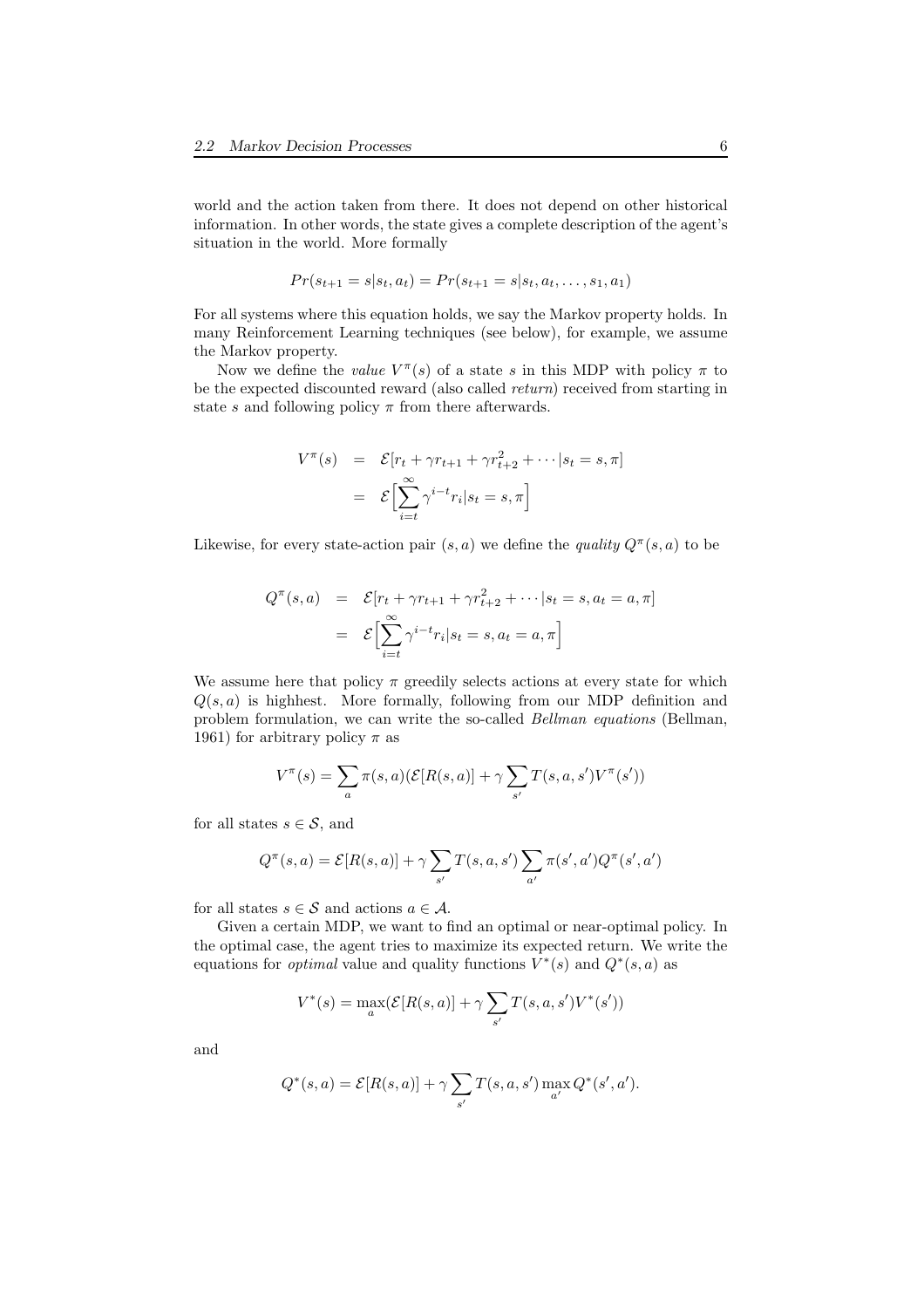#### 2.3 Reinforcement Learning

In Reinforcement Learning, one is concerned with designing an efficient algorithm for finding increasingly good policies in MDPs. One algorithm that is often used is called Q-learning (Watkins & Dayan, 1992). Q-learning functions completely online. It starts with random or zero-initialized Q-values, that increase in quality during the agent's execution in the world. At every time step  $t$ , the agent performs an action a in state  $s_t$  according to its Q-value at that time step. It usually selects the best possible action, but occasionally performs an exploratory step in order to visit parts of state space it would otherwise, with a still very imperfect policy, maybe never reach. The Q-update rule is as follows:

 $Q(s, a) \leftarrow (1 - \alpha)Q(s, a) + \alpha(r_t + \gamma \max_{a'} Q(s', a')),$ 

where  $\alpha \in (0, 1]$  denotes the learning rate of the algorithm.

Using this update rule, the policy initially starts out behaving very poorly, but it gradually gets better and better. It can be shown that under certain conditions where  $\alpha$  is appropriately decreased during time and every action is executed infinitely often in every state, Q-learning converges with probability 1 to the optimal values  $Q^*$  for an optimal policy  $\pi^*$  (Watkins & Dayan, 1992; Tsitsiklis, 1994).

Another Q-update rule that is often used is called SARSA-learning, after the experience tuple  $\langle s_t, a_t, r_t, s_{t+1}, a_{t+1} \rangle$  that is made available to the agent at every time step. The only difference with Q-learning is that the max-overactions expression on the right hand side is replaced by the Q-value of the next state-action pair:

$$
Q(s, a) \leftarrow (1 - \alpha)Q(s, a) + \alpha(r_t + \gamma Q(s', a'))
$$

Of course, Dynamic Programming (DP) methods could use the Bellman equations shown above for the given MDP to approximate an optimal policy. This can be done as follows. During online experience trials, the agent estimates a model for transitions between states  $T(s, a, s')$  and return distributions for every state  $R(s, a)$ . After a sufficient estimation of this model has been constructed, we can apply DP *offline*, that is, after the trials, on the above equations to successively update better estimations  $Q^{(k)}, Q^{(k+1)}, \ldots$  However, this method is generally very slow. Moreover, aside from being computationally expensive, it includes inconvenient offline phases for which an increasingly good model must be available. Because of that, several more efficient Reinforcement Learning techniques such as the above have been developed that perform online updates of state-action values  $Q(s, a)$  without the need for an offline phase.

#### 2.3.1 Exploration

Of course, if the agent, biased by bad initial Q-values, never reaches certain important parts of state space, it will never develop an optimal policy. Hence we must ensure the agent takes enough exploratory actions. On the other hand, if the agent takes too many exploratory actions, it might never reach the best parts of state space either (its goals) since its actions are so random. Here we speak of an exploration/exploitation trade-off.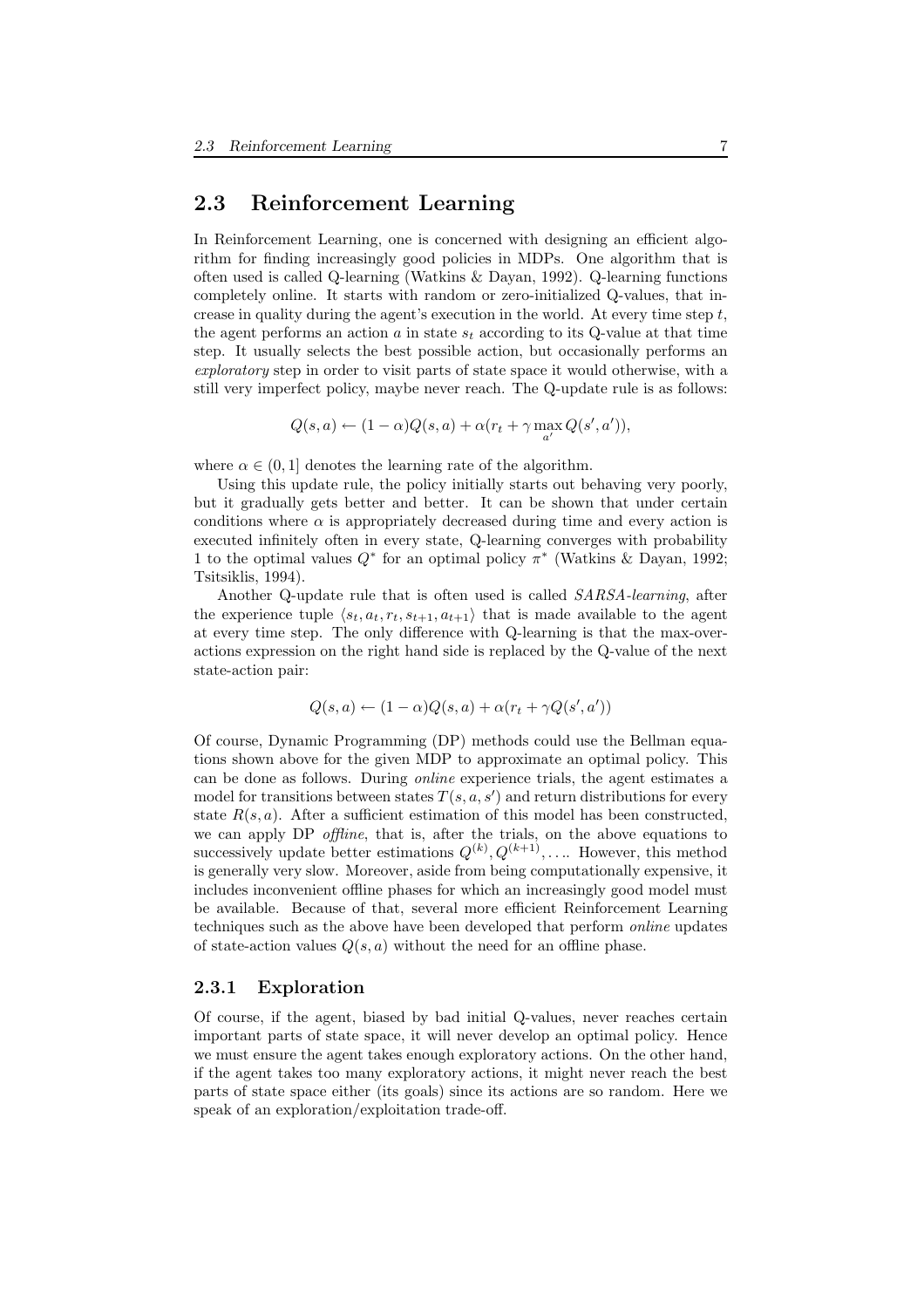An often used exploration technique is to have, at every time step, a certain chance  $\epsilon$  (say, 0.1) that the agent performs a random action. It is usual to let  $\epsilon$  slowly decrease over time. Applying this exploration method, we make sure that the agent, in the limit, visits every state infinitely often, and performs every action at every state an infinite number of times, thereby satisfying the convergence criterion.

Another technique, called Boltzmann exploration, selects actions randomly but 'weighted' according to their estimated Q-values. If a Q-value of an action in a certain state is higher than the Q-values of other actions, it is selected with higher probability. This method includes a *temperature*  $\tau$  which we usually decrease over time. Temperature indicates the volatility of action-selection. The effect is that initially, most actions have about equal probability of being selected, but later, when Q-values are more 'certain' — that is, better estimates of  $Q^*$  — the action-selection policy tends to look more and more like a greedy max-function. The philosophy behind this is that after a while, when Q-values have been updated a number of times, selecting actions with higher Q-values tends to lead to better opportunities to *exploit* parts of state space that are probably advantageous. This should, hopefully, lead to faster convergence to the optimal policy.

For Boltzmann exploration, the action selection probabilities for action a in state s are defined as:

$$
\pi(s,a) = \frac{e^{Q(s,a)/\tau}}{\sum_{a'} e^{Q(s,a')/\tau}}
$$

#### 2.3.2 Eligibility Traces

Another issue with regard to Reinforcement Learning techniques we will consider, is that of *eligibility traces*. This technique is inspired by the following problem. Imagine an agent acting in an environment with only zero-reward states but for one goal state with a reward. When the agent reaches the goal for the first time, only one update is made, namely for the state visited immediately before the goal state. However, it would be more efficient to update the state before that as well, and the state before that, and so on. Otherwise, reaching an optimal policy for reaching a goal that is 10 steps away from the start state could require the agent almost 10 times reaching that goal in just so many trials.

A solution comes from eligibility traces. The eligibility of a state-action pair is the degree to which that pair has been experienced in the recent past, moderated by parameter  $\lambda \in [0, 1]$ . For every update on the current state action pair, we now also update every state-action pair according to their eligibility. Q-learning and SARSA-learning with eligibility traces are called  $Q(\lambda)$ -learning and  $SARSA(\lambda)$ -learning.

An example of the application of eligibility traces,  $SARSA(\lambda)$ -learning, is illustrated below: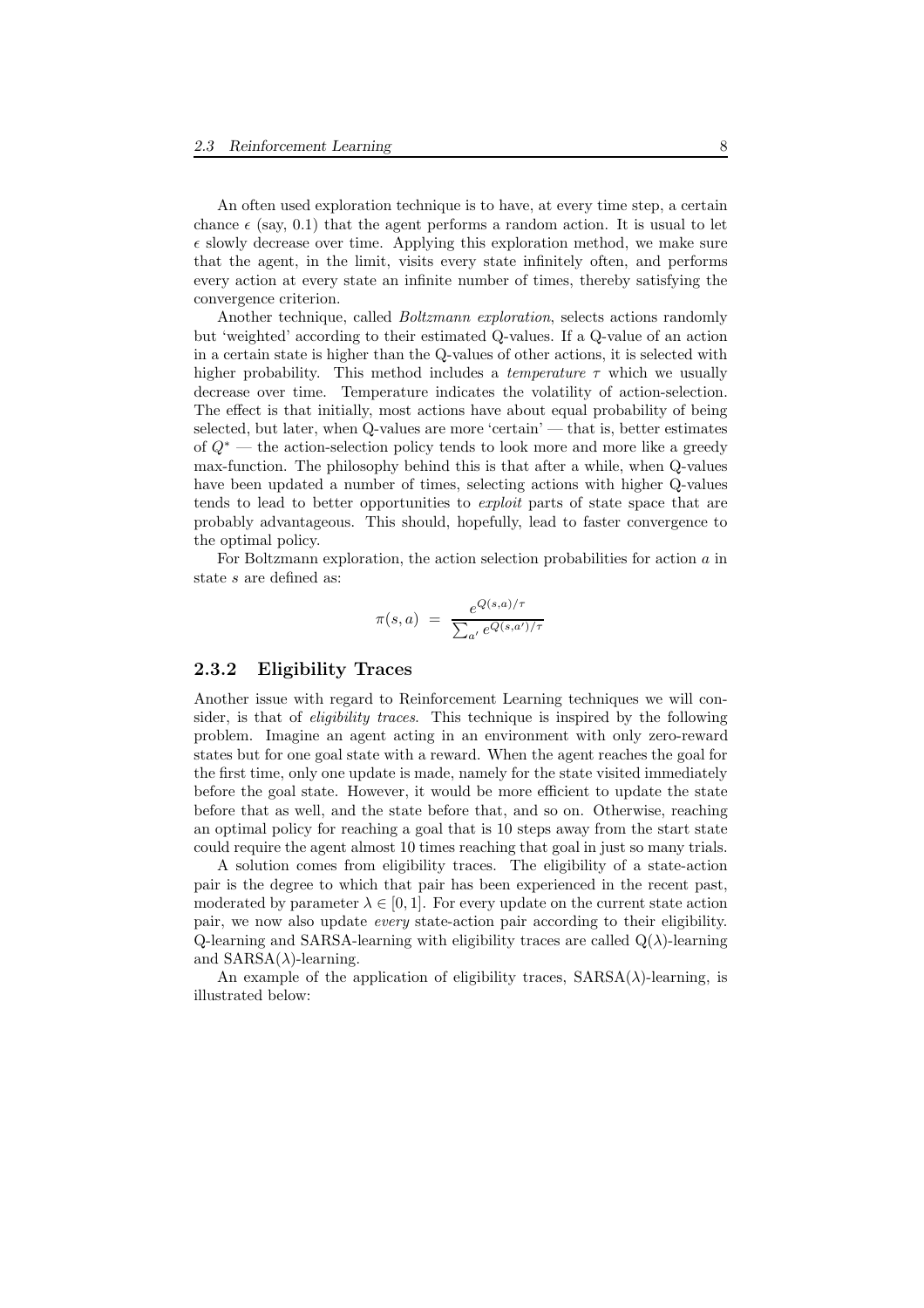$\text{SARSA}(\lambda)$ -learning for  $\langle s_t, a_t, r_t, s_{t+1}, a_{t+1}\rangle$ : 1)  $\delta_t \leftarrow r_t + \gamma Q(s_{t+1}, a_{t+1}) - Q(s_t, a_t)$ 2) For each state-action pair  $(s, a)$  do: 2a)  $e_t(s, a) \leftarrow \gamma \lambda e_{t-1}(s, a)$ 2b)  $Q(s, a) \leftarrow Q(s, a) + \alpha \delta_t e_t(s, a)$ 3)  $Q(s_t, a_t) \leftarrow Q(s_t, a_t) + \alpha \delta_t$ 4)  $e_t(s_t, a_t) \leftarrow e_t(s_t, a_t) + 1$ 

### 2.4 Partially Observable Markov Decision Processes

Now we turn to the formal definition of POMDPs. A Partially Observable Markov Decision Process  $P = \langle M, \mathcal{O}, \mathcal{Z} \rangle$  consists of

- An MDP  $\mathcal{M} = \langle \mathcal{S}, \mathcal{A}, T, R \rangle$ ,
- A set of possible observations  $\mathcal{O}$ , where  $\mathcal O$  could constitute either a set of discrete observations or a set of real-valued observation vectors,
- $\mathcal{Z}$ , a probability density mapping state-observation combinations  $\mathcal{S} \times \mathcal{O}$  to a probability density distribution, or, in the case of discrete observations, a probability function mapping state-observation combinations  $S \times \mathcal{O}$  to probabilities. In other words,  $\mathcal{Z}(s, o)$  yields the probability of observing o in state s.

So basically, a POMDP is like an MDP but with observations instead of direct state perception.

### 2.5 POMDP Approaches

The states  $S$  in a POMDP are now called *hidden states* instead of states, since the agent does not directly perceive world state anymore, but instead observes observations. If a world model (which includes the fact which hidden states S there are in the model, transition probabilities  $T$  between them, and observation probabilities  $\mathcal Z$  per hidden state) is available to the agent, it can easily calculate and update a *belief vector*  $\vec{b}_t = \langle b_t(s_1), b_t(s_2), \ldots, b_t(s_N) \rangle$  over hidden states at every time step  $t$  by taking into account the history trace  $h = \{o_1, a_1, o_2, \ldots, a_{t-1}, o_t\}$  — a matter of simple likelihood calculation.

However, even with this model, it is not trivial to compute an optimal policy. Look at Figure 2.1 to get an idea of the complexity of the task. Imagine a world where you are the president of the United States, and you must decide whether to attack a certain Arab country that is suspected of having Weapons of Mass Destruction (WMDs), but that itself claims otherwise. You have three possible options: make peace with the country, which yields great positive reinforcement if the country indeed did not have WMDs, but a nuclear attack otherwise. You can send in weapons inspectors to update your belief on the WMD possession — but be careful, since their observations are noisy and often incorrect. Or you can attack, which yields positive reinforcement if indeed WMDs were found, but negative reinforcement (no re-election) if they were not there.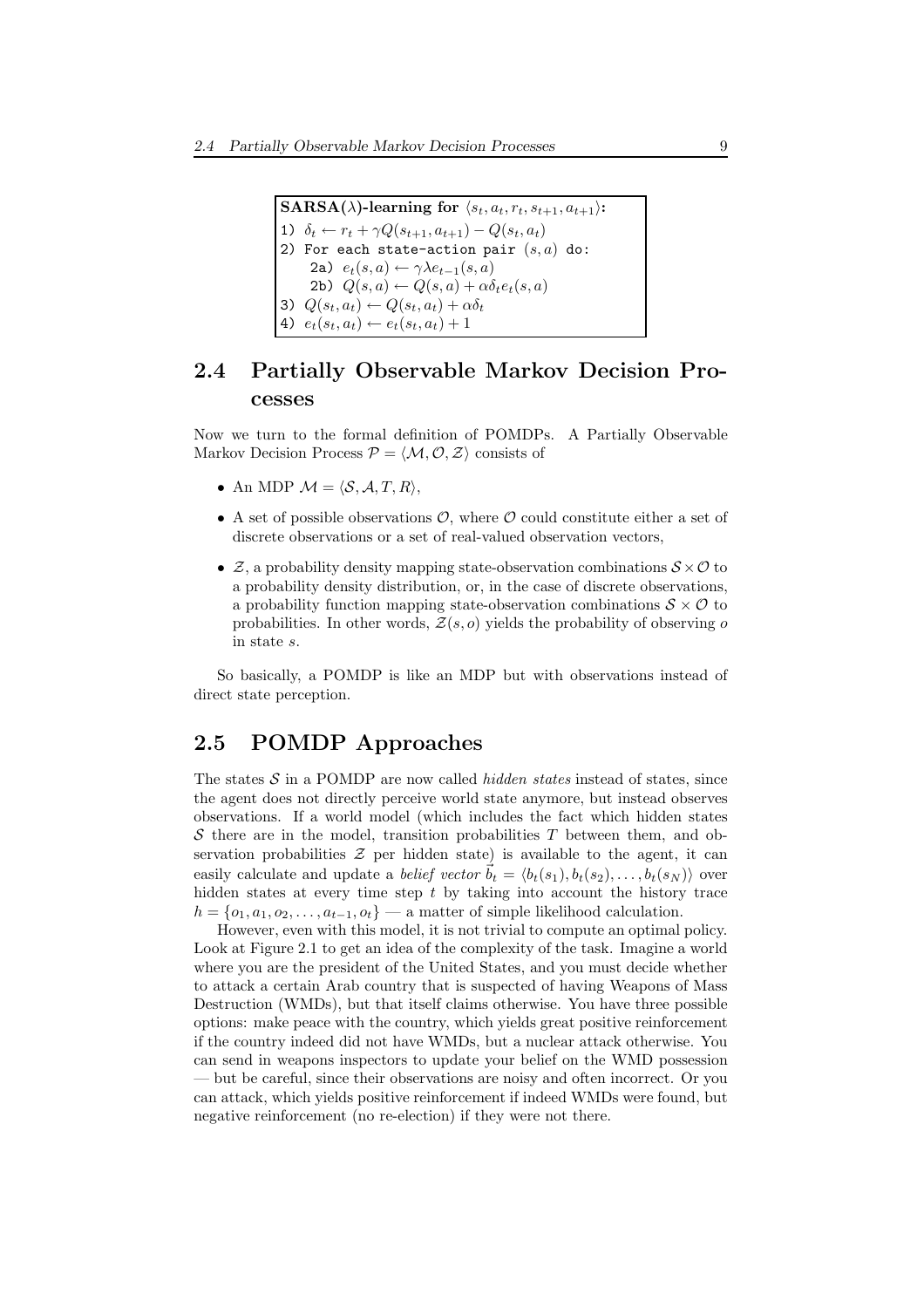

Figure 2.1: Hypothetical value function in belief space for a 2-state POMDP, the WMD case. The outer left of the graph yields the value when the belief is 100% that the state is  $s_1$  (no WMDs present), the outer right indicates the value when the belief is 100% that the state is  $s_2$  (WMDs present), while the middle indicates the belief for the 50%–50% case. The values of three actions are shown, each being the best one in at least a part of belief space. Action  $a_1$ (more inspections) has the highest value when uncertainty about the WMDs is great. When WMDs are probably present (right part of the graph), action  $a_2$ (attack) is the optimal action. On the other hand, when evidence shows that there are probably no WMDs, making peace (action  $a_3$ ) is probably the best thing to do.

The most sensible strategy, when certain of WMDs, is to attack. When certain that they are not there, we make peace. But what of cases in-between? What if our belief is 50%–50%? Then we send in the inspectors, until our certainty has reached a sufficient level to change the policy. Figure 2.1 shows a 2-state, 3-action POMDP with a similar structure.

It should be clear that constructing an exact, optimal solution for more complex value functions for more than these two states can quickly become very difficult. A simple, exact solution is given by Sondik's (1971) One-Pass algorithm. A better algorithm, that more efficiently deals with so-called 'sunken vectors', is the Witness Algorithm (Cassandra, Kaelbling & Littman, 1994). Even more sophisticated is Incremental Pruning (Zhang & Liu, 1996). However, optimal solutions remain computationally infeasible beyond several dozen hidden states. This forces us to consider approximate algorithms.

#### 2.5.1 Approximations with a Model

We cannot compute values for the entire belief space when tasks get bigger than several dozen hidden states. So, for larger problems, approximations are needed to solve this issue. One early approach is called linear Q-learning (Littman, Cassandra & Kaelbling, 1995), which, in combination with some initialization heuristic, produces reasonable results on certain problem domains, including a 89-state maze with very noisy actions, perceptions, and rewards. The basic idea of linear Q-learning is to use the belief vector as an input to a kind of 2-layer linear network where the target Q-value is approximated by considering the belief the 'input' and the q-values (notice the small caps) the 'weights' in the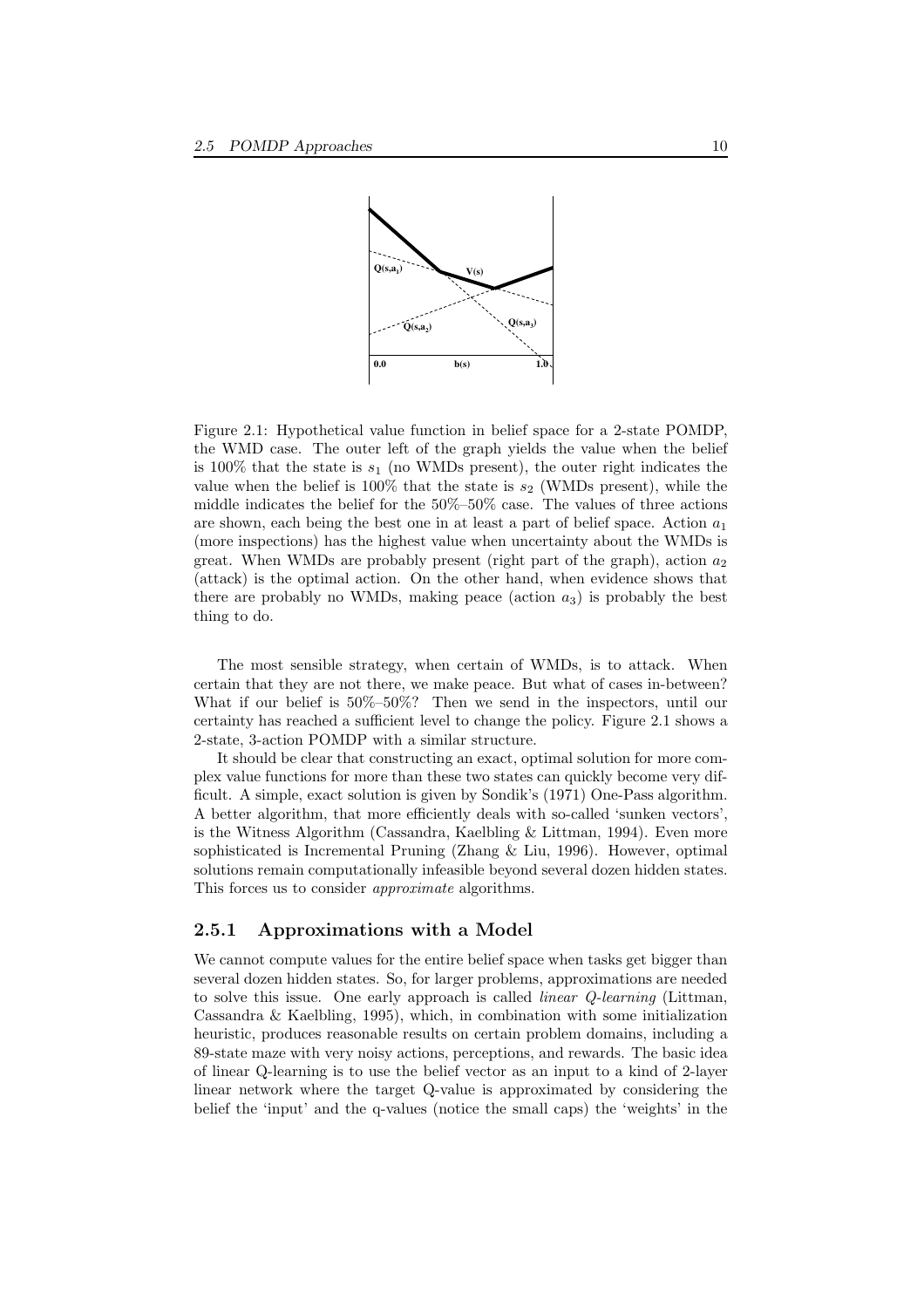network:

$$
\Delta q_a(s) = \alpha b(s)(r + \gamma \max_{a'} Q_{a'}(\vec{b}') - \vec{q}_a \cdot \vec{b}).
$$

where  $Q_a(b)$  is calculated by a 'voting' heuristic  $Q_a(\vec{b}) = \vec{q}_a \cdot \vec{b}$ .

Other techniques include, for example, various grid methods (Hauskrecht, 2000), that partition the continuous belief space with grid points. Deciding where to put those grid points and how to interpolate between them are the key issues for these algorithms. An approach aimed an solving POMDPs with continuous state spaces and action spaces is given by Thrun (2000). But all these approaches fall beyond the scope of this paper, since we focus on POMDPs without any model.

#### 2.5.2 Memory and Utile Distinction

When a world model is not available, when we do not have access to a belief vector indicating our assessment of the situation, we need to turn to other measures. In particular, the notions of memory and utile distinction spring to mind.

The agent needs memory, since perceptual aliasing has to be dealt with. If different situations that need different actions but are nevertheless producing identical or similar observations are encountered, some event or sequence of events in history should be recognized as indicative of hidden state discrimination and stored in memory such that the agent can deal with the situation. Therefore, memory is necessary in model-free POMDPs.

The agent needs to base its discrimination and creation of memory capacity not only on observations, but also on utile distinction — the rewards received. Situations with similar observations but wildly different reward characteristics can be different, and must somehow be discriminated.

A way of creating new memory capacity, preferably only when needed so that the memory bookkeeping does not slow down too much, must be found. We call the memory construction method plus the created memory plus the developed policies based on this an anticipatory behavior model. It is not a world model, since we need not model the entire world if the task is simple enough. Neither is it just a policy, since action selection must be based on both perceptual and utile distinctions. It is an anticipatory behavior model, that describes what to do in which situation, where a situation is not a world state but an observation and possibly memory describing past events.

One more thing needs to be said about model-free POMDPs: often, in many real-world tasks, a memory-less policy can do very well as well. For example, Loch and Singh (1998) show very good results with  $SARSA(\lambda)$ -learning on a number of tasks. They replaced states  $s$  in the Q-tables with observations  $o$ , showing that purely reactive policies can do well on many occasions.

#### 2.5.3 Other Methods

Several other POMDP solution methods have been developed that are not or only vaguely related to the approaches we will present in this thesis. One class of solutions is based on neural network architectures. Recurrent neural networks, such as Lin and Mitchell's (1992) Recurrent-Q, solve the partial observability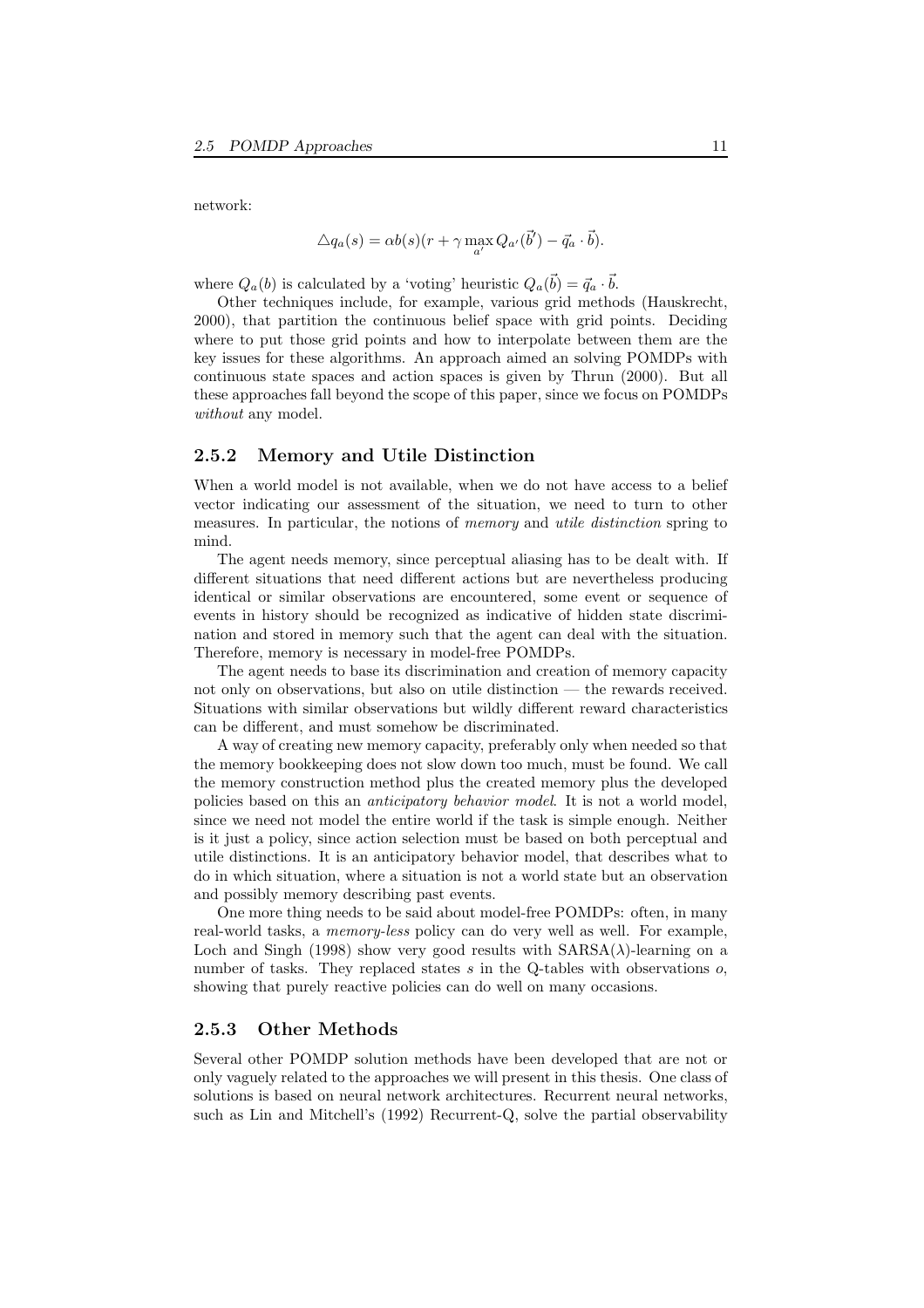problem by feeding history information into the network at every time step. This algorithm has only a limited history window, though. Long Short-Term Memory neural networks applied to Reinforcement Learning (RL-LSTM) (Bakker, 2004) offer a solution to that by using hidden gating neurons that can hold memory for much longer time periods.

A good neuroevolutionary approach by Gomez and Miikulainen (1999), Enforced Sub-Populations, evolves hidden neurons of a neural net independently to teach the network the control task. Lanzi (1997) presents a method for evolving classifiers that deal with internal memory. Aberdeen (2002) provides yet another take on POMDP problems, that of *policy-gradient* algorithms. Many more algorithms have been developed, but we want to concentrate on truly model-free approaches, as sketched below.

#### 2.6 POMDPs and Memory: an Overview

Here we give a brief overview of some truly model-free POMDP approaches that have been developed so far.

The Perceptual Distinctions Approach Chrisman (1992) proposed the Perceptual Distinctions Approach, using a Hidden Markov Model (Rabiner, 1989) for memory creation. In a Hidden Markov Model (HMM), there are a number of hidden states, transitions between those, and observation models for all states. The HMM re-estimation algorithm, using training data (sequences of observations), estimates these model parameters as well as possible, such that the probability likelihood of the training data is maximized in the re-estimated model. HMMs are often used in applications such as speech recognition.

Chrisman proposed modifying an HMM with transition probabilities conditioned by the possible actions. Chrisman's agent is fed with histories of observations and actions, and the HMM re-estimation algorithm optimizes the agent's perceptual model of the world. On top of this, a Q-learning technique similar to the one discussed above is superimposed, imagining a 'belief' vector over the HMM's hidden states. This results in an agent that can cope, to a certain extent, with perceptual aliasing. The agent can solve several simple POMDP tasks.

However, this method lacks a method for utile distinction, which renders the agent unable to cope with many tricky situations that rely on utility discriminations in hidden state space.

Utile Distinction Memory McCallum's Utile Distinction Memory (UDM) (McCallum, 1993) builds on Chrisman's Perceptual Distinctions Approach, but enhances it by introducing state splits for utile distinction. In order to do that, it keeps return (future discounted reward) statistics per node. UDM performs statistical tests whether splitting states would help predicting utility. If a node has two wildly different return distributions depending on prior activation of two earlier nodes, the node is split and transition probabilities are divided between the two condition nodes. This can greatly help predicting return, enabling the algorithm to deal with more complex POMDP tasks than Chrisman's algorithm.

However, splitting states is only done by considering the previous state, only one time step back in history. This makes many POMDP tasks that depend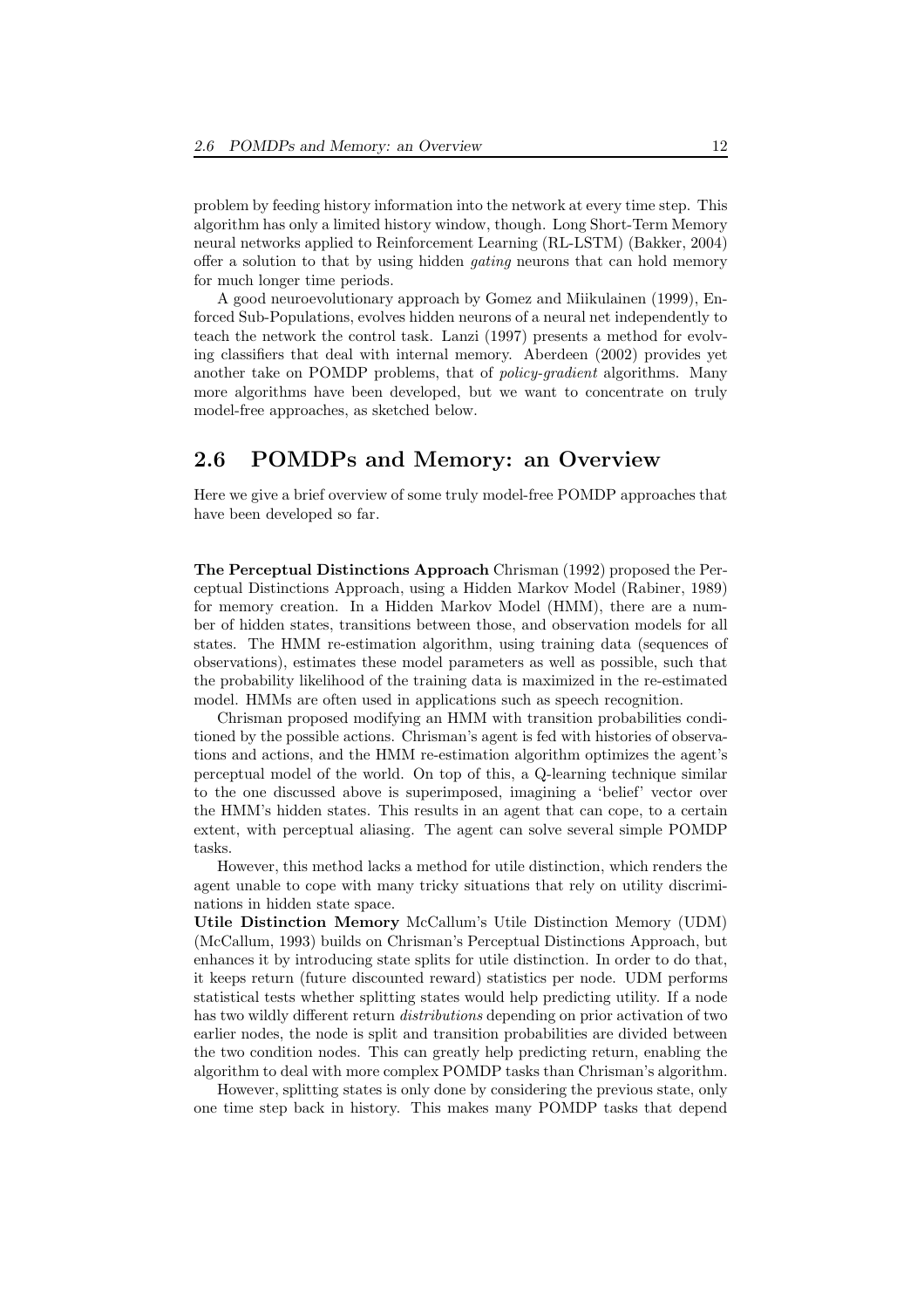

Figure 2.2: A Utile Suffix Memory tree structure. The tree models experience along its branches, every level deeper in the tree hierarchy indicating one time step further away. Square nodes indicate observations, round nodes actions. The dashed parts of the tree are the so-called 'fringe nodes' that are not actually used but can become real nodes when a statistical test shows the advantages thereof.

on recognizing events longer back in history insoluble to UDM. Also, event sequences that are, as a sequence, indicative of expected return, cannot be discriminated by UDM. This problem is solved by McCallum's next algorithm (McCallum, 1995a), USM, at a cost however of losing the explicit probabilistic framework.

Utile Suffix Memory and U-tree Utile Suffix Memory (McCallum, 1995a) and U-tree (McCallum, 1995b) constitute approaches based on a decision tree with Q-learning superimposed. Every node in the tree is either an action or an observation (see Figure 2.2). To arrive at a USM 'hidden state', start at the root and go down along the branches of the tree, where the current observation is the first choice, the last action performed the choice after that, and so on, until you arrive at a leaf node or cannot go any further. At the node where you arrive, Q-values for the different actions are stored so that you can choose an action.

USM and U-tree are instance based algorithms, where every experience is stored as an instance somewhere along the branches of the tree. The deepest parts of the tree are the 'fringe nodes', nodes that do not really count as nodes, but that are changed to real nodes whenever a statistical test on utile distinction (similar to UDM) shows that splitting the non-fringe parent node into the fringe nodes could provide a statistically significant advantage to utility prediction.

U-tree includes a method for selective perception, in cases where the observations are made up of several elements but where many of those elements of an observation might not be necessary for utility prediction enhancement at all. Selective perception enables the agent to deal with even more complex environments than USM already can handle. Those algorithms perform generally very well. Since they rely on decision trees, the main problem is that they are not very well suited to stochastic environments, or environments where observations can be real-valued vectors, for example. Also, longer time dependencies cannot be dealt with by USM or U-tree.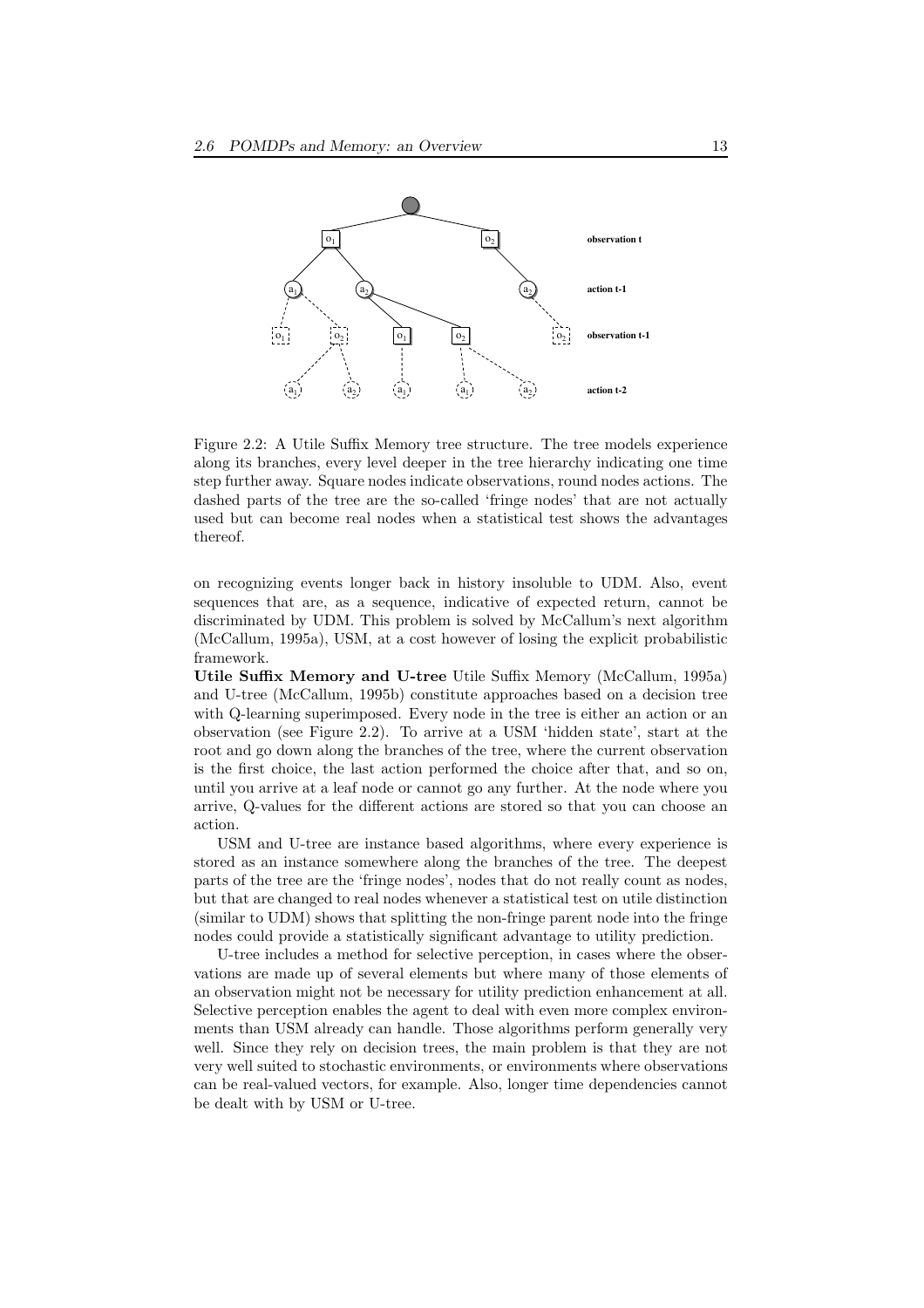HQ-learning HQ-learning, as introduced by Wiering and Schmidhuber (1997), is an algorithm that can handle long-term time dependencies by introducing a successive hierarchy of different agents  $A_1 \ldots A_N$  that learn to hold or give up activation to the next agent. The first agent  $A_1$  starts out, selecting actions from an ordinary Q-table but with states replaced by observations. However, not only are the agents selecting actions, they are also, at every time step, contemplating giving over control to the next agent. They do so by a method similar to Q-learning, but considering the expected value of the next agent (taken from the Q-table of the next agent) compared with the expected value of its own continued activation.

HQ-learning manages to solve large tasks that could never be handled by algorithms like U-tree or UDM. However, HQ is much more vulnerable to noisy environments, since one noisy observation could yield activation to the next agent when it should not.

Self-Segmentation of Sequences (SSS) The same can be said for SSS (Sun and Sessions, 2000). However, this approach is more flexible than HQ. It basically extends the basic HQ structure by introducing a true tree-formed hierarchy of agents, where higher agents can 'call' lower-level agents as if they were actions. The stopping criterion, the moment when control should be given back to an agent's parent, is learned much the same way as HQ's learning to give up control to the next agent in line.

The great advantage of a hierarchy like this is that exploration strategies tend to become much more efficient. If, in a large environment, an agent performs an exploratory action, it still remains in the same region of hidden state space. While, on the other hand, a hierarchical exploratory action could 'test' the combinations of whole chunks of policies that take the agent across possible large distances in hidden state space to where it might not have been before. Hierarchical methods promise to be a good approach to scaling up to larger tasks.

#### 2.7 Discussion

In this chapter, we gave a short introduction to the POMDP paradigm and RL-related POMDP methods. We have presented several algorithms that deal with model-free POMDP problems, and highlighted those that inspire our own algorithms in the remainder of this paper. Especially hierarchical approaches like HQ and SSS have our interest, since they promise to be 'the way to go' for future research.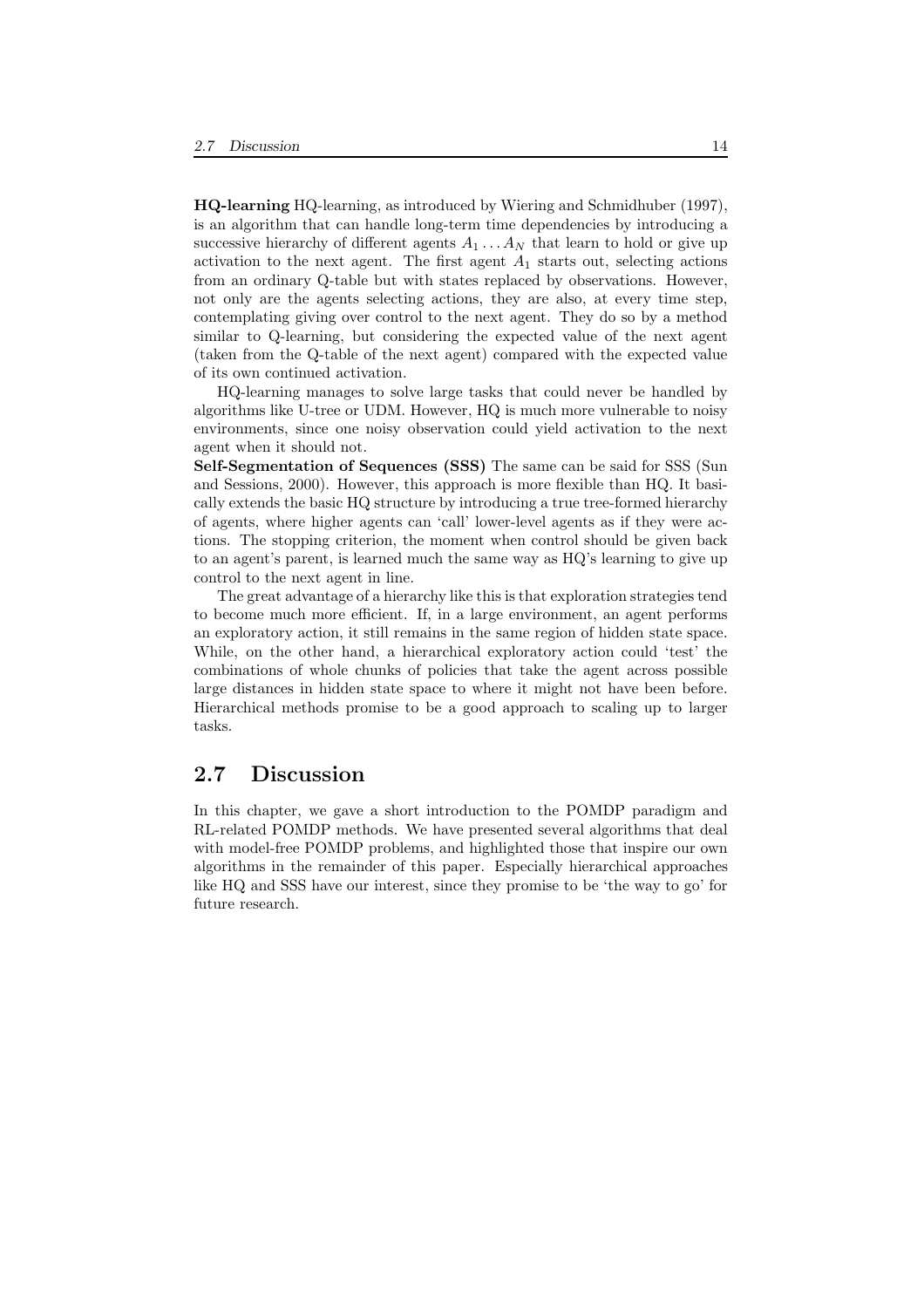## Chapter 3

# Utile Distinction Hidden Markov Models

#### 3.1 Introduction

In this chapter we present and compare two novel algorithms, Utile Distinction Hidden Markov Models (UDHMMs) and Coupled Utile Distinction Hidden Markov Models (CUDHMMs). Both are based on the construction of anticipatory behavior models using a generalization of Hidden Markov Models (HMMs) (Rabiner, 1989). The nodes of these HMMs are used to model the internal state space (hidden states) and the transitions between them are used to represent the actions executed by the agent. Using these models, we can propagate *belief* about internal states during the execution of a trial. During a trial, we update the belief for every internal state at each time step. Building on this probabilistic framework, we modify the Baum-Welch parameter estimation procedure such that it enables the HMM to make utility distinctions, which amounts to a search for relevant discriminations between states. Superimposed on this model, we use a particular form of Reinforcement Learning (Kaelbling, Littman & Moore, 1996; Sutton & Barto, 1998) to be able to estimate the utility of actions for newly learnt hidden behavior states.

Previous work relevant to UDHMMs and CUDHMMs has been carried out by Chrisman (1992) and McCallum (1993, 1995a, 1995b). Chrisman first used a HMM to predict hidden world state. His Perceptual Distinctions Approach constructs a world model (HMM) that predicts observations based on actions, and can solve a number of POMDP problems. However, it fails to make distinctions based on utility — it cannot discriminate between different parts of a world that look the same but are different in the assignment of rewards. Chrisman posed the Utile Distinction Conjecture that claimed that state distinctions based only on utility would not be possible.

McCallum (1993) refuted that conjecture by developing a similar HMMbased algorithm that splits states based on their utility, Utile Distinction Memory (UDM). However, apart from being slow, UDM suffers from a severe limitation: while considering a state split, it only considers the previous belief state, while ignoring longer history traces. This renders certain POMDP problems which involve memory of more than one time step insoluble by UDM. McCal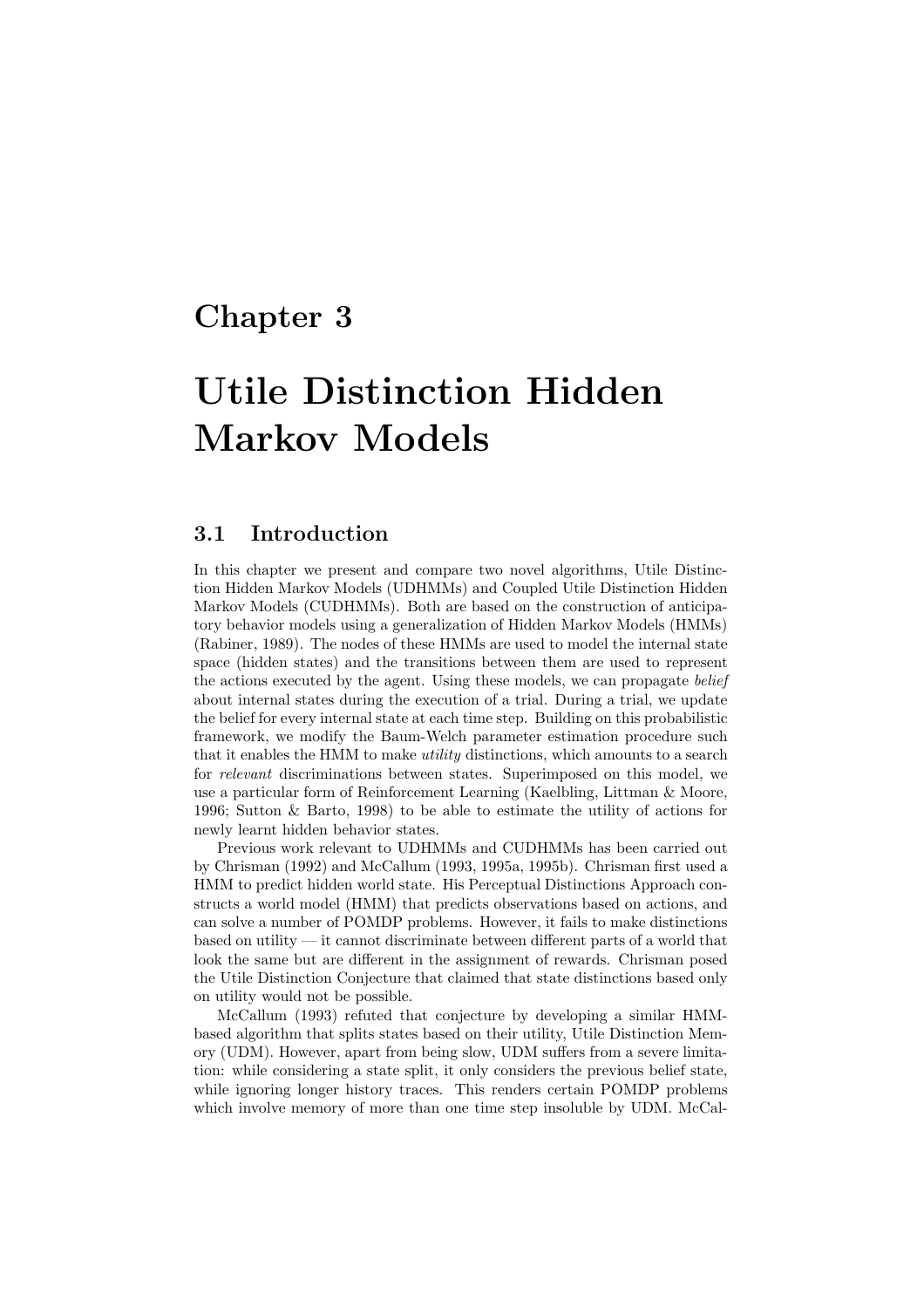lum solved this problem by introducing USM (McCallum, 1995a) and U-tree (McCallum, 1995b). These algorithms construct variable-depth decision trees in which historical information is stored along the branches of the tree. The branches are split if a statistical test shows that splitting aids the algorithm in predicting future discounted reward (return or utility).

We present an approach that can make utility distinctions based on history traces of arbitrary length, while at the same time constructing a behavior model that can be used by any POMDP reinforcement learning method. The agent using UDHMM or CUDHMM is able to cope with noisy observations, actions, and rewards, and uses Baum-Welch to decide which features of the environment are relevant to its task. Furthermore, the algorithms are simple and perform well in the number of steps required for the agent to learn its task. The difference between UDHMM and CUDHMM lies in the type of Hidden Markov Model used. While for UDHMMs each node produces both observations and utility, CUDHMM uses a Coupled Hidden Markov Model (Brand, 1999) where two separate but coupled groups of states are used, one for observations and one for utility.

In section 2 we outline our utile distinctions approach and briefly describe the two algorithms. In section 3 we elaborate on the details of UDHMMs. Section 4 is reserved for explaining Coupled Utile Distinction Hidden Markov Models and discusses the differences between the two algorithms. Section 5 presents experimental results on two problems, where we show a very good performance of the UDHMM approach, especially in a highly stochastic domain. In section 6 we discuss the results and leave room for some speculation.

#### 3.2 Utile Distinction and HMMs

The behavior models used by UDHMM and CUDHMM are both generalizations of the Input-Output Hidden Markov Model (IOHMM) (Bengio & Frasconi, 1995), an extension of the standard HMM, in which the agent's actions serve as input signals. The IOHMM in our case extends the standard HMM by allowing for transition probabilities between states conditioned by the actions. In this model, we represent actions as transition probabilities between states and we model observations for every node in the IOHMM.

So, using this IOHMM framework, how do we introduce the necessary utile distinction? It is important to allow for history traces of length more than one, in order to provide enough flexibility to cope with a complex environment. Simple environments may contain landmark observations that indicate utility to the agent. UDM is able to distinguish those. But if not one single landmark, but a whole chain of events would be indicative of expected utility, UDM would have considerable difficulty with the task, or might even fail to solve it. This asks for a solution.

But, not only do we want to be able to discriminate between longer history traces, we want to avoid unnecessary memory bookkeeping that slows down the performance, and might produce overfitting. We want memory to be created where needed, going back as long as needed.

For an elegant solution, we turn to the Baum-Welch procedure itself: by including the utility at every time step in the observation vector of every time step, we let Baum-Welch search for a model that predicts both observations and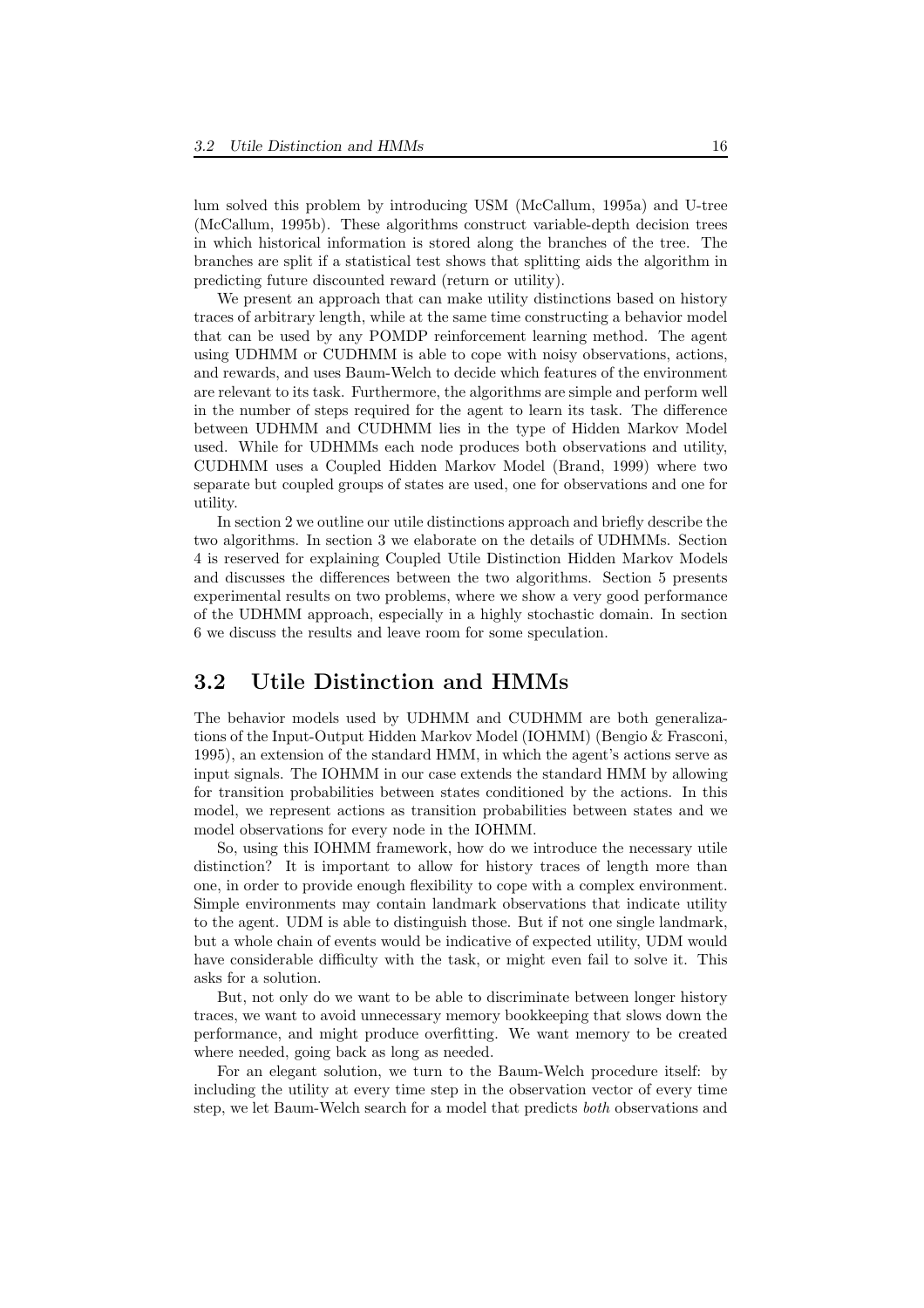utility, in relation to one another.

The general idea behind UDHMM and CUDHMM is as follows. We split up learning by constantly repeating two phases after one another, one for online learning (reinforcement learning during trials), one for offline learning (model learning between trials). When the agent is online, that is, acting in the world, the utility is not known yet. Only after the completion of a trial we can compute what the utilities were at every time step. So, during online performance, we simply *ignore* the utility factor. During online execution, the agent uses the forward-pass of Baum-Welch to update its belief over internal states. It observes the environment, chooses an action based on Q-values calculated by a version of  $SARSA(\lambda)$ -learning (Sutton & Barto, 1998), then updates its Q-values according to the perceived results and updated belief.

As soon as a trial is finished, offline learning — learning between trials — begins. It consists of updating the behavior model, the HMM, this time including the now known utilities. The utilities are handled as being part of the observation, and used in the re-estimation of the model parameters. Every internal state now not only models transition statistics for all actions and probability densities for observation vectors, but also probability densities for the perceived utility. Utility becomes part of the model.

Baum-Welch manages to create anticipatory behavior models that span multiple time steps. By including the utility in the observation, Baum-Welch is enabled to predict utility based on history, creating memory where needed. In order to be able to do this, the system needs spare states to be used for the creation of memory. By splitting states whose utility distributions are not Gaussian according to a statistical test, the algorithm creates its own state space to craft its utility predictions.

### 3.3 Algorithm Details: Utile Distinction Hidden Markov Models

The Utile Distinction Hidden Markov Model consists of a finite number of states  $\mathcal{S} = \{s_1, s_2, \ldots, s_N\},\$ a finite number of actions  $\mathcal{A} = \{a_1, a_2, \ldots, a_K\}$  and a set of possible observations  $\mathcal{O} = \mathbb{R}^{d+1}$ . Note that with observations of dimension d, we add one element to the vector  $-$  the predicted utility  $-$  to obtain a vector of length  $d + 1$ . In case of discrete observations, as is the case in our experiments below, the observation vector will be a tuple  $\langle n, r \rangle$  where n is a natural number indicating the observation and  $r$  a real number indicating the return. For every state s we keep transition probabilities  $T(s_i, a_j, s_k)$  to other states for every action. For every state, there is an observation mean vector and a covariance matrix that together describe a Gaussian probability density function  $p(o_i|s_j)$ . There are also the mean utility  $\mu_R(s)$  and the utility variance  $\sigma_R(s)$ , kept at every node s. The agent's belief at every timestep about hidden state is denoted by the belief vector  $\vec{b}_t = \langle b_t(s_1), b_t(s_2), \ldots, b_t(s_N) \rangle$ . See Figure 3.1 for a Bayesian representation of the model.

We compute the belief of the agent at every time step by using the forwardpass of the Baum-Welch procedure:

$$
b_t(s_i) = \eta \cdot p(o_t|s_i) \sum_j T(s_j, a_{t-1}, s_i) b_{t-1}(s_j)
$$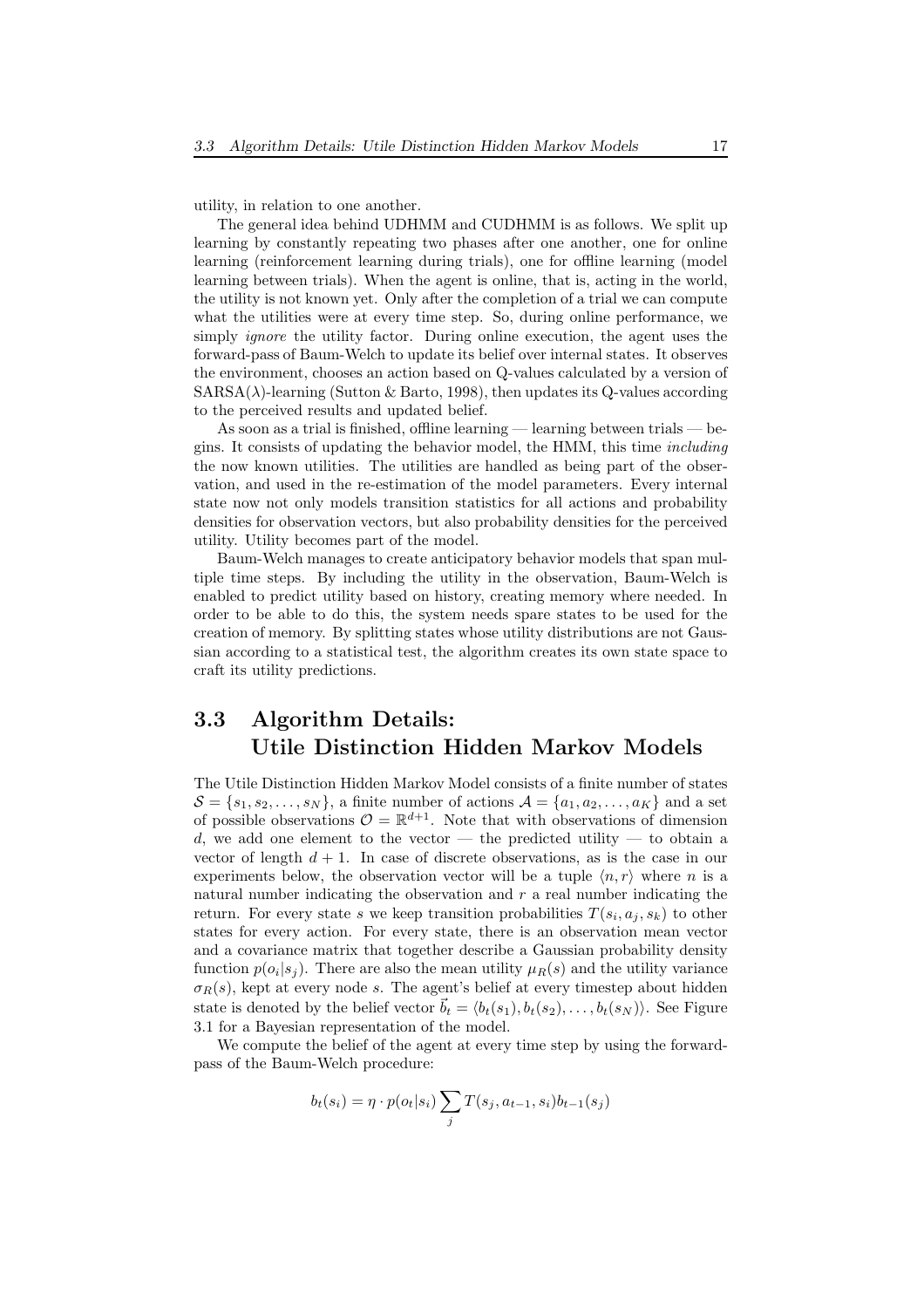

Figure 3.1: A dynamic Bayes net diagram representing graphically the relations between the different parts of a UDHMM. The influence of actions  $a_t$  is represented by dashed arrows.

where  $\eta$  is a normalization constant to ensure the belief values correctly add up to 1.

We use reinforcement learning for adjusting the agent's policy. Since we face non-deterministic environments in which state certainty is unavailable and the only information we have is a belief vector over internal states, we need to design a method to deal with this uncertainty. At every node  $s$ , for every action  $a$ , we store Q-values  $q(s, a)$ . Then, we define the Q-value of a particular action a for a particular belief vector  $\vec{b}_t$  to be a result of a weighting process of all states:

$$
Q(\vec{b}_t, a) = \sum_i b_t(s_i) q(s_i, a)
$$

Using the belief vector, we let the agent update its Q-values by linear  $SARSA(\lambda)$ -learning, an approach similar to that of Loch and Singh (1998) but generalized to the linear case like in Littman, Cassandra and Kaelbling (1995). It uses eligibility traces  $e_t(s, a)$  to update state-action values. On experiencing experience tuple  $\langle \vec{b}_t, a_t, r_t, \vec{b}_{t+1}, a_{t+1} \rangle$  the following updates are made:

$$
\forall (s, a \neq a_t): \quad e_t(s, a) := \gamma \lambda e_{t-1}(s, a)
$$

$$
\forall (s): \quad e_t(s, a_t) := \gamma \lambda e_{t-1}(s, a_t) + b_t(s)
$$

$$
\delta_t = r_t + \gamma Q(\vec{b}_{t+1}, a_{t+1}) - Q(\vec{b}_t, a_t)
$$

$$
\forall (s, a): \quad \Delta q(s, a) := \alpha e_t(s, a)\delta_t
$$

where  $\alpha$  is the learning rate and  $\gamma$  the discount factor.

So far the description of the online part of the learning algorithm. Now we consider the offline part, anticipatory model learning. We use Baum-Welch to update the model parameters such as the transition probabilities  $T(s, a, s')$ , initial occupation probabilities  $\pi(s)$ , and the observation probability density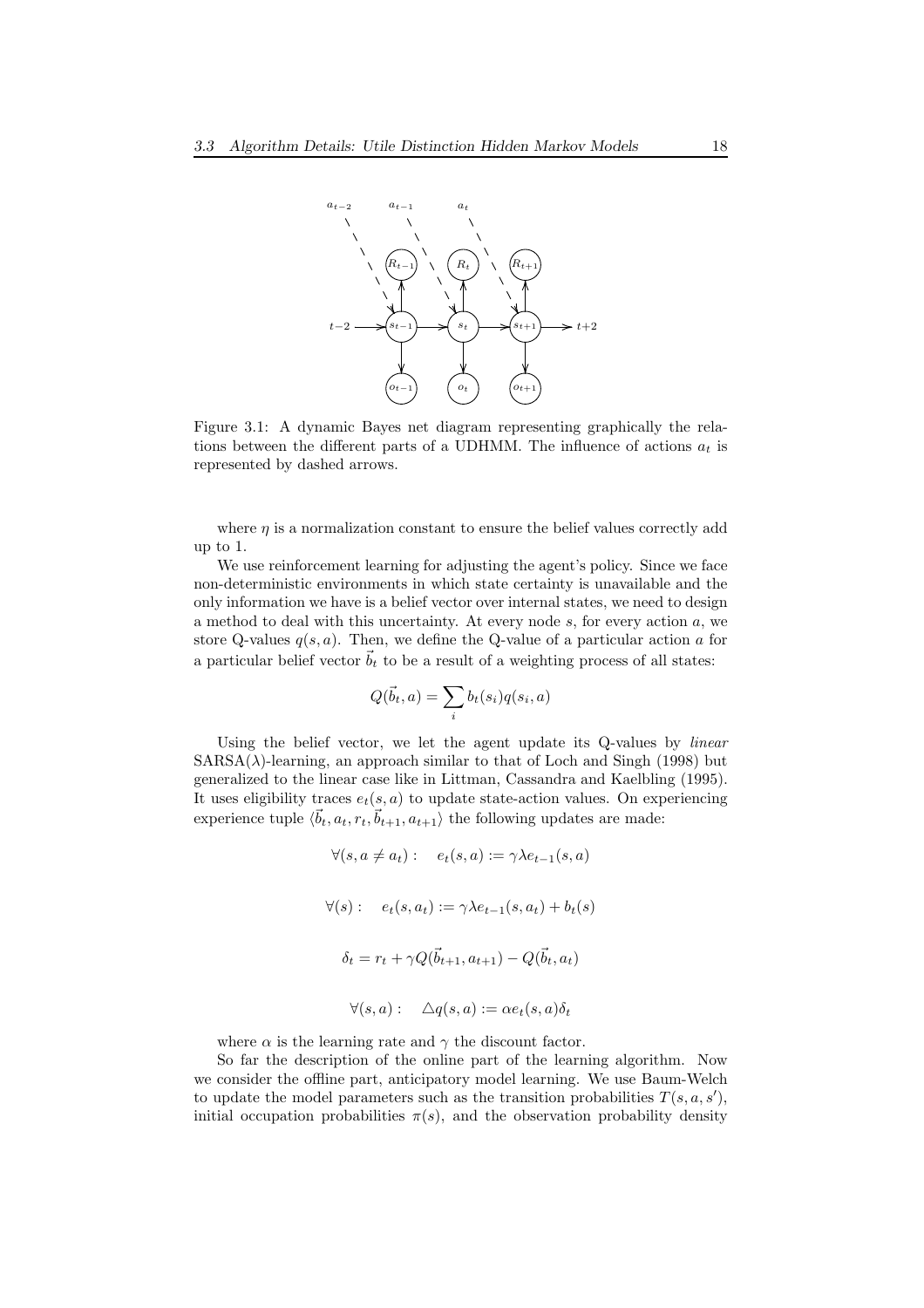function  $p(o|s)$  parameters. But we ought to include the utility as well. We define an approximation to expected utility, future discounted reward or return, to be:

$$
R_t = r_t + \gamma r_{t+1} + \gamma^2 r_{t+2} + \ldots + \gamma^n r_{t+n} + \ldots
$$

These are the values we are going to model. For if the *distributions* of returns from one state are significantly different depending on what history preceded it, the state is not a consistent, Markovian state in that it may require a different policy depending on its history. In order to make the state Markovian again, UDM resorted to state splitting, while UDHMM leaves this to Baum-Welch (though UDHMM uses state splitting as well, as described below, in order to create enough hidden states for Baum-Welch to work on): we include the probability density function (pdf) of the return in the observation probability densities for Baum-Welch parameter re-estimation:

$$
p(o_t, R_t|s) := p(o_t|s) \cdot \mathcal{N}(R_t, \mu_R(s), \sigma_R(s))^{\theta}
$$

where  $\mathcal{N}(x, \mu, \sigma)$  is a function for variable x in a Gaussian bell curve with mean  $\mu$  and variance  $\sigma$ .  $\theta$  is a parameter indicating the importance and impact of utility modeling relative to observation modeling — in our experiments, we found that when  $\theta$  was too high, the perception modeling degraded too much, while when too low, utility prediction failed. By replacing the observation pdf with the combined observation-utility pdf, we enable the algorithm to use Baum-Welch to make utility distinctions that span multiple time steps.

It should be noted that, as the agent becomes more adept at its task, the utility statistics change for hidden states. This means that Baum-Welch should preferably be performed on the latest trials, since trials from its early history might distort utility modeling.

In order to be able to predict utility, the algorithm needs enough nodes in the HMM in order to create memory. This means that some kind of heuristic for state-splitting would be appropriate. We choose to split states that do not have a Gaussian return distribution. This means return statistics must be gathered in order to be able to do this test.

Determining whether and how a state should be split involves a statistical test to falsify beyond reasonable doubt that a state's utility distribution is not normal (i.e., Gaussian). If a split is performed, the EM algorithm is used to find the best fit to the utility distribution, and state splitting occurs according to the found mixture components. Transition probabilities are distributed evenly among the resulting split states.

We split states after the Chi-Square test on a discretized return distribution for a node shows that the return distribution is not a Gaussian. When this happens, the UDHMM invokes the EM algorithm on the node, where mixtures of Gaussians with various (2, 3 and 4) numbers of components are used to determine the best fit for the distribution. We define 'best fit' to be the Gaussian mixture with the smallest number of components that still offers an acceptable fit. After this is determined, the state is split, where a new state is created for each component. Transition probabilities are distributed equally over the newly created states. After each state-splitting, Baum-Welch is re-invoked to improve the overall model.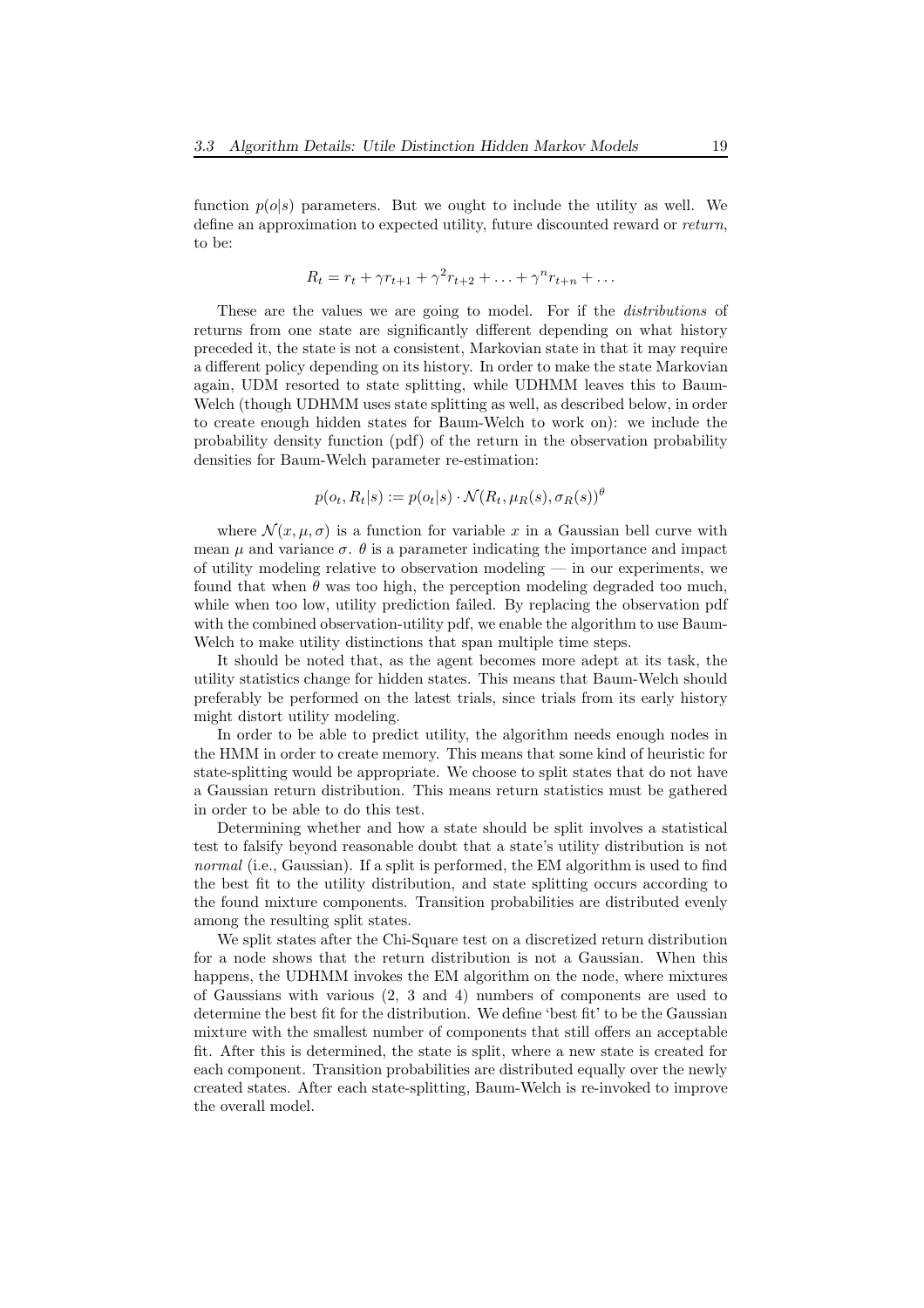

Figure 3.2: A dynamic Bayes net diagram representing graphically the relations between the different parts of a Coupled UDHMM. We have omitted the actions for readability. We can see that the internal state space is factorized in nodes  $\mathcal{S}^O$  modeling observations and nodes  $\mathcal{S}^R$  modeling utility.

This state-splitting leads to enough excess states to enable the algorithm to discriminate good policies. It also does lead to some splits that do not enhance performance. However, it is necessary to have excess states in order to be able to discover more complex relationships between events and utilities (compare excess states with fringe nodes in McCallum's U-tree). Also note that this, in our experience, rarely leads to more than twice the number of nodes that is strictly necessary for performing a task.

### 3.4 Algorithm Details: Coupled UDHMMs

The Coupled version of UDHMM uses the Coupled Hidden Markov Model by Brand (1997) as the basis of its model. A Coupled HMM (CHMM) can be used to model parallel streams of data in relation to one another. A heuristic is used in order to link the two streams of data and in order to couple the transition probabilities of the states, such that the forward-backward procedure and the Baum-Welch re-estimation of the model parameters for both groups of states get integrated. Look at Figure 3.2 for a DBN representation of our CHMM.

In our case, one group of states  $\mathcal{S}^O$  is used to model the observations, while another group of states  $S<sup>R</sup>$  is used to model the returns. One could see this as a simultaneous modeling of 'observation space' and 'utility space', where the couplings between the two spaces ensure that both spaces develop hidden states and internal structure that tend to be relevant to prediction or anticipation in the other space. By capturing the statistical relationships between the two spaces, the algorithm develops a notion of relevance. By concentrating its modeling efforts on those parts of the world that tend to affect return, the agent develops a more useful behavior model than it would otherwise have.

As with the non-coupled UDHMM, the algorithm has an online and an offline phase. When online and acting in the environment, the agent uses only the  $\mathcal{S}^O$ part of the model to update its belief at every step. The  $\mathcal{S}^O$  nodes are also the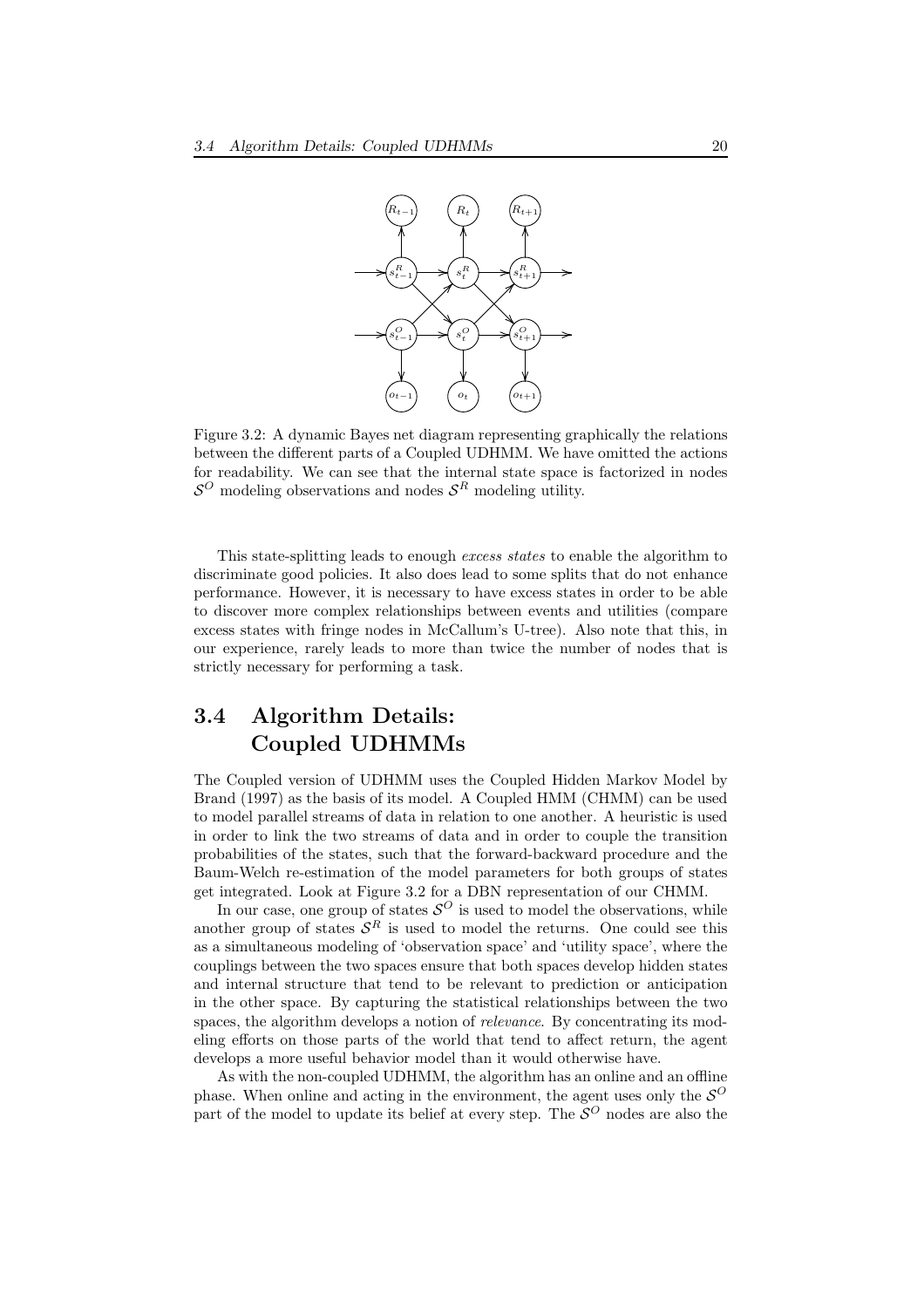

Figure 3.3: The Hallway navigation maze. The agent randomly starts each trial at one of the four corners. It observes its immediate surroundings and is capable of the actions goNorth, goEast, goSouth, and goWest. It must reach the center (labeled with 'G') to gain a reward.

nodes where the Q-values are stored and where Q-learning takes place. However, during the offline phase, that is, between trials, the  $S<sup>R</sup>$  part of the model plays a role in the Baum-Welch re-estimation such that cross-modeling of the two spaces occurs and the  $\mathcal{S}^O$  part of the model starts to be able to discriminate between situations with similar event characteristics but with wildly different return properties. Thus utile distinction is made by the algorithm.

State splitting is less easy to do for CUDHMM than for UDHMM, since two groups of states are involved. We chose to split  $\mathcal{S}^O$  states the same way as we did for hidden states in UDHMM, except that for every split in  $\mathcal{S}^O$ , we created an extra node in  $\mathcal{S}^R$ , with randomized transition probabilities but with R-modeling initialized at the return statistics of the split state. After splitting, we let Baum-Welch re-estimation figure out how to fit the model including the new node.

#### 3.5 Experimental Results

Utile Distinction Hidden Markov Models have been tested in several environments, of which three are described below. The first environment is a deterministic maze, which has previously been described and successfully solved by McCallum (1995a). The second is a maze especially designed to test how far back in time the algorithm can discriminate landmark observations. The third is a large and extremely stochastic navigation environment with 89 states, for which we show very good results with UDHMM.

#### 3.5.1 Hallway Navigation

The first problem we tested was McCallum's hallway navigation task (McCallum 1995a). In this task (see Figure 3.3), the agent starts in one of the four corners of the maze. It can only detect whether there is a wall immediately north, east, south, and/or west of itself, so there are  $2^4 = 16$  possible observations. It can perform four different actions: goNorth, goEast, goSouth, and goWest, which move the agent in the indicated direction. Its objective is to reach the goal (it gets a reward of 5 there), labeled with 'G' in the figure.

For a number of settings, we ran 21 experiments, which all consisted of many online trials and offline between-trial Baum-Welch steps. During each offline phase, we ran Baum-Welch only for the last 12 trials in order to save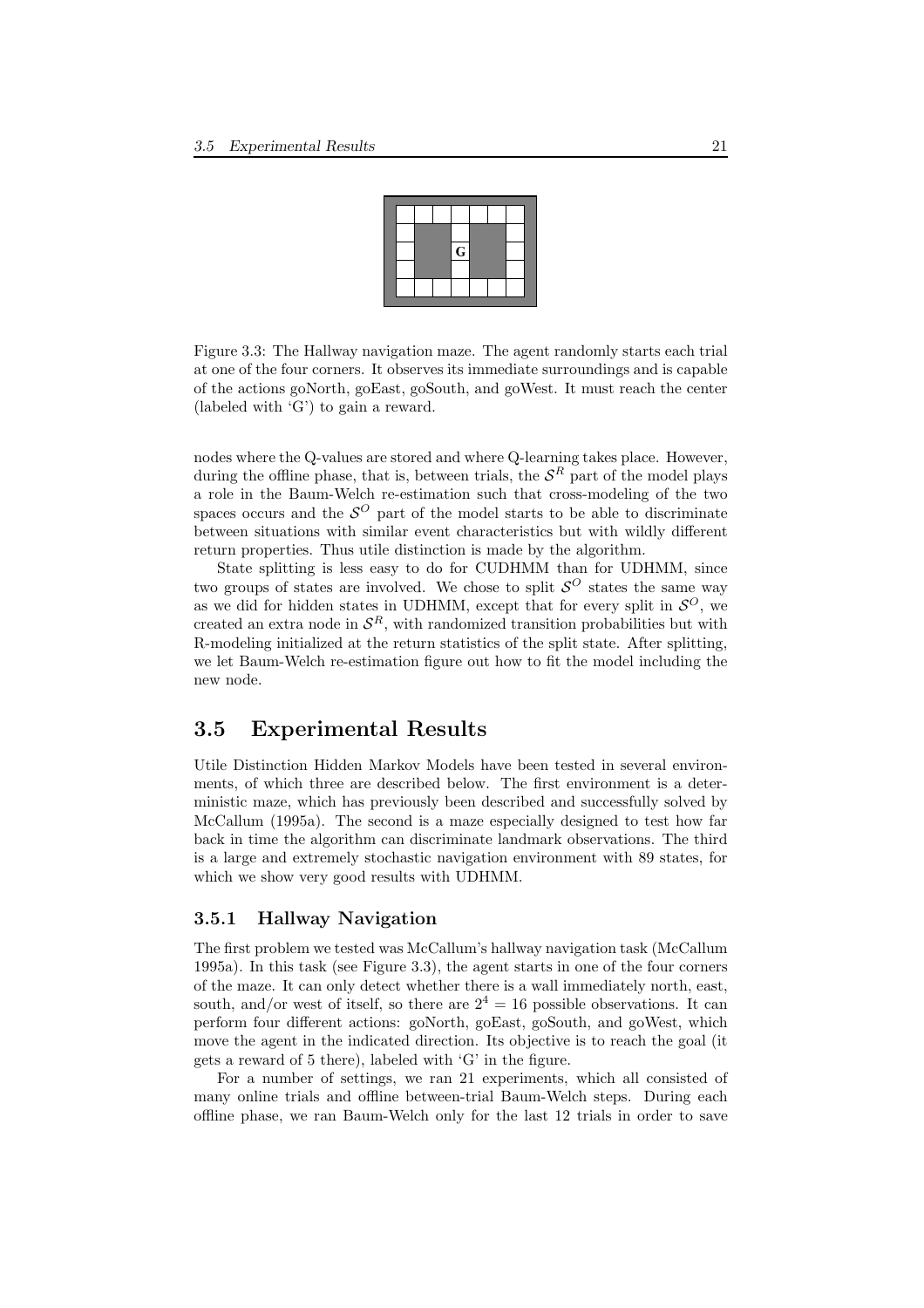

Figure 3.4: Performance of UDHMM on the Hallway Maze for different values of  $\theta$ . We plot the number of steps it takes to reach the goal.

computation time and to prevent the model from settling down in a local suboptimum (world dynamics change over time because the agent's policy changes as well). Of those 21 runs we plotted the one with median performance, where performance is defined as the number of trials it takes for the algorithm to consistently have an average number of steps to the goal under 7.0.

In Figure 3.4 we see the results for the UDHMM algorithm with different values of  $\theta$ . When  $\theta = 0.0$  we observed that in most runs, the algorithm does not reach the success criterion within 100 trials. This is because with  $\theta = 0.0$ , return is effectively ignored and cannot help with modeling utile distinction. Relying only on observations, the chances of finding a suitable model after all become slim. So clearly, utile distinction is needed to ensure effective behavior modeling.

When we tried  $\theta = 0.4$ , the algorithm did find a correct performance in all runs, but later than with  $\theta = 0.2$ . This is probably due to the fact that, certainly in the first few trials, a too large emphasis on return modeling causes too much modeling of noise in the return values.

The plot in Figure 3.5 shows the results of UDHMM with added noise. Noise consisted of a 0.1 probability of performing a random action, a 0.1 probability of observing a random observation and at every step a random number from the range  $-0.1$  to  $+0.1$  added to the reward. It also shows the results of CUDHMM on this problem. The median CUDHMM run is significantly slower to reach the success criterion than UDHMM, and in 7 out of 21 runs it did not reach the success criterion at all. We argue that this is because the  $S<sup>R</sup>$  nodes tend to model R-values for too many  $\mathcal{S}^O$  nodes and therefore lack discriminative power. Also we think that the node-splitting heuristic is much better for UDHMM than for CUDHMM. Utile distinction seems to function better with UDHMM.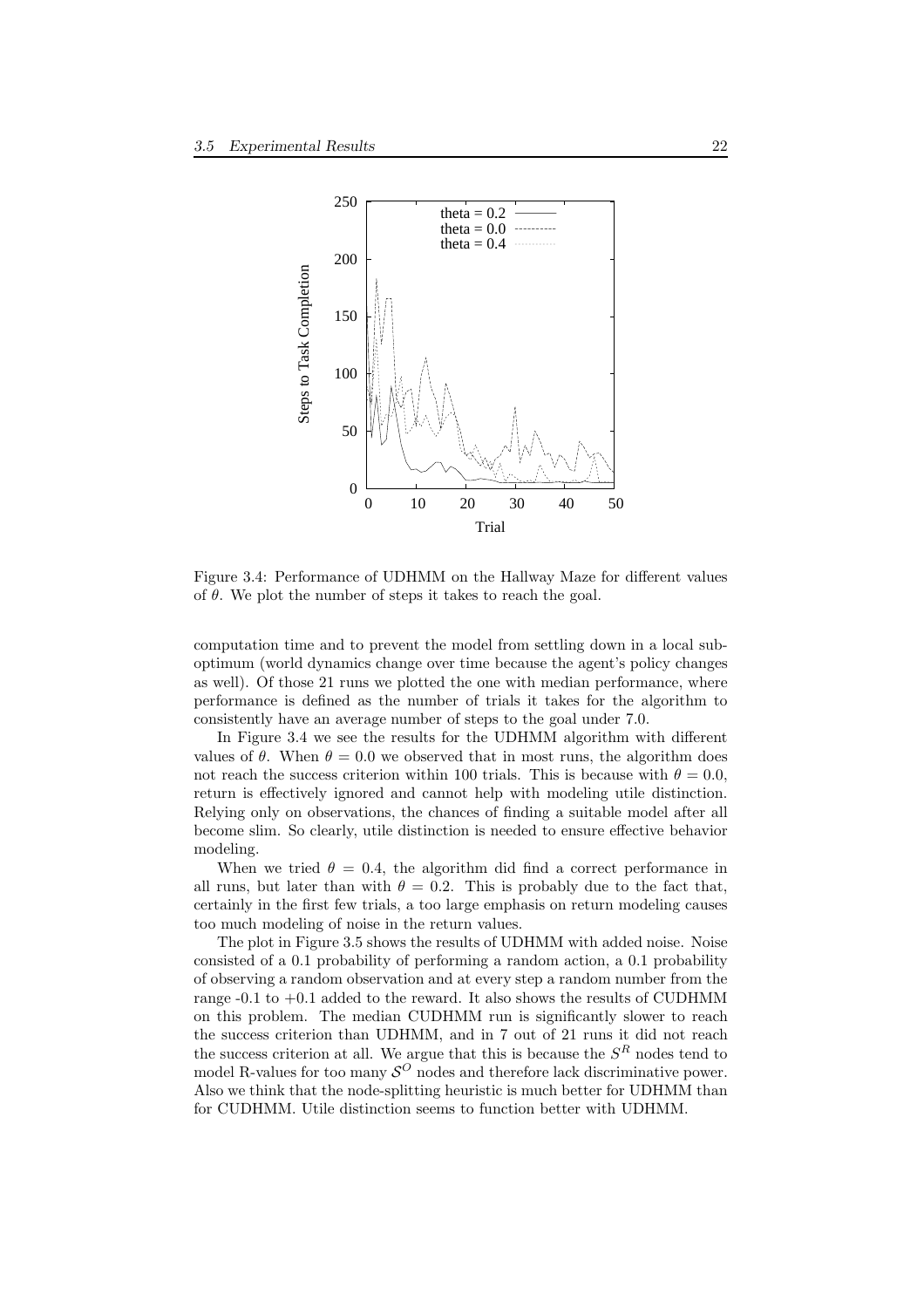

Figure 3.5: Results for standard UDHMM with  $\theta = 0.2$  ('Standard'), results for UDHMM in a Hallway Maze with noise added to the observations, actions and rewards, and results for Coupled UDHMM in a Hallway Maze without noise.

When compared to the results of McCallum (1995a), we must concede that his USM achieves success in about 4 times as few trials. We do note, however, that our algorithm is ideally suited to noisy stochastic environments, which USM and Utree are not. The next problem will illustrate this.

#### 3.5.2 Detecting Long-Term Dependencies: The T-Maze

The T-Maze task (see Figure 3.6) is taken from Bakker (2004), and is meant to test the ability to detect long-term dependencies. The task description is as follows. The agent starts at starting position 'S', there observing either the observation 'up' or the observation 'down'. This indicates whether the agent should go up or down at the end of the corridor, receiving a reward of 4 if it does so correctly and receiving punishment of -0.1 if it takes the wrong direction.

The initial observation is at least  $N$  (the length of the corridor) steps away from making the decision up-or-down, so this provides a useful test for checking the number of steps the algorithm can 'look back' in history. A history suffix algorithm like U-tree (McCallum, 1995b) certainly could not handle this since it would require a fringe depth of at least  $N$ , while algorithms like HQ-learning would not have much difficulty with it. Theoretically, HMMs (and therefore UDHMM) can look arbitrarily far back in history, but in pratice this ability is severely hindered by local suboptima in the HMM model and noisy perceptions.

We tested UDHMM (with  $\theta = 0.2$ ) for several values of N. For every value of  $N$ , we ran the algorithm 21 times. The results are plot in Figure 3.7. The reasonable performance of UDHMM for the higher values of N cannot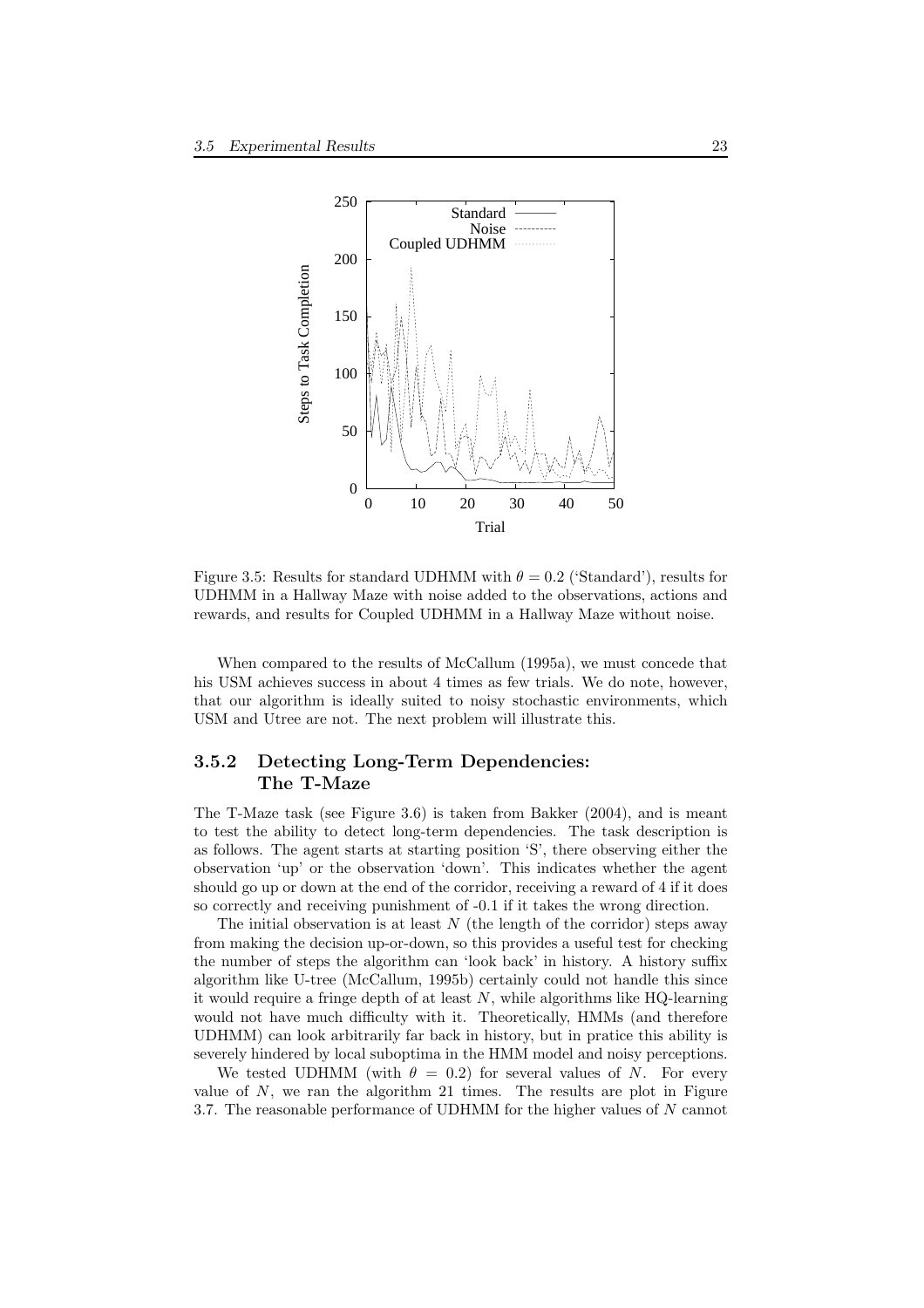

Figure 3.6: The T-Maze task. The agent observes its immediate surroundings and is capable of the actions goNorth, goEast, goSouth, and goWest. It starts in the position labeled 'S', there and only there observing either the signal 'up' or 'down', indicating whether it should go up or down at the end of the alley. It receives a reward if it goed in the right direction, and a punishment if not. In this example, the direction is 'up' and  $N$ , the length of the alley, is 8.

be entirely attributed to the Baum-Welch algorithm, for the reasons sketched above. Therefore, the explanation must be sought in the combination of Baum-Welch, state-splitting and utile distinction modeling. Still, for values of  $N$  above 10, the algorithm performs poorly, certainly in comparison with Bakker's (2004) RL-LSTM neural net method, that can handle values of N up to 50.

#### 3.5.3 The 89-State Maze

This problem is taken directly from Littman, Cassandra and Kaelbling (1995), where seeded Linear Q-learning is applied on the task. It involves a maze in which the agent, next to position, also has an orientation, five actions Forward, TurnLeft, TurnRight, TurnAbout, and doNothing. It starts each trial at a random location with random orientation, and its goal is to reach the goal labeled 'G' (see also Figure 3.8). The actions and observations are extremely noisy.

Seeded Linear Q-learning's good performance can be explained by the avail-



Figure 3.7: Results for the UDHMM on the T-Maze. For every value of  $N$ , the algorithm is run 21 times. Here we show the number of successful runs.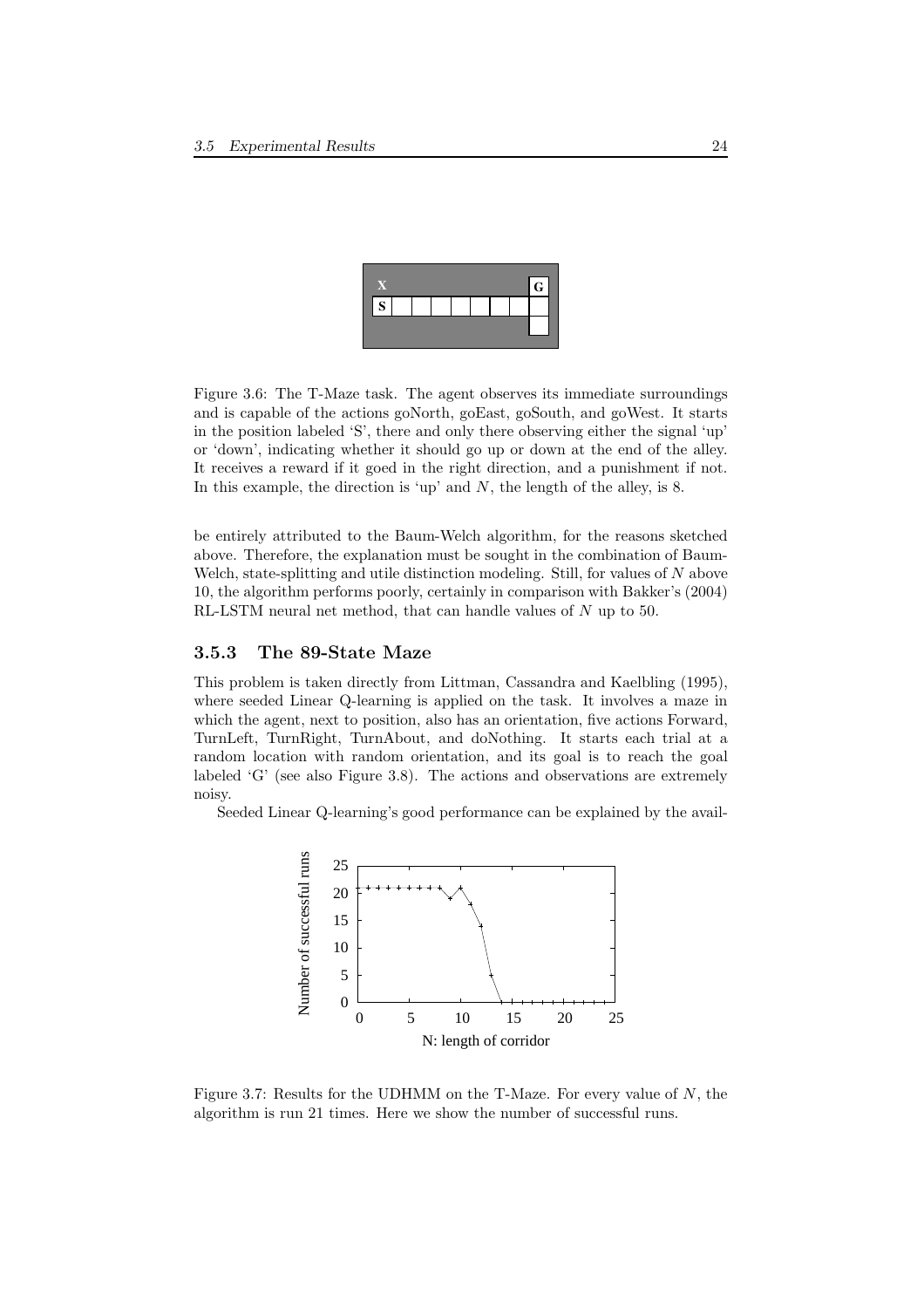

Figure 3.8: The 89-state maze. In this maze, the agent has a position, an orientation, and can execute five different actions: Forward, TurnLeft, TurnRight, TurnAbout and doNothing. The agent starts every trial in a random position. Its goal is to move to the square labeled 'G'. The actions and observations are extremely noisy, for example, there is only about 70% chance that the agent will get an observation right. For the precise world model we refer to elsewhere.

ability of the world model to the algorithm. Loch and Singh (1998) showed very good results (see Table 1) with a simple model-less and memory-less  $SARSA(\lambda)$ approach, where Q-values are stored not for states but directly for observations.

We took Loch and Singh's parameters (exploration method,  $\lambda$ ,  $\alpha$ ,  $\gamma$ ) and generalized the algorithm to our UDHMM version with linear  $SARSA(\lambda)$  by replacing direct observations with UDHMM's hidden states. We set  $\theta = 0.2$ , and let the state space expand from an initial 25 up to a maximum of 70 hidden nodes. Every trial was allowed up to 251 steps. We ran 21 runs. The results for the median run (median in the sense of median percentage success in all test trials) are shown in Figure 3.9 and 3.10.

Of course, this algorithm performs worse than recent algorithms that do have a world model. A good comparison must therefore be sought among model-free algorithms. Within that domain, the results are similar to RL-LSTM (Bakker, 2004), a recurrent neural network approach that uses gating to handle long-term time dependencies. RL-LSTM yields very good results, although it is slow to converge. Our algorithm is among the best model-free algorithms available.

| ALGORITHM         | $GOAL\%$ | <b>MEDIAN STEPS</b> |
|-------------------|----------|---------------------|
| RANDOM WALK       | 26       | >251                |
| <b>HUMAN</b>      | 100      | 29                  |
| LINEAR Q (SEEDED) | 84       | 33                  |
| $SARSA(\lambda)$  | 77       | 73                  |
| RL-LSTM           | 94       | 61                  |
| <b>UDHMM</b>      | 92       | 62                  |

Table 3.1: Overview of the performance of several algorithms on the 89-state maze. Shown is the percentage that reached the goal within 251 steps, and the median number of steps to task completion.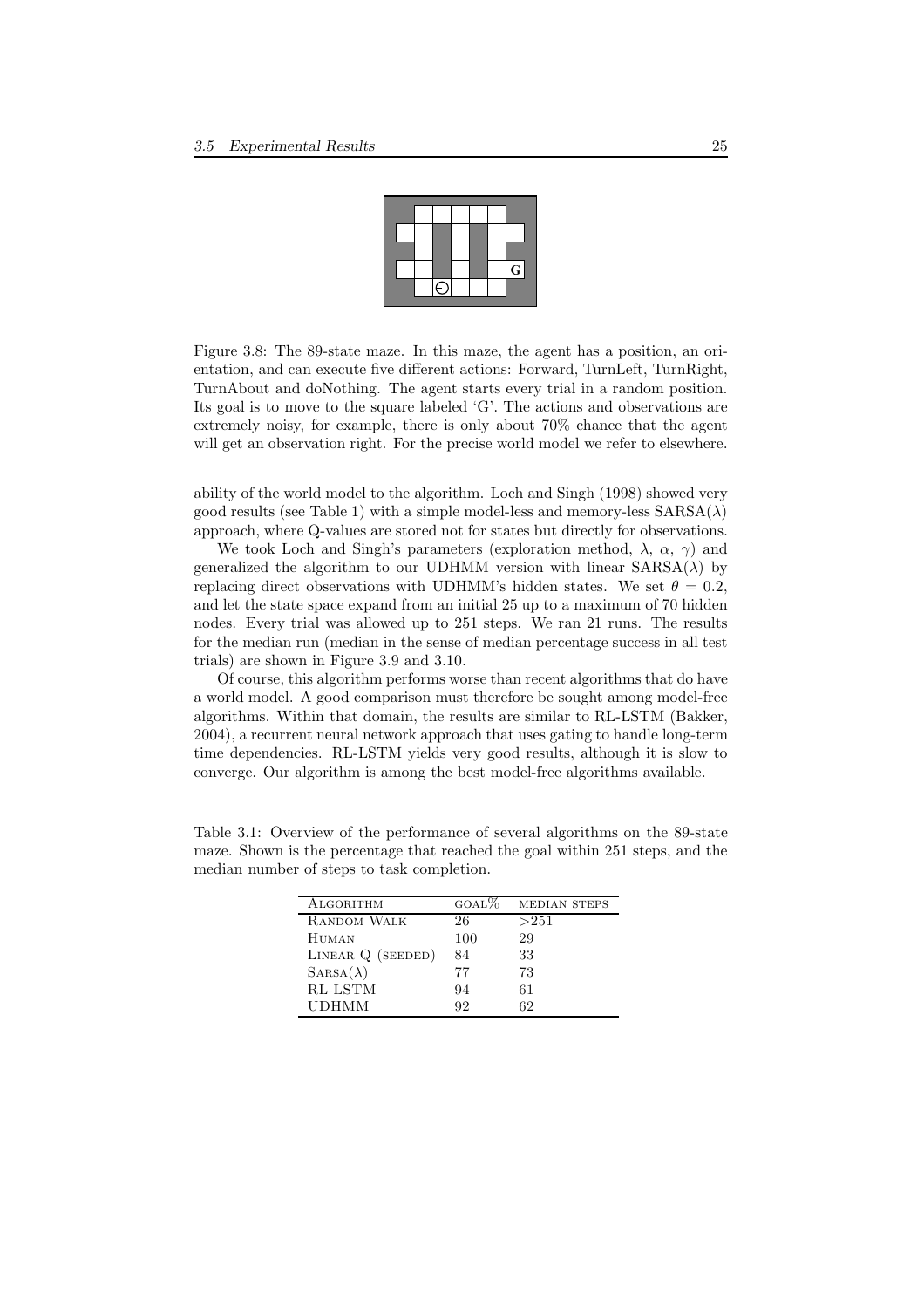

Figure 3.9: Results for the 89-state maze. Here we plot the percentage of tests that reach the goal within 251 steps.

#### 3.6 Discussion

The computational complexity of UDHMM is quadratic in the number of states, per Baum step  $\mathcal{O}(N^2T)$ . This is not very bad but considering that many hundreds of Baum steps are needed even to solve small POMDPs, it is a rather slow algorithm. In this sense it compares unfavorably with, for example, Utree, which is instance-based.

UDHMM's performance measured in the number of steps taken in the world in order to approach a good policy is very good for certain classes of problems, though it varies considerably due to possible suboptimal local maxima. Moreover, UDHMM, unlike U-tree, allows for a continuous multi-dimensional observation space in a very natural way and develops a probabilistic behavior model during its task performance. Utility modeling is done elegantly using Baum-Welch instead of using heuristic state-splitting methods. The UDHMM can also be used for other reinforcement learning methods such as other Qlearning variants or policy-gradient methods, which makes it a flexible tool for multiple POMDP approaches. Moreover, UDHMM includes a method for *selec*tive attention in multi-dimensional observation spaces: parts of the observation vector that are helpful to utility prediction tend to be modeled more precisely than parts of the vector that are not. Now UDHMM heavily biases the modeling of observations together with the modeling of utility, thereby leading to a kind of selective perception.

Much research has been directed at many different extensions to the basic HMM framework. Future work on UDHMM could include factorising the internal state space by using Factorial or Coupled Hidden Markov Models. We could think of hierarchical approaches, using Hierarchical Hidden Markov Mod-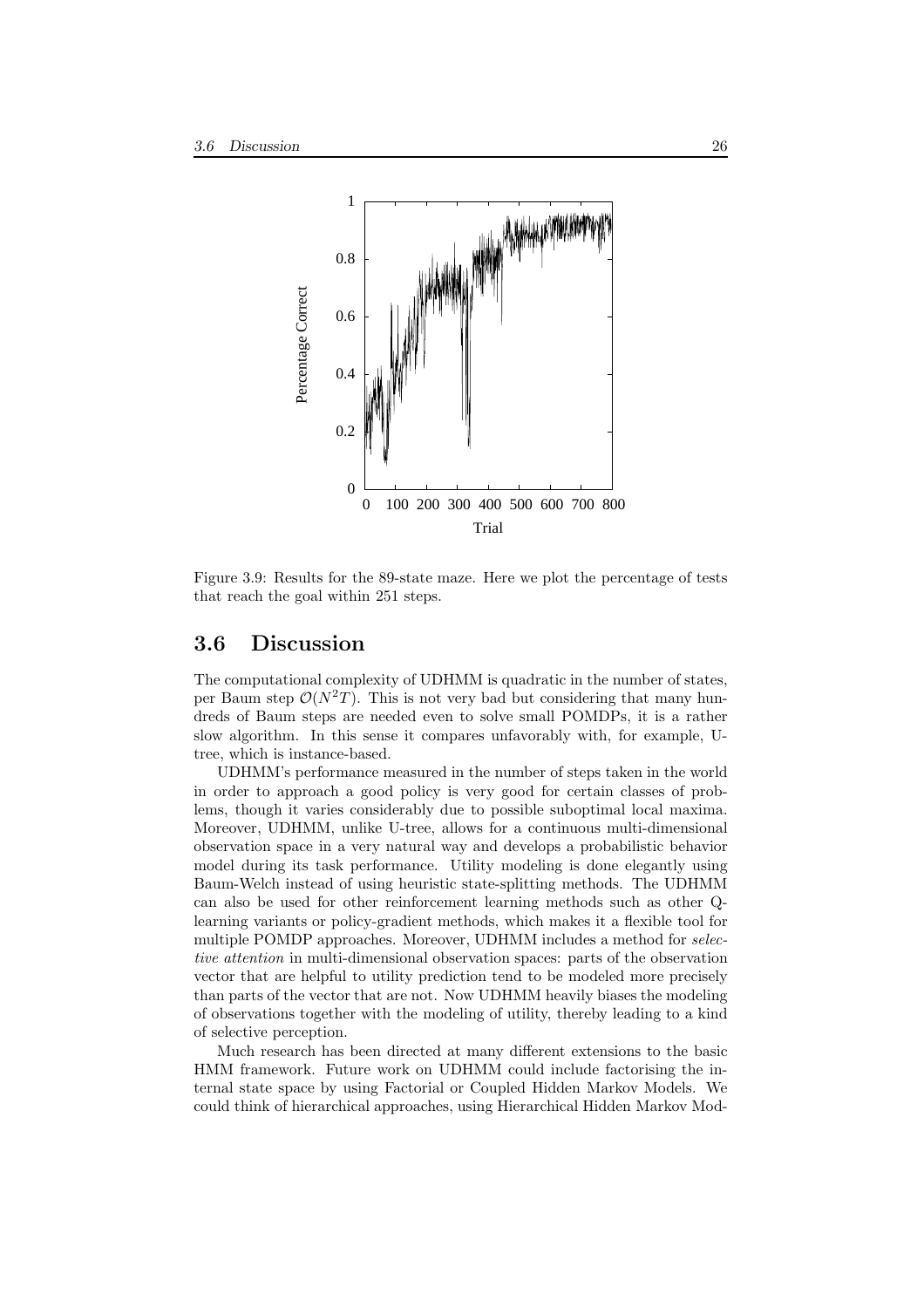

Figure 3.10: Results for the 89-state maze. Here we plot the median number of steps taken to task completion, i.e. reaching the goal. Note that the first trials have all 251 median steps associated with them, since if a trial takes longer than 251 steps, we break off and start a new trial.

els, that could increase detection of relevant long-term dependencies and could facilitate the re-use of (parts of) already learnt policies (see also Chapter 6 on Hierarchical UDHMMs). Several other EM methods seem applicable. Also, we could contemplate modeling utility in a different way, as a mixture of Gaussians, for example, or modeled per action. Or we could model difference in utility instead of utility per se. Considering all this, we conclude this is a very promising direction of research.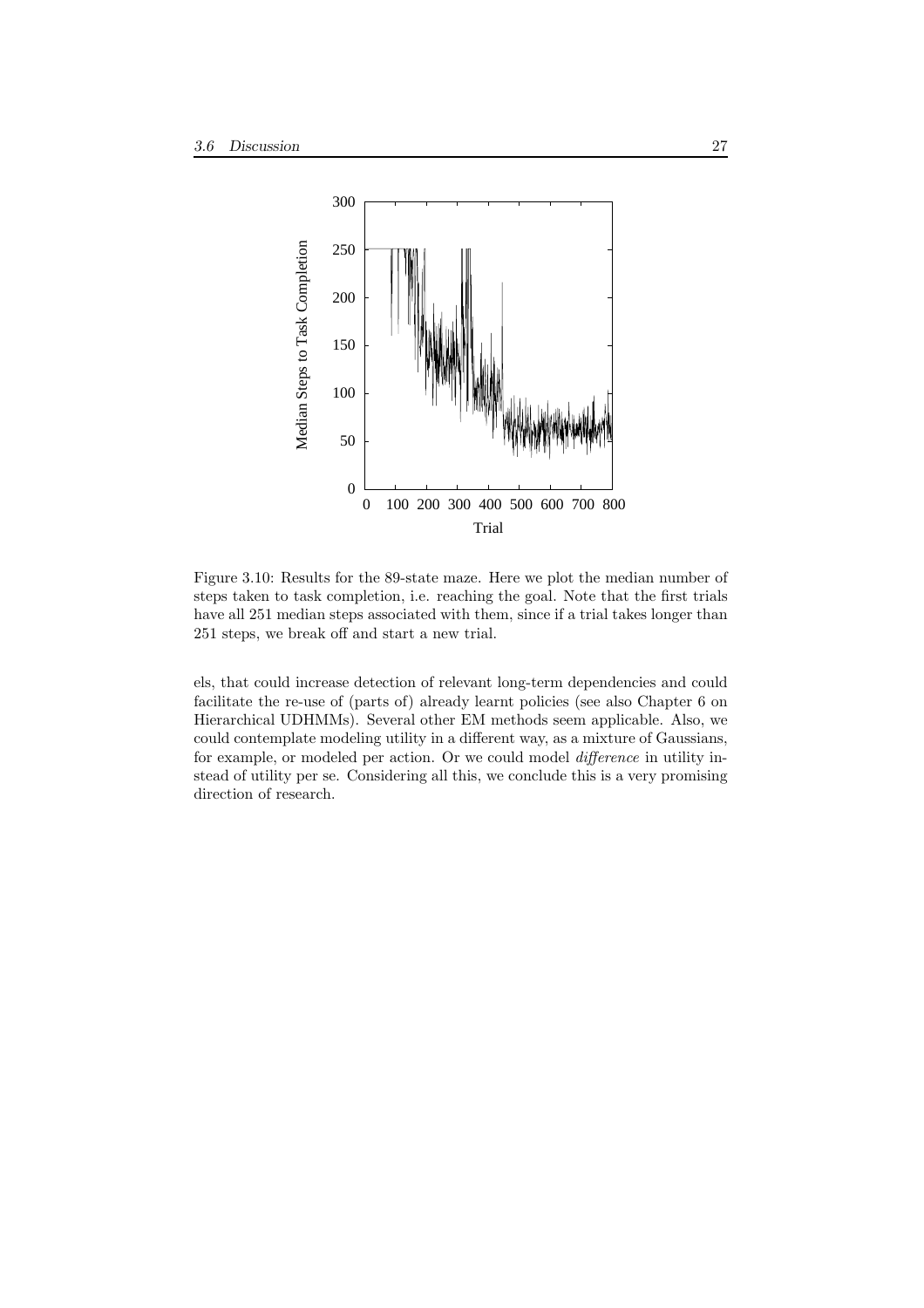## Chapter 4

# Hierarchical Methods in Reinforcement Learning

#### 4.1 Introduction

Many Reinforcement Learning methods suffer from the problem of not being able to easily scale up to larger problems. When environments are complex and tasks are difficult, the acting agent's exploration/exploitation trade-off becomes very difficult: multi-step exploration into unknown state space territory hardly ever yields immediate results — often very specific event sequences (state-action combinations) are required. And when there are positive reinforcement signals after a multi-step lucky guess, it is hard to attribute those to the right events. This makes the learning process very slow. Furthermore, when RL methods are applied to POMDPs, where no state certainty is given, only observations, then matters become even more difficult. In such environments, additional techniques are required to intelligently speed up learning.

One way to speed things up is to exploit a characteristic that is very common of both world structure and task structure: hierarchy. Hierarchy, repetition, and recursivity occur very often, so when one were to design a hierarchical approach for Reinforcement Learning, one could more easily explore those regions of state space that are otherwise hard to reach, namely those parts reached by intelligently repeating (parts of) already learned policies in different contexts, hoping that similarities in either world or task structure might deliver a lucky trial. Basically, hierarchical Reinforcement Learning is about assuming hierarchy in task or world structure, and then 'guessing' the right combinations of actions based on this hierarchical structure.

The advantages of hierarchical methods are to be found in the exploitation and reuse of (sub)policies. For example, when different parts of the world require similar action sequences, we could design a method for reusing policy building blocks, maybe adapted to changed circumstances. Or states could simply share parts of policies in a way that does not harm the optimal policy for either state. Or we could explore state space more effectively, by combining and recombining whole subpolicies never tried before.

Hierarchical algorithms also promise a method for naturally 'scaling up' to larger tasks by first learning simple things, then recombining those experiences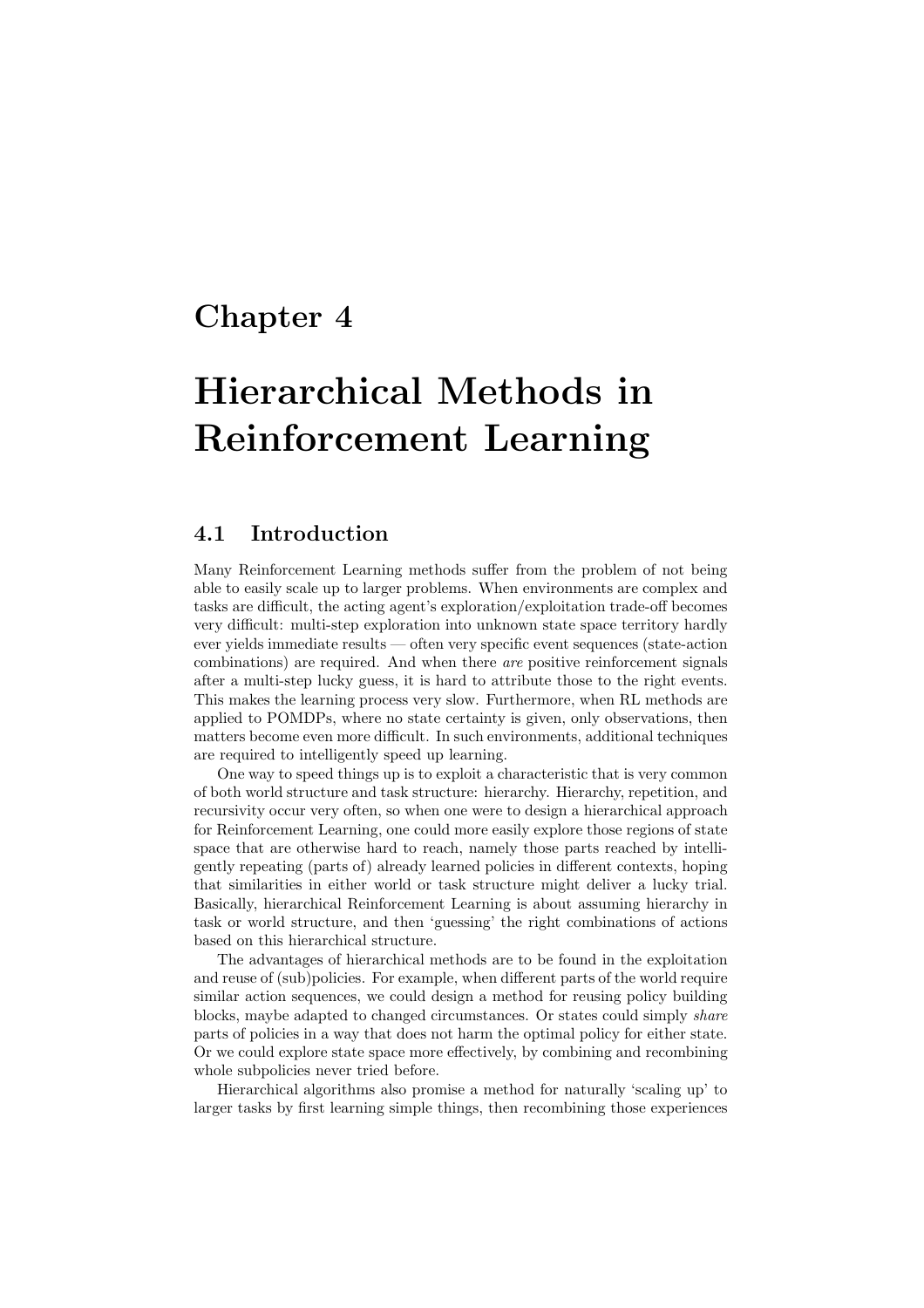

Figure 4.1: A MAXQ task hierarchy. In MAXQ, policies can share subpolicies of which the value functions are similar except by an offset. This enables the algorithm to reuse experiences or subpolicies for multiple tasks, and therefore speed up learning greatly. In this figure, both the 'Get' and 'Put' policies make use of the 'Navigate' policy (which can take an argument from ist parent policy). 'Navigate' only has primitive actions to select.

in order to achieve more complex goals. After all, a baby first learns to crawl, and only then to walk. Learning can more easily be seen as incremental, something which is essential to natural learning.

Because of all this, hierarchical Reinforcement Learning methods are usually better and faster in realistic environments. The problem is how to design this hierarchical algorithm. Preferably, we want the designer's role to be minimized, since minimizing human policy design costs is one of the main aims of Reinforcement Learning. So we want hierarchy to be created automatically, with as little human interference as possible. Unfortunately, this is a very hard, open problem. In this chapter we will present several approaches that attempt to do exactly this. But first we introduce some well-known algorithms that do need a fixed design for their hierarchical structures.

#### 4.2 Hierarchical Methods: an Overview

One of the first frameworks that formalize the idea of hierarchical structure in Reinforcement Learning, is the hierarchical Options framework (Sutton, Precup & Singh, 1999). Sutton et al. use the notion of *temporal abstraction*, that is, they introduce actions that extend over multiple time steps, and adapt Q-learning rules accordingly. Imagine a tree-shaped policy tree, with the topmost 'agent' starting, choosing any of its children — options — as a temporally extended 'action'. This root agent does not select between normal actions anymore, as is common in plain Reinforcement Learning, but selects a child agent based on world state. Then that child can select among its own children yet another agent, and so forth, until the leaves, the primitive actions, are reached. An agent continues selecting its children or primitive actions until it decides, according to a given stochastic function  $\beta$ , to release control back to its parent controller. When the parent controller is given back control, it learns, with an extension of Q-learning that takes account of the number of time steps between initial agent activation and the release of control.

This framework can speed up learning enormously. However, the problem with this method is that Sutton et al. required the hierarchy and the release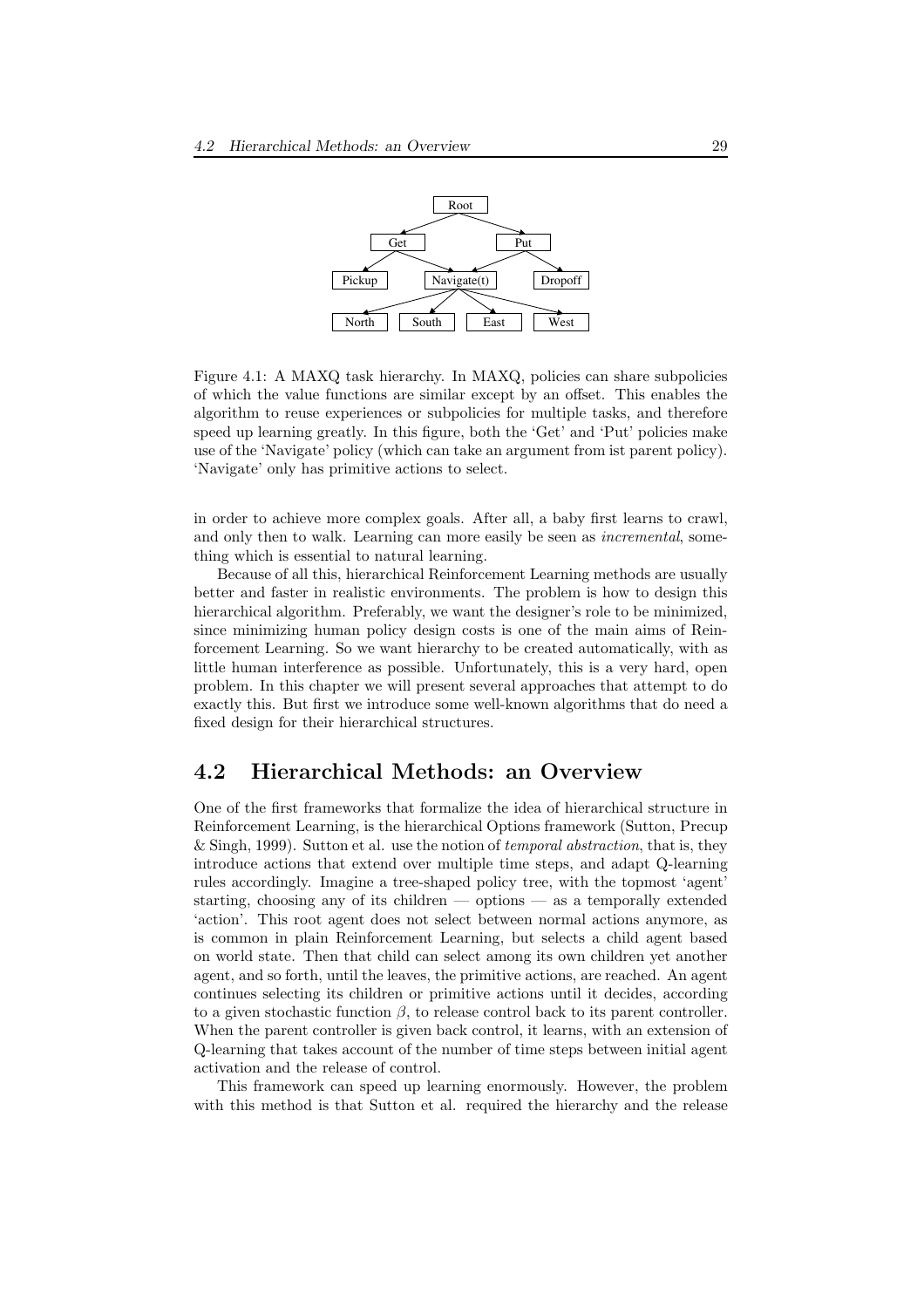

Figure 4.2: This figure shows the internal structure for a HAM agent. In HAM, there are many agents which can select ('call') one another. Agents can perform primitive actions according to the current internal state (for example, 'BackOff' or 'FollowWall' in this example), or release control ('Stop') to the agent that selected this agent, or select a subagent ('Choose').

function  $\beta$  to be designed by the programmer. Furthermore, *sharing* subpolicies for different parts of state space (for example, a 'leave room' action might be applicable in many rooms) is not very well possible with this method. This must be remedied.

Dietterich's (2000) MAXQ algorithm (see Figure 4.1) does provide a way of sharing substructure. MAXQ's agents, like in the Options framework, select subagents. But here the subagents can be shared *even though they are used in* different parts of state space. The key observation here is that, although value functions might differ depending on which parent activated the currently active agent, the structure of the value functions is very similar and differs only by a fixed offset. To take our 'leave room' example action again, the 'leave room' action could be activated by either the 'go to toilet' action or the 'go to work' action. The value function of 'leave room' differs depending on whether the agent wants to go to the toilet or wants to go to work, but, the structure is similar in that if one state's value is higher than another in one case (toilet), the same is true in the other case (work). The difference is the difference in expected discounted return after leaving the 'leave room' policy. This method Dietterich implements by using a *value completion* function to represent this difference.

Still, Dietterich's method has many elements that need to be designed by the task programmer, such as the hierarchical task structure and which subgoals each agent has.

Another interesting technique is the Hierarchies of Abstract Machines (HAM) (Parr & Russell, 1997) formalism. HAM consists of many agents, of which only one is active at any time. HAM allows each agent to maintain an 'internal state' (see Figure 4.2, with internal states 'FollowWall' and 'BackOff') that can be changed by abstract actions. The agent can perform normal actions, but can also invoke other agents ('Choose') or release control back to the agent that activated it ('Stop'). This rich language allows for procedure-like calls, even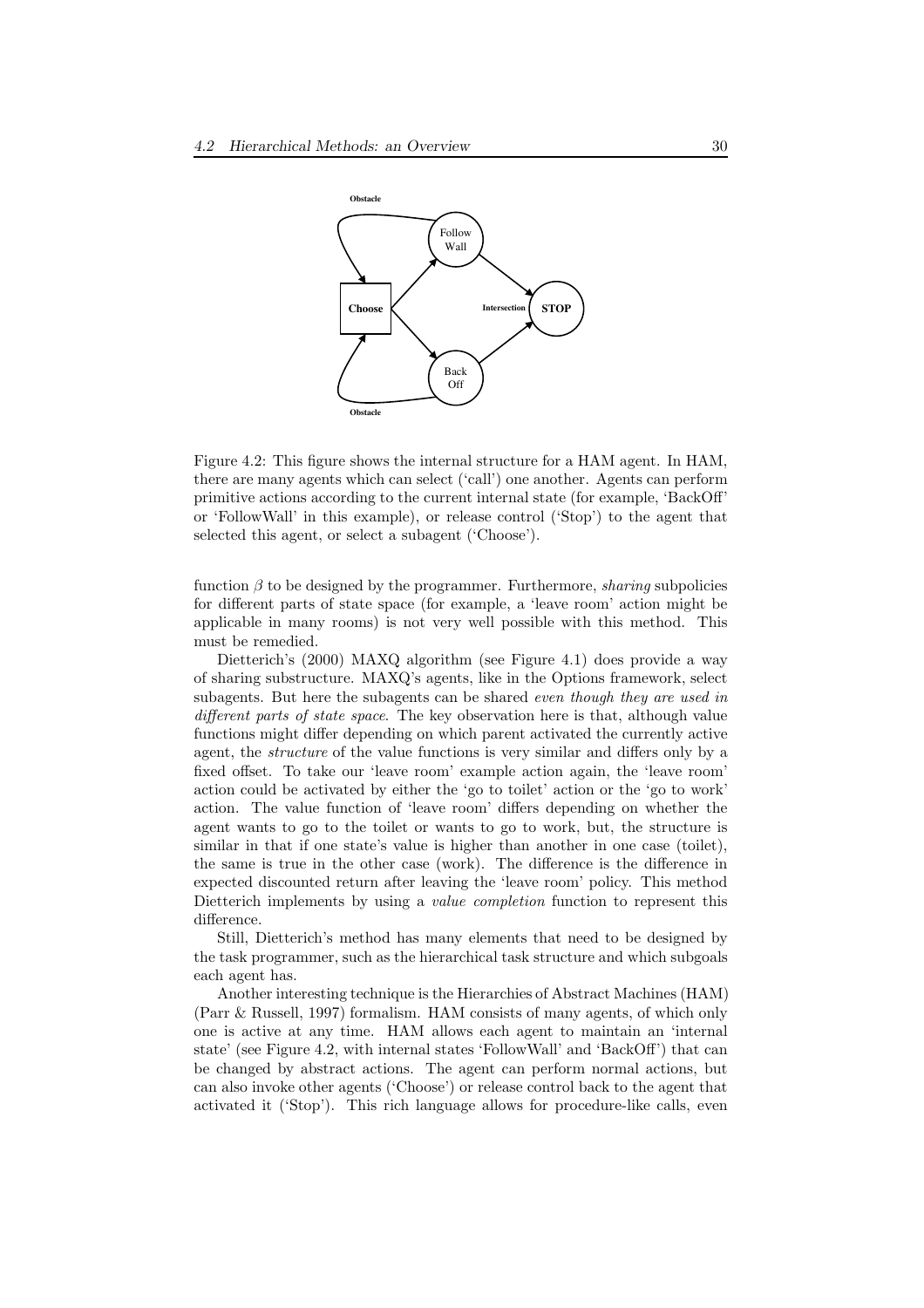with arguments, which makes the method very powerful in principle. However, also this method must be hand-designed to a great extent.

Hernandez and Mahadevan (2001) extended the HAM approach to a hierarchical nesting of several levels — Hierarchical Suffix Memory — where HAM agent selection at a certain level in the hierarchy takes place depending on the suffix of previous events experienced at that present level in the hierarchy. This is somewhat reminiscent of McCallum's Utree (1995b) where suffixes are also used as short-term memory. This use of suffixes, where event sequences at different time scales are used to discriminate between (hierarchical) states, enables the agent to deal with partially observable environments (POMDPs). Hernandez and Mahadevan (2001) show that this method works well on a mobile robot task. A lot a human design work is involved, though, in designing the hierarchical structure of the algorithm. However, it is suggested that any hierarchical Reinforcement Learning technique instead of HAM can be used, so methods for automatic hierarchy discovery might also be applicable.

The methods discussed so far, apart from requiring a lot of human design, also suffer from another problem: they do not deal well with stochastic environments. Very stochastic environments require the algorithm to be flexible as to where the control is, and to be able to change the hierarchical control easily when a few noisy observations led to the activation of the wrong policy. A wrong policy must then not be followed to the end, but stopped in time. The algorithms sketched above have difficulty with this. They rely on a clear, discrete control.

For stochastic partially observable environments, Theocharous (2002) uses a Hierarchical Hidden Markov Model (Fine, Singer & Tishby, 1998) to model a stochastic office environment at different scales, and introduces macro-actions to work on this environment. He shows that using this statistical approach at different levels of abstraction reduces entropy and therefore performance of the algorithm. The algorithm is especially good at mobile robotics tasks. However, actions are selected according to the most likely state, and the model requires a lot of hand-coding. This renders the algorithm less useful for truly model-free POMDPs.

### 4.3 Automatic Discovery of Hierarchical Structure

Often Reinforcement Learning tasks are too difficult for a human to program it out — the solution might simply not be known to him. Or it is the case that it costs too much time to hand-code and fine-tune hierarchical structure. In either case, we want hierarchical structure to be discovered by an algorithm instead of a human. And we want this to happen automatically.

Unfortunately, the automatic discovery of hierarchical structure in Reinforcement Learning is far from trivial. In the first place, deciding where and when to end a subpolicy must be decided — what constitutes a 'subgoal'? Second, what is the topology, the shape, of the hierarchy, and how is this augmented?

The first matter — what is a suitable moment to end a subpolicy — was first satisfactorily dealt with by HQ-learning (Wiering  $\&$  Schmidhuber, 1997), which uses a chain of reactive agents successively activating one another. The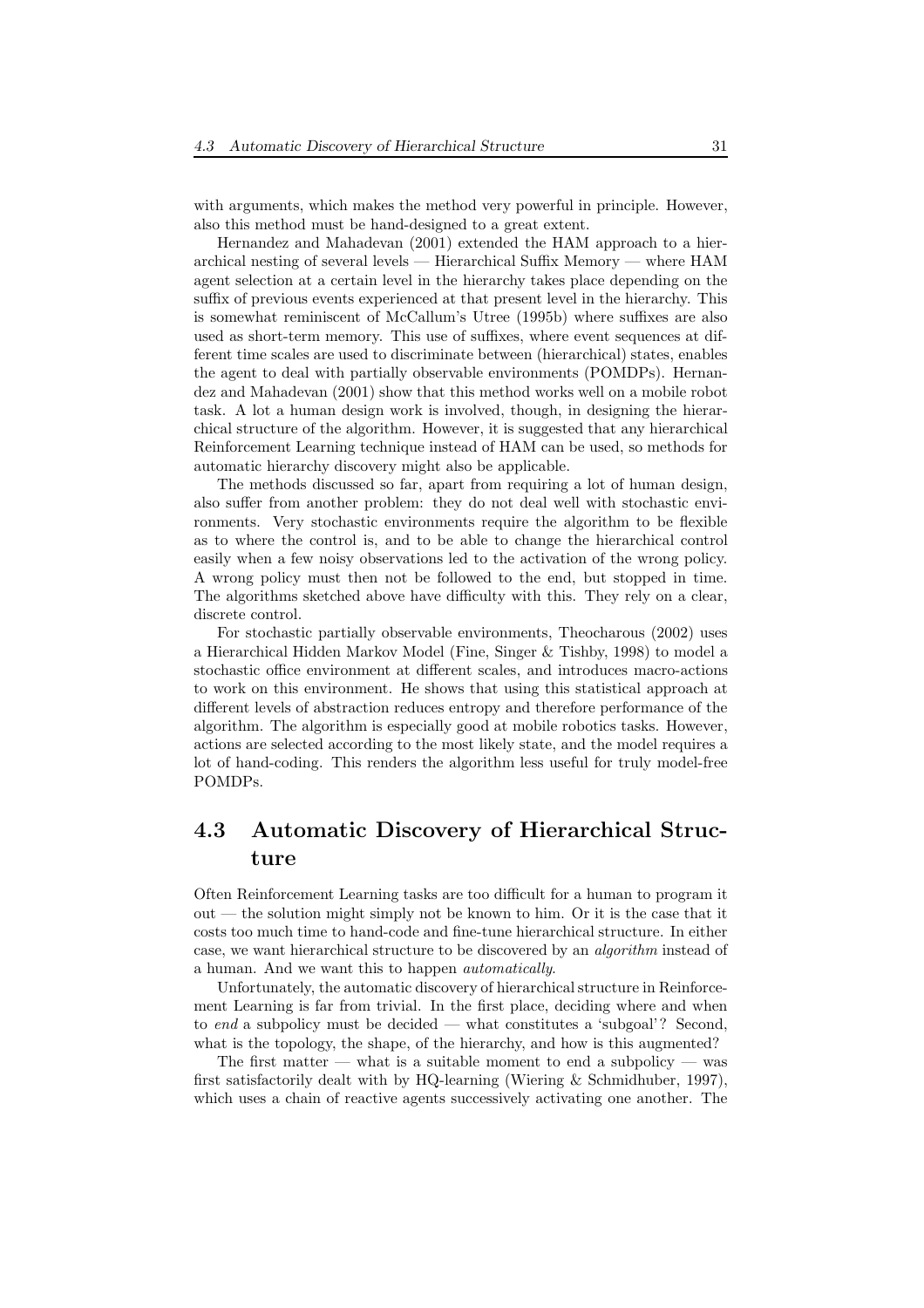first agent takes control initially. Agents are reactive, in that their Q-tables are  $Q(o, a)$  values for observation-action combinations instead of state-action combinations. Apart from standard Q-learning, agents in the chain 'learn' to end their own activations to select the next by a mechanism similar to Q-learning, but then using the values from the other agent's HQ-table. The learning rule uses a form of temporal abstraction similar to that used by Options (Sutton et al., 1999).

A chain of agents is somewhat restrictive. Sun and Sessions (2000) developed the SSS approach (Self-Segmentation of Sequences) that uses a truly hierarchical structure like the one used in Options, where agents can choose from several subagents. Every agent, apart from the regular Q-table, also has a CQ-table, which has two actions *continue* and end that decide whether to continue control at the current agent or to end control and return it to the parent. The CQvalues, like it is the case with HQ-learning, are learned in a similar manner to Q-learning, but taking values from the agent active at the next time step and applying temporal abstraction learning rules. The control-action (continue or end) with the largest  $CQ(o, \cdot)$  value is selected.

Bakker & Schmidhuber's (2004) HASSLE algorithm offers a comparable algorithm with the difference that capabilities to reach certain subgoals are learned. High-level policies discover subgoals, low-level policies learn to specialize on reaching certain subgoals. This makes the method more flexible than SSS.

HQ, SSS, and HASSLE solve the problem of deciding where to release control, but neither approach has a method of augmenting hierarchical structure. They do not increase the number of agents nor do they change the relation between agents.

McGovern (2002) uses the notion of 'bottle neck states' to increase the number of subpolicies. Bottle neck states are states that occur often in successful (high-reward) trials but never in unsuccessful trials. Being observed only before good things tend to happen, these states might be indicative of a possible 'bottle neck' in state space in order to reach a great reward. For example, there are two rooms and between them a door. The agent is in one room, a reward in the other. During unsuccessful trials, the agent almost never goes through the door. During successful trials, the agent *must* have gone through that door. Therefore, statistically, we could find that door state to be a bottle neck state, since it tends to occur before rewards but not during unsuccessful trials.

McGovern's method assigns each found bottleneck state its own subpolicy, which enhances high-level exploration and leads to faster learning.

Digney (1996) designed Nested-Q learning. In Nested-Q learning, so-called 'skills' are developed incrementally that can be composed to form higher-level skills. It first starts with reactive policies, but incrementally, hierarchical skill selection takes over to form skill compositions. Methods like these offer the most general incremental learning structure that we could want.

The Hierarchical Model Operators (HMO) algorithm (Wierstra & Wiering, 2004, described later in this thesis) operates directly on the hierarchical structure of an HHMM-based (Fine, Singer & Tishby, 1998) behavior model. It splits states when they are found to be hierarchically 'inconsistent' with respect to future discounted reward. HMO incorporates several split operators that are used for different kinds of inconsistencies. This algorithm improves the behavior model incrementally by copying policy trees and then by adding more and more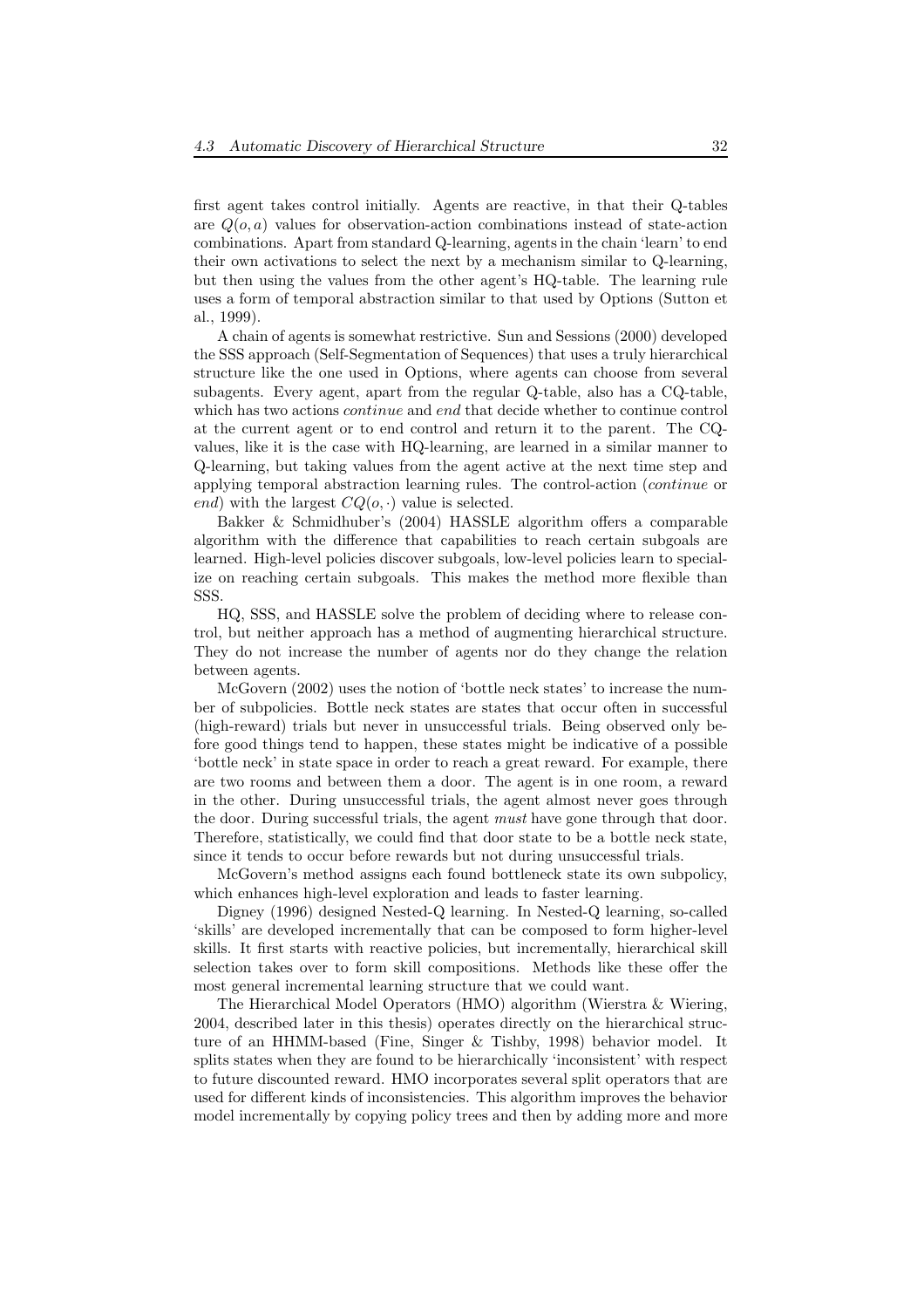distinctions between the old policies. This algorithm, like Theocharous' (2002), performs well with stochasticity and uncertainty, and scales well to larger tasks because of the incremental nature of HMO model development.

#### 4.4 Discussion

Hierarchical structure is essential for scaling up to larger problem domains. When we want to tackle more difficult problems, we probably will have to rely on incremental learning techniques that are inherently hierarchical. However, we must not only focus on hierarchy, since not every problem can be described wholly in hierarchical (context-free) terms — there are many real-world cases where hierarchy could be used to represent the macro-structure of a policy, but where a sort of 'variable' outside the hierarchy is needed to take care of details. We think hybrid methods with more powerful state representations – with both hierarchical and non-hierarchical elements — are necessary to take the next step towards larger-scale problem domains.

We have presented several approaches to automatically discovering hierarchical structure. We hope these methods prove to be only the first of many new (future) algorithms directed towards this goal. Discovering structure should be one of the most important future topics in Reinforcement Learning.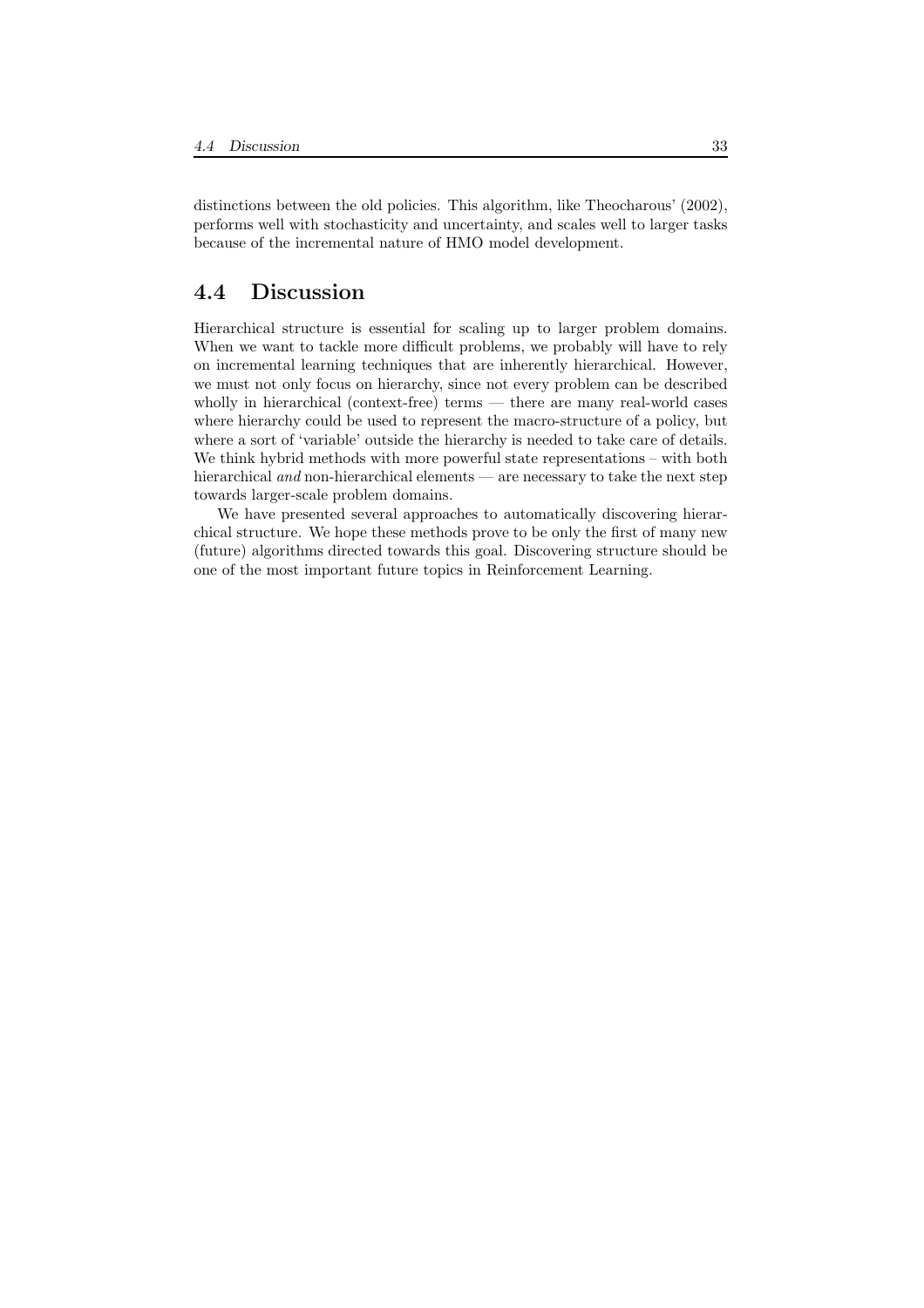## Chapter 5

# A New Implementation of Hierarchical Hidden Markov Models

#### 5.1 Introduction

Hierarchical Hidden Markov Models as proposed by Fine, Singer and Tishby (1998) generalize the Hidden Markov Model (Rabiner, 1989) concept by introducing the possibility of hierarchical structure in the model. Hierarchical, recursive or repetitive structure occurs everywhere in the natural world, and it is therefore natural to assume that allowing HMMs to have hierarchical structure might help the modeling of sequences. Fine, Singer, and Tishby (1998) indeed show good performance on some problem domains for the HHMM. Hierarchical structure can reduce the number of necessary training samples enormously.

As for POMDPs, the main concern of this thesis, exploitation of hierarchical structure in the world could allow for scaling up to solving much larger POMDP tasks than previously possible with 'flat' methods.

The general structure of an HHMM is as follows. The HHMM has a hierarchical, tree-like structure (see Figure 5.1). In addition to the 'normal' production states  $S = \{s_1, s_2, \ldots\}$  already present in the HMM framework, a HHMM can also contain internal states  $\mathcal{I} = \{i_0, i_1, \ldots\}$  and end-states  $E = \{e_1, e_2, \ldots\}$ . Only production states  $-$  the normal states  $-$  produce observations, while end-states and internal states provide the hierarchical structure that defines the relationships between the clusters of production states.

The HHMM can be viewed graphically as a tree-structure, where the rootnode and all other nodes that have descendents in the tree are the internal states, while the leaf-states are either end-states or production states. Every internal state has one and only one child that is an end-state. The other children are either production states or other internal states. Imagine 'activity' to start at the root at time step 1, flowing down to the production states. Transition probabilities are defined for all internal states and production states: the probabilities of states activating brother states (i.e., states that have the same parent internal state). Activity flows from node to node according to the transition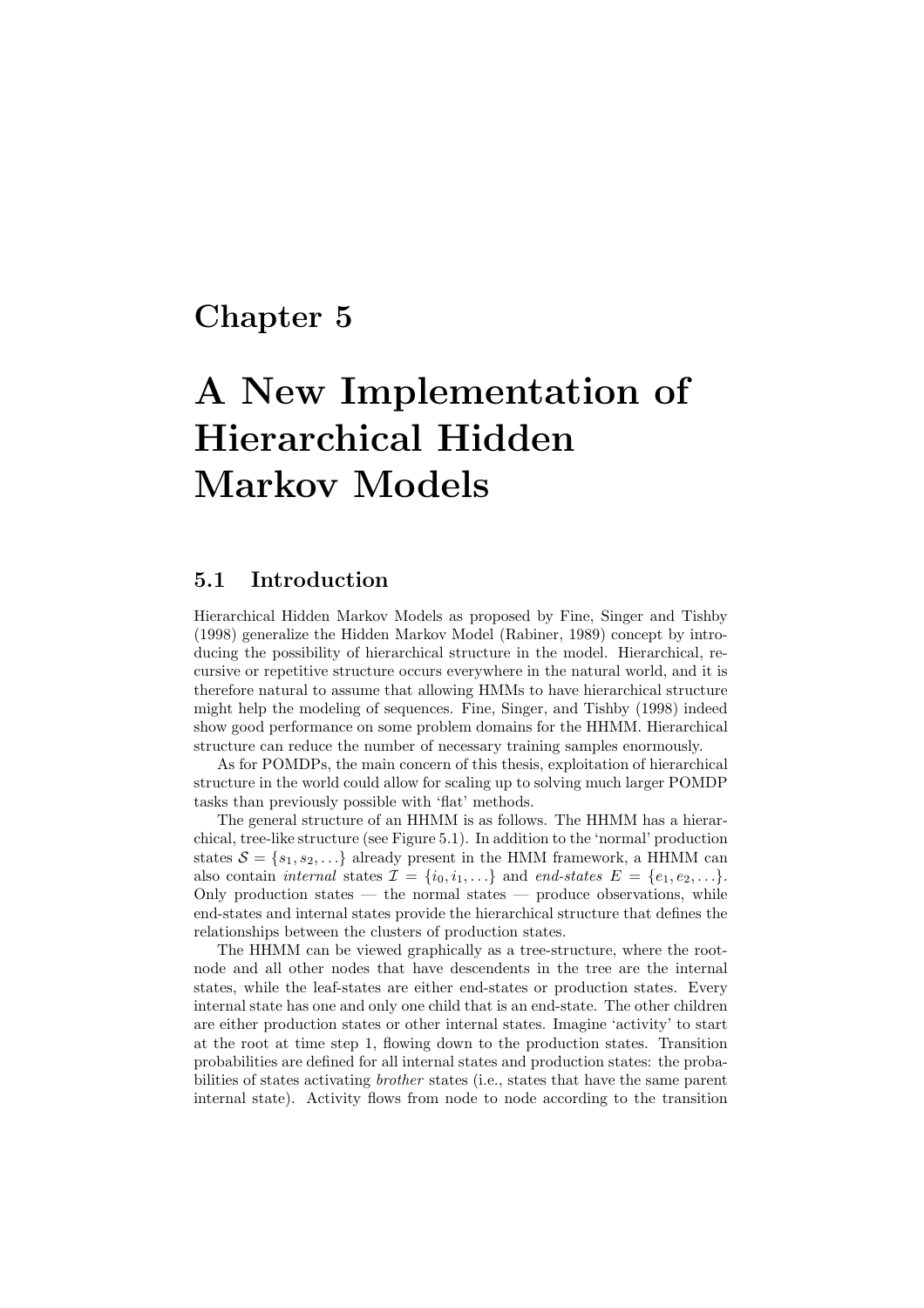

Figure 5.1: A three-level HHMM

probabilities. However, if a transition goes from a production or internal state s to end-state i, its activity is given back to its parent and passed on to uncles and/or grandparents, and so on. This way, every internal state recursively makes up a complete HHMM in itself.

In Figure 5.1 we can see a picture of a complete HHMM including transition probabilities. The horizontal arrows denote the horizontal transition probibilities between brother states, e.g.  $T_{s_1s_2}$  for the transition probability between  $s_1$ and  $s_2$ . The connections between parent and child denote the probability that an internal node activates one of its children, e.g.  $\pi_{i_2s_3}$  denotes the probability that node  $i_2$  activates  $s_3$ . All production states have observation probabilities associated with them, denoted  $B(s, o)$ .

#### 5.2 The Three Problems

As with standard HMMs, three problems are of interest concerning HHMMs:

- Problem 1: Given the HHMM model  $\mathcal{M} = \langle T, B, \pi \rangle$ , how do we compute  $Pr(O|M)$  for observation sequence O, where  $O = o_1, o_2, \ldots, o_T$ .
- Problem 2: Given the HHMM model  $\mathcal{M} = \langle T, B, \pi \rangle$ , how do we choose a state sequence  $S = s_1, s_2, \ldots, s_T$  so that  $Pr(O, S|M)$  is maximized.
- Problem 3: Given the HHMM model  $\mathcal{M} = \langle T, B, \pi \rangle$ , including hierarchical structure, how do we best estimate the parameters  $\langle T, B, \pi \rangle$  so that  $Pr(O|M)$  is optimized given experience sequences  $O^{(k)}$ .

The algorithmic solutions to those three problems given by Fine, Singer, and Tishby (1998) are far from perfect. In the first place, their generalized version of the Baum-Welch procedure (used for problems 1 and 3) takes  $\mathcal{O}(NT^3)$  time which is very inefficient, and could become computationally infeasible for long sequences. Second, their algorithm is extremely complicated and very hard to implement.

In this chapter, we seek to develop a simpler, faster algorithm for re-estimating the model parameters.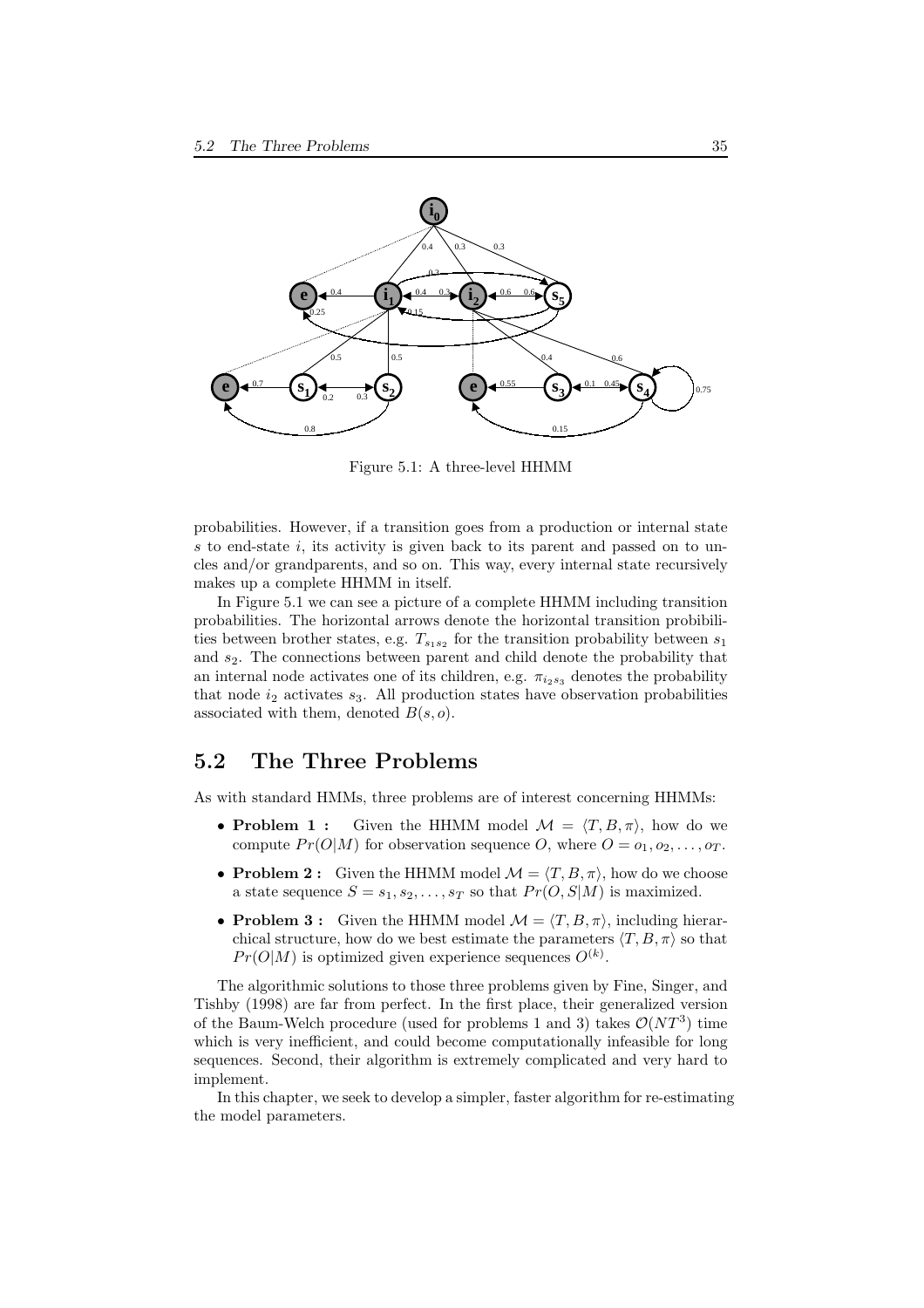

This picture shows two equivalent Hierarchical Hidden Markov Models, of which the left one is minimally self-referential, while the right one is maximally self-referential. Maximally self-referential HHMMs can be easily converted to minimally self-referential HHMMs by appropriately redistributing transition probabilities, and vice versa.

Figure 5.2: Equivalent Hierarchical Hidden Markov Models

### 5.3 A new HHMM algorithm

The first step towards developing a better algorithm is noting the various possibilities for model equivalence. For example, figure 5.2 shows two equivalent HHMMs, that produce exactly the same observation sequence probabilities, and after conversion to a flat HMM, produce exactly the same flat models. The left tree is minimally self-referential, i.e. no internal node transitions to itself. The right tree is maximally self-referential, meaning the internal nodes' transition probabilities point maximally to themselves. Maximally self-referential HHMMs can be easily converted to minimally self-referential HHMMs by appropriately redistributing transition probabilities, and vice versa. We note that this possibility for multiple models that are essentially equivalent, is not necessary for a good model. We could, therefore, reduce the possibilities for model architectures without losing the model's expressive power.

So, the next step to improving the HHMM algorithm is to demand all HHMM models to be minimally self-referential: we do not allow self-referential internal nodes anymore. In that case, the *shortest* transition path between any two production states in the tree is at the same time the only path between them. When we now concentrate on production nodes, we can see that the *actual* transition probability between two production states can be computed from the shortest path through the tree. For example, the actual transition probability between states  $s_1$  and  $s_3$  in figure 5.1, denoted by  $T^*_{s_1s_3}$  (with asterisk), is in fact

$$
T_{s_1s_3}^* = T_{s_1s_{end}} \cdot T_{i_1i_2} \cdot \pi_{i_2s_2} = 0.7 \cdot 0.3 \cdot 0.4 = 0.084.
$$

This way we can easily construct all  $T^*$  between all production states. If we replace the usual  $T_{ij}$  with  $T_{ij}^*$ , we can, at every moment necessary, easily convert hierarchical model  $\mathcal{M}^h$  to a flat HMM model  $\mathcal{M}^f$ , yielding composite model tuple  $\langle \mathcal{M}^h, \mathcal{M}^f \rangle$ . This provides an easy way out of generalizing problems 1 and 2 (sequence probability computation and best sequence with the Viterbi algorithm) by extracting from these values a normal HMM, to yield performance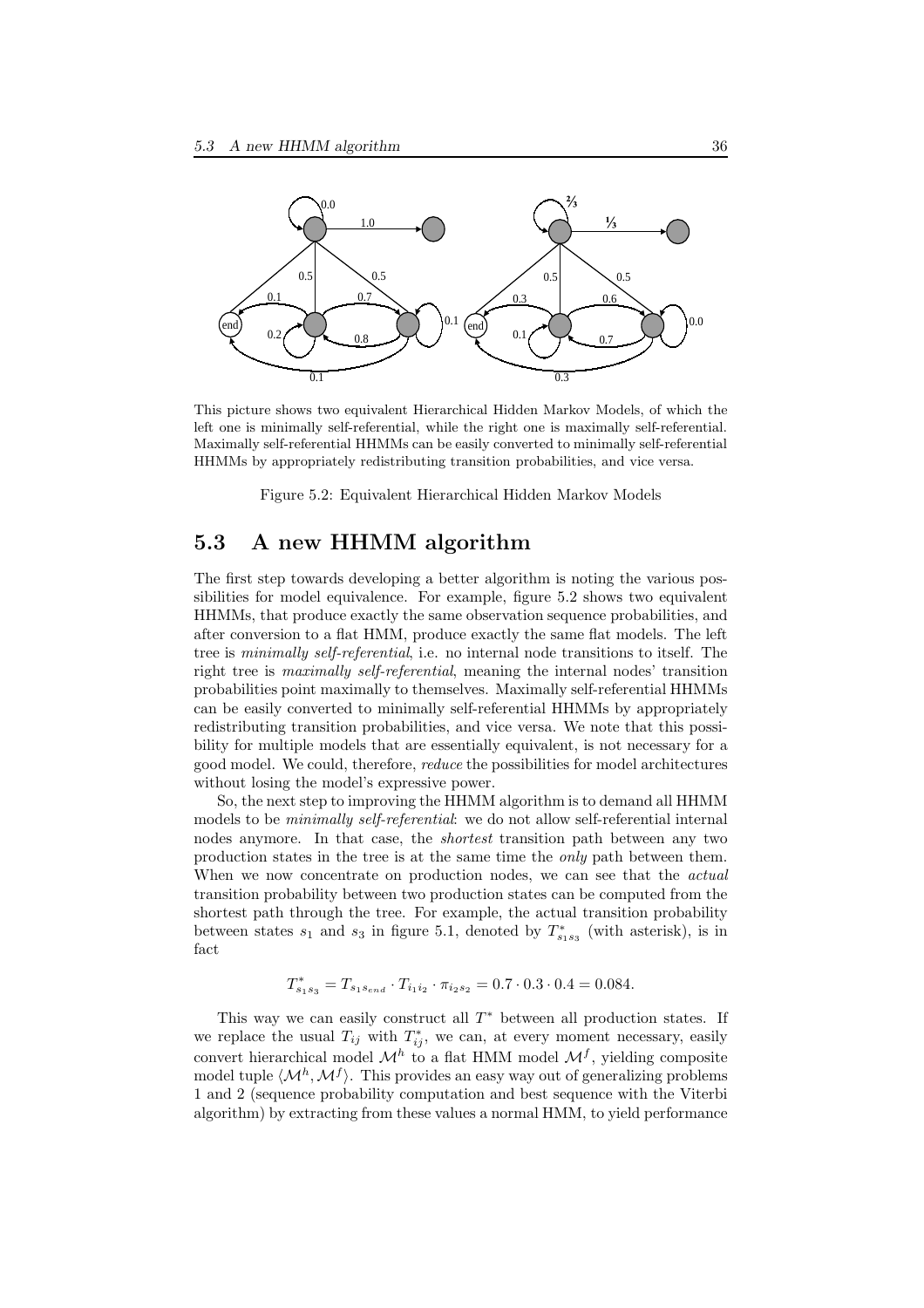

Figure 5.3: HHMM HMM couple  $\langle \mathcal{M}^h, \mathcal{M}^f \rangle$  modeled in interaction. While converting the hierarchical model to a flat model, equivalent nodes still hold pointers to one another.

results similar to HMMs  $(\mathcal{O}(N^2T))$  instead of  $\mathcal{O}(NT^3)$ . Using  $\mathcal{M}^f$ , derived from  $\mathcal{M}^h$  to compute Problem 1 and Problem 2.

The third problem, hierarchical model-estimation, is more complex. For this problem we need to estimate transition probabilities not only between brother states, but also between far-off states, and between internal nodes, and from internal or production states to end-states. While for Problem 1 and Problem 2 we used  $\mathcal{M}^h$  to compute  $\mathcal{M}^f$ , for hierarchical model re-estimation it is the other way around: we use  $\mathcal{M}^f$  to compute flat values  $\alpha$  (the forward-variable),  $\beta$  (the backward-variable),  $\gamma$  (state occupation probability), and  $\xi$  (state transition probability), which are then used to update the hierarchical nodes. This can be done, because for every flat node, there is exactly one corresponding hierarchical production state (see Figure 5.3).

In order to be able to calculate hierarchical transition statistics between two nodes in  $\mathcal{M}^h$ , we recursively add up transitions  $\xi$  between the flat nodes that are associated with all the *descendant* production states of those two  $\mathcal{M}^h$  nodes. This way we can find transition statistics for every possible path between states in the tree.

We define observed state occupation probabilities  $\gamma_t$  (where  $\gamma_t(i)$  denotes the probability that node  $i$  was active at time  $t$ ) to be

$$
\gamma_t(i) = \frac{\alpha_t(i)\beta_t(i)}{Pr(O|M)}
$$

and observed state transition probabilities  $\xi_t$  (where  $\xi_t(i,j)$  denotes the probability that at time  $t$ , there was a transition from state  $i$  to state  $j$ ) to be

$$
\xi_t(i,j) = \frac{\alpha_t(i)T_{ij}b_j(o_{t+1})\beta_{t+1}(j)}{Pr(O|M)}
$$

for production states as for usual HMMs. Let  $\sigma(i)$  denote the set of production state descendents of i in the HHMM, and let  $\sigma(i) = i$  if i is a production node. A note on convenient notation: with  $x \notin \sigma(y)$  we actually mean  $x \in \mathcal{S} \setminus \sigma(y)$ , i.e., all production states that are not descendents of y. Now we define  $\gamma_t(i)$  for internal states to be the probability that, at time t, any of its descendents  $\sigma(i)$ is activated by any state that is not a descendent of  $i$ . In order to do that, we sum over all possible transitions: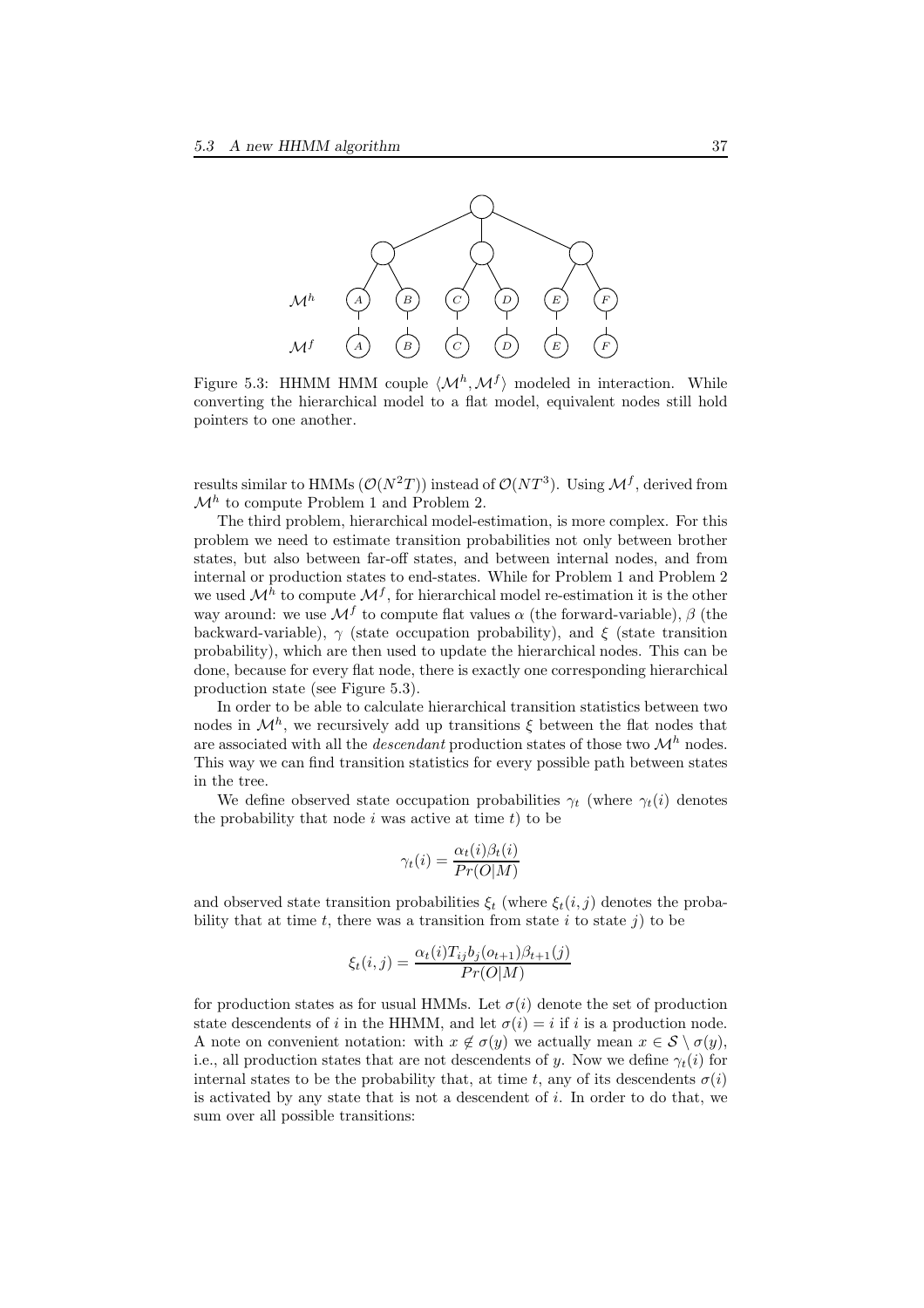$$
\gamma_t(i) = \sum_{k \notin \sigma(i)} \sum_{l \in \sigma(i)} \xi_t(k, l)
$$

We can then hierarchically re-estimate the transition probabilities  $T_{ij}$  between all neighboring nodes  $i$  and  $j$  that are not end states. This involves hierarchically summing over all possible transitions between descendents of the involved states  $i$  and  $j$ :

$$
\hat{T}_{ij} = \frac{\sum_{t=1}^{T-1} \sum_{k \in \sigma(i)} \sum_{l \in \sigma(j)} \xi_t(k, l)}{\sum_{t=1}^{T-1} \gamma_t(i)}
$$

Estimating hierarchical transitions (compare with initial occupation probabilities  $\pi$  in flat HMMs) is done similarly, calculating the probability  $\pi_{ij}$  that transitions are made from anywhere, through  $i$ , to any descendent of  $j$ :

$$
\hat{\pi}_{ij} = \frac{\sum_{k \in \sigma(j)} \gamma_1(k) + \sum_{t=1}^{T-1} \sum_{k \notin \sigma(i)} \sum_{l \in \sigma(j)} \xi_t(k, l)}{\sum_{k \in \sigma(i)} \gamma_1(k) + \sum_{t=1}^{T-1} \sum_{k \notin \sigma(i)} \sum_{l \in \sigma(i)} \xi_t(k, l)}
$$

Let  $p(i)$  denote the immediate parent of node i. Then, we re-estimate endtransitions by summing up over all transitions that do not lead to a child of the immediate parent:

$$
\hat{T}_{i,end} = \frac{\sum_{t=1}^{T-1} \sum_{k \in \sigma(i)} \sum_{l \notin \sigma(p(i))} \xi_t(k, l)}{\sum_{t=1}^{T-1} \gamma_t(i)}
$$

With these redefinitions and formulas we solve the re-estimation steps in linear  $(\mathcal{O}(N^2T))$  time.

#### 5.4 Discussion

Our implementation of HHMMs provides a simple and fast method for dealing with HHMMs. Murphy (2001) also developed a linear-time algorithm for reestimating HHMMs. His method works in a totally different manner, and is based on dynamic Bayes nets. This is fine, but much harder to implement. That is why we chose to develop this algorithm.

A useful extension to the HHMM concept might be a layered Hidden Markov Model: a HHMM where some nodes might have multiple parents. In other words, where some internal states share substates. In this model, we have more advantages of reuse, as it speeds up learning and the finding of structure. Good approximations with this layered model could, because of forced substructure, possibly generalize better and therefore learn faster.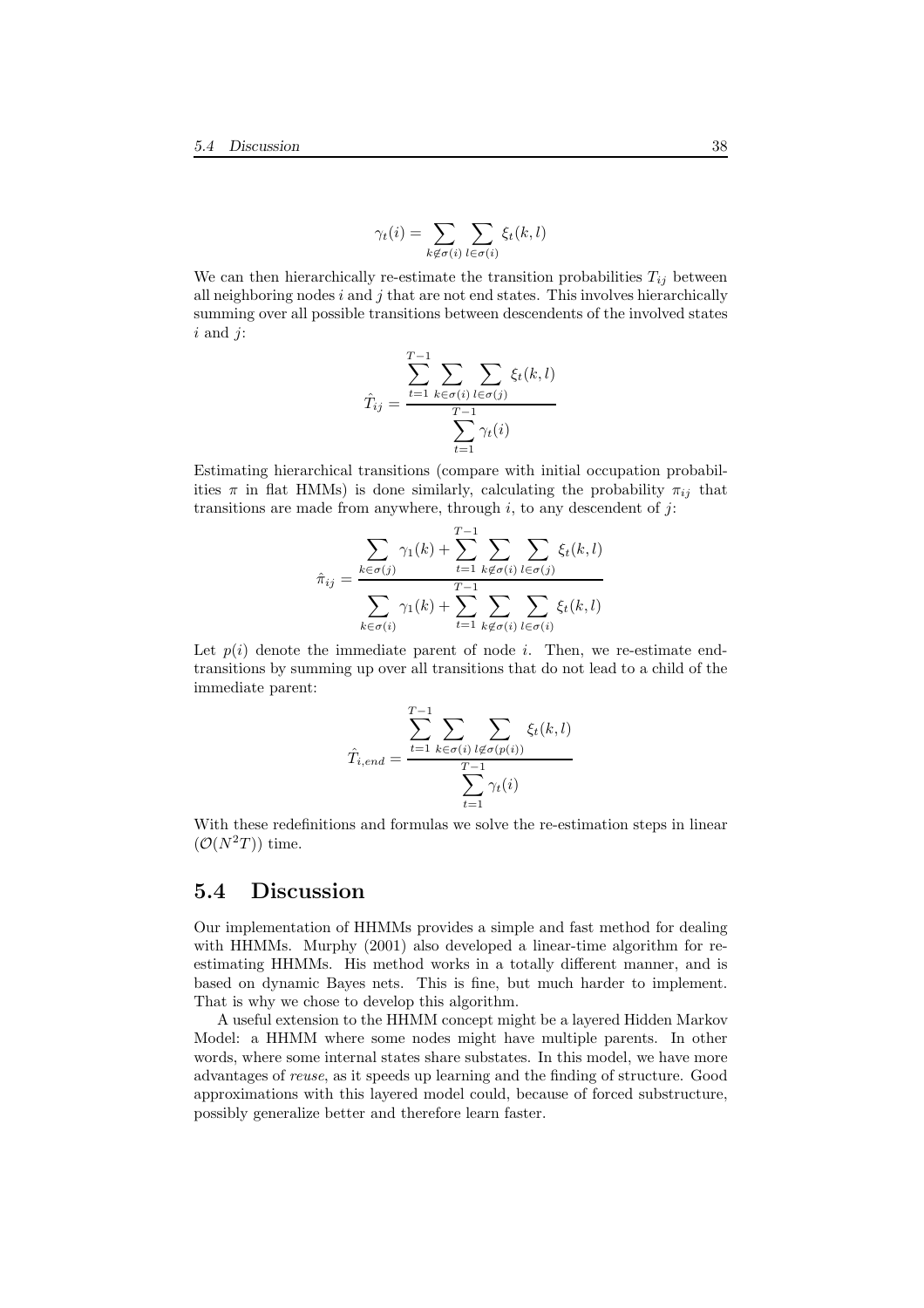## Chapter 6

# Model Operators and Hierarchical UDHMMs

#### 6.1 Introduction

In this chapter we describe a novel algorithm for solving model-free POMDPs hierarchically, by discovering hierarchical structure automatically via a set of heuristics for hierarchically splitting behaviour state space.

Model-free POMDP algorithms have so far been remarkably unsuccessful in scaling up to larger problem domains. Even the simplest tasks seem to elude the best POMDP algorithms when a model of the environment is unavailable. Policies that are found with flat methods usually get stuck in local maxima and perform poorly on a global scale. One could say that they fail to explore the more 'interesting' parts of hidden state space — the parts that rely on repetition, recursivity and hierarchies of policies. Re-use of parts of a policy is difficult in a flat framework. POMDPs are simply too complex to be solved straightforwardly.

What is needed is a set of extra assumptions on the problem domain, which should simplify the tasks to be solved. However ugly these assumptions may be theoretically, one assumption that might not be too restrictive, and applicable to most real-life problems, might be that of repetition and hierarchical structure. Repetition is found everywhere in nature, and repetitive structures in the world seem to offer methods of abstraction and generalization for any realistic agent. Hierarchical structures are also found everywhere, and provide the same evidence that a simplification of policies is possible. Even a bottom-up construction of a policy hierarchy might be found using underlying hierarchy in world conditions and task structure.

So hierarchical approaches seem to promise a method for solving POMDPs without a model. What a hierarchical algorithm could do is assume hierarchical structure in both task and environment and dramatically reduce the search space of the problem, thereby solving much larger problems than feasible with 'flat' structure algorithms. However, there have been few methods to discover hierarchy in POMDPs automatically. The issue of automatic discovery of hierarchical structure still remains an open problem. But there have been some advancements. POMDP algorithms that do address the hierarchy issue are, for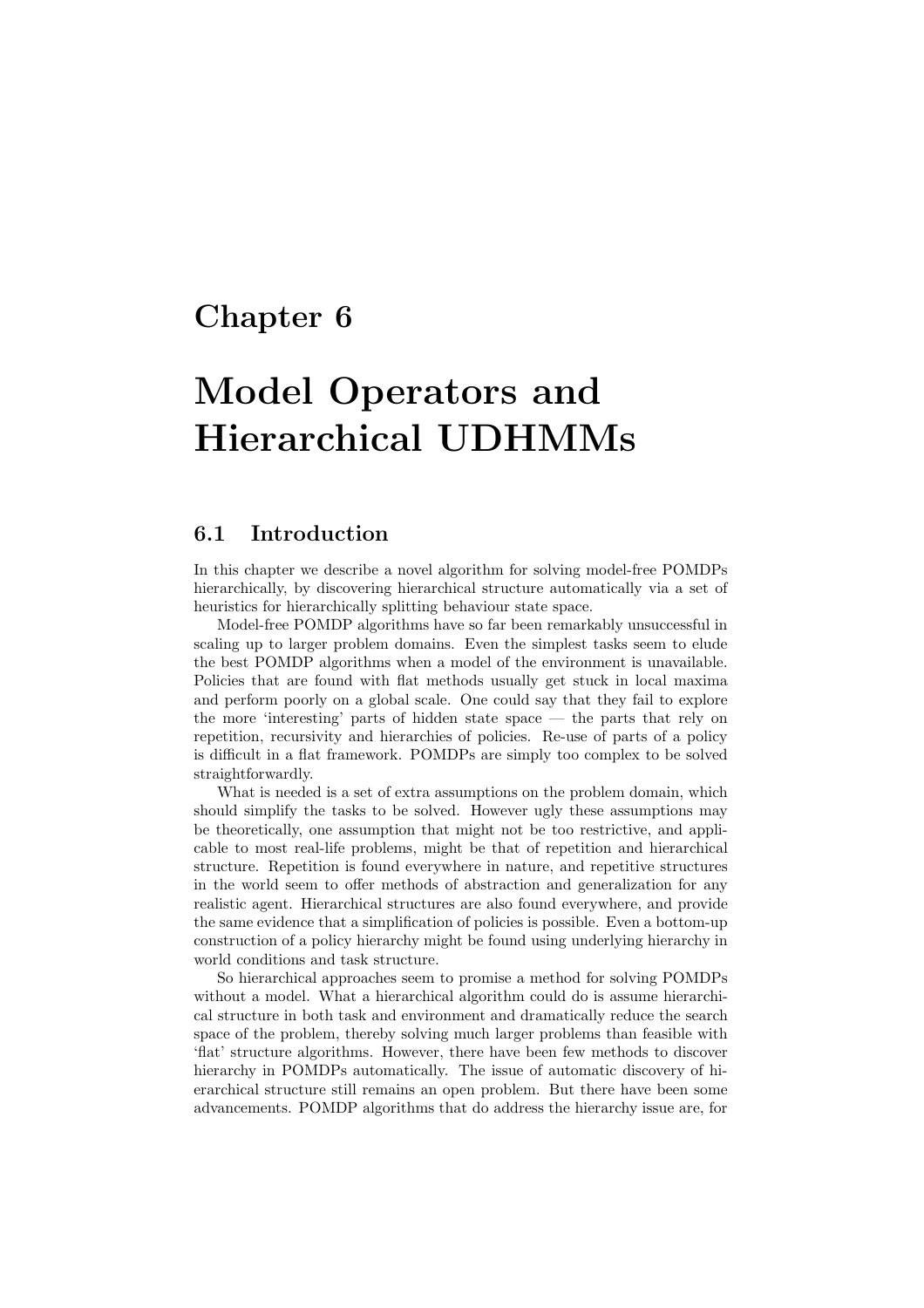example, HQ-learning (Wiering & Schmidhuber, 1997), SSS (Sun & Sessions, 2000), and HSM (Hernandez & Mahadevan, 2001).

However, they all suffer from an inability to deal with stochasticity and with noisy unpredictable environments. Also, HQ and SSS find hierarchical structure but they are not very flexible in adapting their structure to changing circumstances or to incremental learning (i.e. bottom-up learning, where simpler tasks are learnt first in order to be able to solve larger problems). They lack a method for dynamic hierarchy creation.

In this chapter we present an algorithm that is ideally suited to stochastic environments with hierarchical structure. It keeps a hierarchical behavior model and implements a hierarchical learning method. Furthermore, it automatically updates its hierarchical memory model with Hierarchical Model Operators (HMOs) by splitting parts of its internal memory state space that are perceived to be inconsistent. Not only by splitting single states, but also by hierarchically splitting whole branches in memory state space. We designed a set of operator rules that enable the algorithm to learn faster and better in stochastic environments that exhibit repetition and structure. The splitting rules let the algorithm automatically (without any hand-coding) exploit the regularities the agent finds on its way, and makes the acting agent perform better in a number of cases. The algorithm also enables incremental learning and inductive transfer: it can re-use parts of its learned policies in order to find new policies. Here the underlying assumption is: trying something similar we already knew first is better than starting from scratch all the time.

The splitting rules are performed after rigorous statistical tests show that splitting might be useful to anticipating observations and *utility*. If there is strong evidence that a state split can provide the algorithm with a (possibly) better model on what effects (either on observations or on utilities) an action or event in the world might have, it splits.

Our method uses as its model a generalised Hierarchical Hidden Markov Model (HHMM) (Fine, Singer  $&$  Tishby, 1998), which we adapted to linear-time inference (see Chapter 4). We generalize that model with actions (IOHMM) and utility modeling like in Chapter 3. As is the case with UDHMM, it is an anticipatory model, a behavior model, not a precise model of the environment. However, this time the model is hierarchical and split operator rules are added. We show this to be a huge benefit to several POMDP tasks.

To outline the rest of the chapter, we start with a discussion on the hierarchical model used  $-$  a Hierarchical UDHMM (HUDHMM). Its structure, the way it is learnt, the learning rules that are used, those are all very similar to UDHMM's, except that it is generalized to HHMMs. After that, we describe the HMO-algorithm, which encompasses the rules for several Hierarchical Model Operators that are designed to enhance the model. We present experimental results for two domains. We end the chapter with an analysis of the performance of the algorithm, and discuss its present limitations and possible future extensions. We end with the conclusion that hierarchy-operators (HMO) provide a viable method for policy-improvement in hierarchical cases.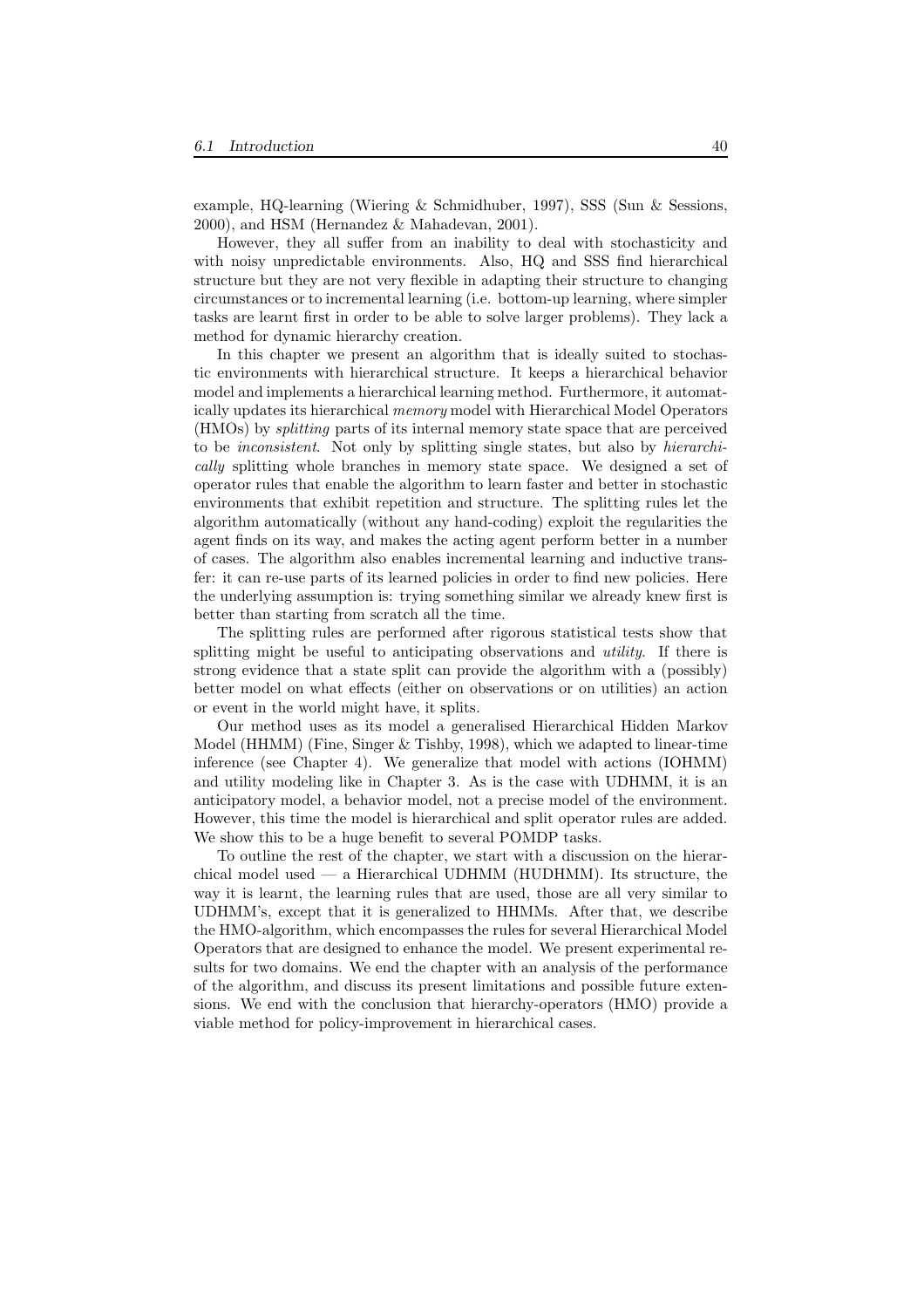#### 6.2 A Hierarchical Behavior Model: HUDHMM

Just like it was the case with UDHMM, we use a behavior model instead of a world model. That means that we model an internal memory state space that is not necessarily as complex as the world. It only suits as a model for what to do given the circumstances. It links observations, rewards, and actions, together in a model that can anticipate not only the consequences of events, but can also guess as to the usefulness of being in certain internal states.

As the basis of our model we use an extended version of the Hierarchical Hidden Markov Model (Fine, Singer & Tishby, 1998). Hierarchical Hidden Markov Models as proposed by Fine, Singer & Tishby (1998) generalize the Hidden Markov Model concept by introducing the possibility of hierarchical structure. Hierarchical structure allows for scaling up to larger task domains. We used our own version of HHMM algorithm that works in linear time (see Chapter 5) instead of cubic (!) time.

We extended this HHMM by allowing transitions to be conditioned by actions, much like we do in UDHMM. This is yet again an implementation of Input-Output Hidden Markov Models (Bengio & Frasconi, 1995) where actions take the form of signals influencing the state transitions at every time step.

We do not consider hierarchical nodes or end-states to be true memory states. The memory states that the agent uses to determine its situation are made up of all production states at the leaves. We can define a belief vector  $\vec{b}_t =$  $\langle b_t(s_1), b_t(s_2), \ldots, b_t(s_N) \rangle$  over N memory states  $S = \{s_1, s_2, \ldots, s_N\}$ . The model includes a finite set of actions  $\mathcal{A} = \{a_1, a_2, \ldots, a_K\}$  and a set of possible observations  $\mathcal{O} = \mathbb{R}^{d+1}$ . At every memory state  $s_n$  we keep statistics for utility, and we extend the observation vector  $o_t$  at every time step with one element  $r_t$ to mean the perceived utility. So it is that we get a  $d+1$  observation vector where observation dimensionality is only  $d$ . We model and use utilities much the same way as we did for Utile Distinction Hidden Markov Models (see Chapter 3).

We compute belief at every time step by using the forward-pass of the hierarchical version of the Baum-Welch algorithm. With this belief vector, we can implement Reinforcement Learning (Sutton & Barto, 1998) for the agent in order to obtain, through continuous trial-and-error, a good and ever better policy.

We are dealing with stochastic and noisy worlds, and our memory belief state and the memory state model are imperfect. The belief vector does not tell us all of the environment that might be relevant. We need a Reinforcement Learning method that copes with that.

We use *linear*  $SARSA(\lambda)$ -learning, just like UDHMM. At every node s, for every possible action a, we store Q-values  $q(s, a)$ . Then, we define the Q-value of a particular action a for a particular belief vector  $\vec{b}_t$  to be a result of a weighting process of all memory states:

$$
Q(\vec{b}_t, a) = \sum_i b_t(s_i) q(s_i, a)
$$

Using the belief vector, we let the agent update its Q-values by linear  $SARSA(\lambda)$ -learning. It uses eligibility traces  $e_t(s, a)$  to update state-action values. On experiencing experience tuple  $\langle \bar{b}_t, a_t, r_t, \bar{b}_{t+1}, a_{t+1} \rangle$  the following updates are made: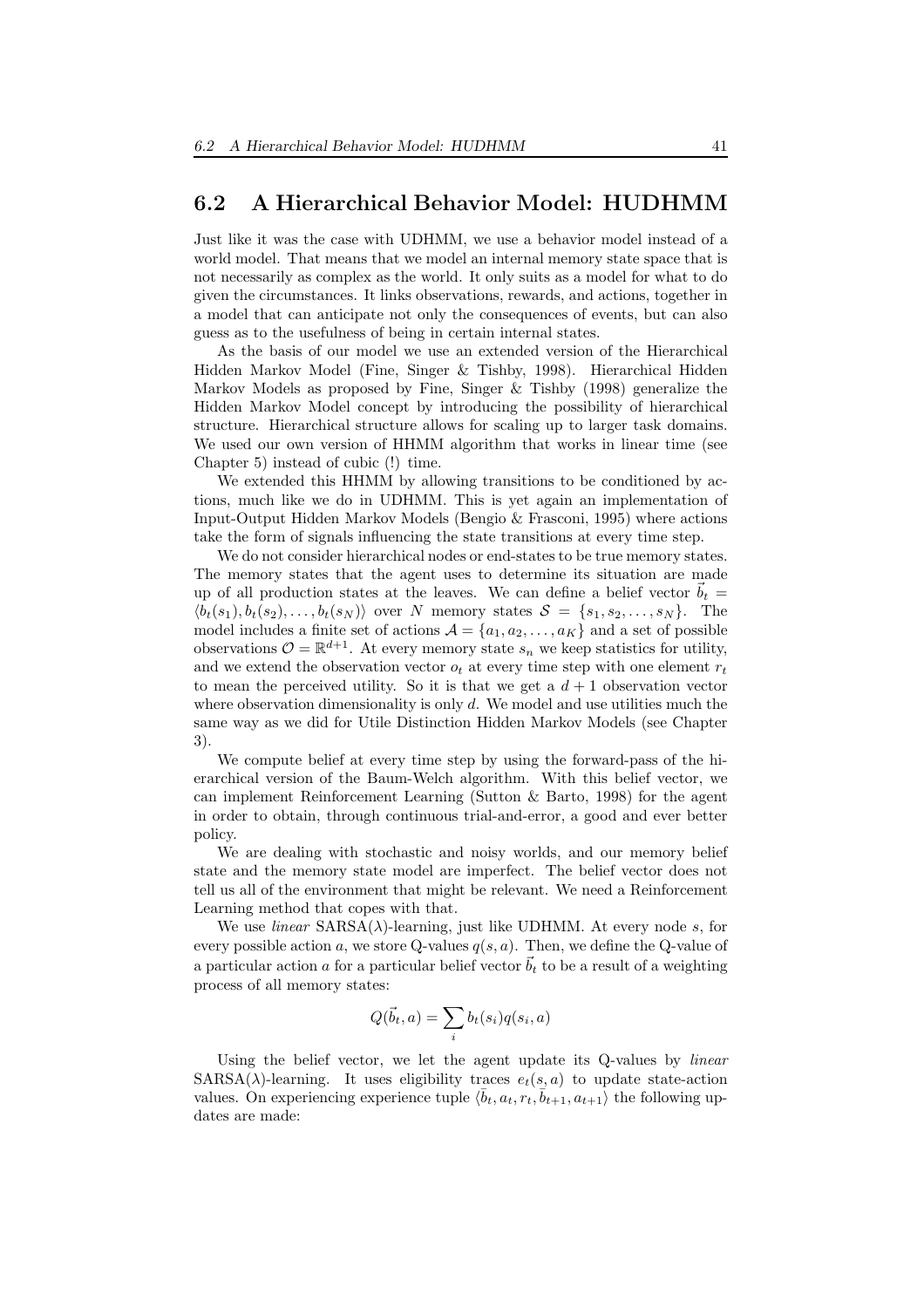

Figure 6.1: The Observation Split Model Operator. This operator is invoked in order to improve the model's predictive power concerning perceptions. It is triggered when a state is clearly not 'consistent' with regard the previous active node: when observations are different conditioned by the condition states, then it must be split. Legend with this illustration: Condition states are shown with a double circle. The state in consideration of splitting is node A.

$$
\forall (s, a \neq a_t) : e_t(s, a) := \gamma \lambda e_{t-1}(s, a)
$$

$$
\forall (s) : e_t(s, a_t) := \gamma \lambda e_{t-1}(s, a_t) + b_t(s)
$$

$$
\delta_t = r_t + \gamma Q(\vec{b}_{t+1}, \vec{a}_{t+1}) - Q(\vec{b}_t, \vec{a}_t)
$$

$$
\forall (s, a) : \Delta q(s, a) = \alpha e_t(s, a)\delta_t
$$

where  $\alpha$  is the learning rate and  $\gamma$  the discount factor.

So far we have hardly diverged from Utile Distinction Hidden Markov Models except that we use a *hierarchical* HMM now instead of a flat Hidden Markov Model. The online and offline phases of the algorithm are similar,  $SARSA(\lambda)$ learning is the same. But it is not the similarities that are important here. We could use any hierarchical POMDP algorithm to illustrate the idea of HMOs. The real difference lies with the application of Hierarchical Model Operators.

### 6.3 The Hierarchical Model Operators (HMO) Algorithm

In this section we describe the different Hierarchical Model Operators HMO that shape up the hierarchical model. Every operator changes the model in such a way as to improve its assessments of the world from the agent's perspective, or at least not deteriorate it. We design the rules such that the operators hardly ever decrease model quality.

#### 6.3.1 The Observation Split Operator

The Observation Split operator is the simplest operator. It splits a state when, given two different previous state activations, significantly different observation distributions occur. In other words, if a state's observations do not seem to be independent of which state preceded it (what we call the two condition states), it is inconsistent and must be split. (See also Figure 6.1). With 'significant'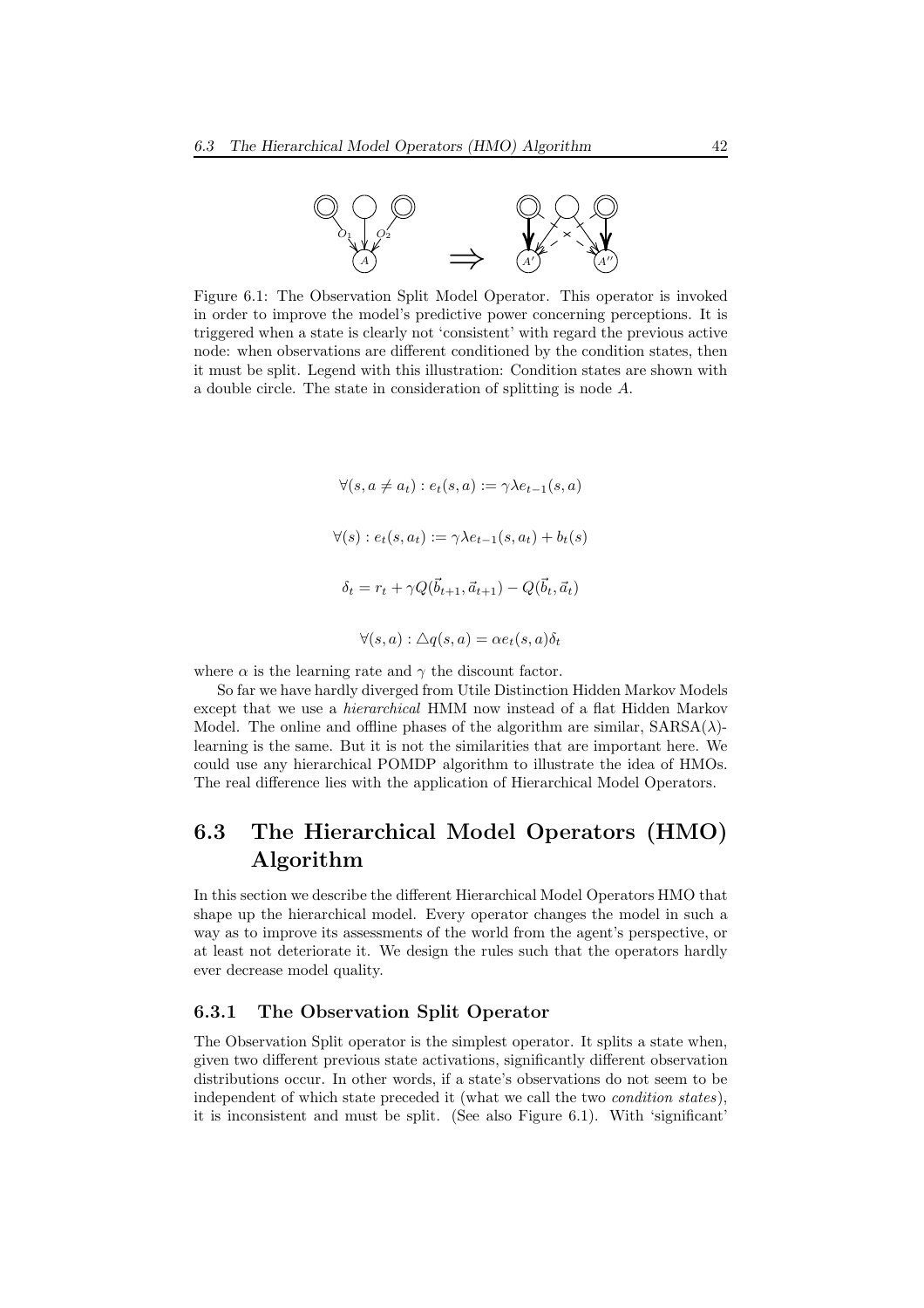we mean a statistical test, the Chi-Square test on observation probabilities. In order to be able to do this, the algorithm must keep conditional observation statistics during execution.

When a split is performed, the state is split into two. New observation parameters for each of the nodes are determined as they would have been given the activation of one of the preceding states. Outgoing transition probabilities from each new state are copied from the ancestor state. Incoming transitions are distributed evenly, except for transitions from the two transition states. Both condition states create two connections, to every newborn (split) node. For each condition node, one of those new outgoing connections gets 95% of the strength of the original connection strength, that is, the node that 'fits' the observation distribution best, the other one gets 5% of the strength. Note that this is a heuristic for improving the agent's observation model. After the heuristic split is applied, Baum-Welch will further optimize model quality.

The Observation Split Operator allows the model to grow large enough to represent sufficiently complex event sequences for simple domains. For anticipating utile distinction it is not suitable.

The Observation Split is a near-absolute necessity for the HMO-algorithm. Without it (omitting Observation Split from the list of available HMOs), our experiments did much worse. This can easily be explained, since in a tree-like model, every node has a limited number of immediate brother nodes, and while hierarchical transitions can be used, it is good to have brother states which can together model coherent, logical subsequences.

#### 6.3.2 The Brother Split Operator



Figure 6.2: The Brother Split Model Operator. This operator is invoked in order to improve the model's predictive power concerning utility. It is triggered when a state is clearly not 'consistent' with regard to the previous active node: when return is different conditioned by the previously active condition states for some outgoing action, then it is judged not to be Markov and must therefore be split. Legend with this illustration: Condition states are shown with a double circle. The state in consideration of splitting is node A.

First devised by McCallum (1993) in UDM (Utile Distinction Memory), this method splits states if it helps predicting utility. It is based on the principle that internal states should be Markovian, that is, a state alone should be sufficient to correctly describe the agent's situation. And the situation defines a state's utility distribution. So, if a utility distribution for outgoing actions is different given condition states, then the state is not Markovian and must be split. See also Figure 6.2. Note that in order to be able to make this check, the algorithm must keep conditional utility statistics during execution.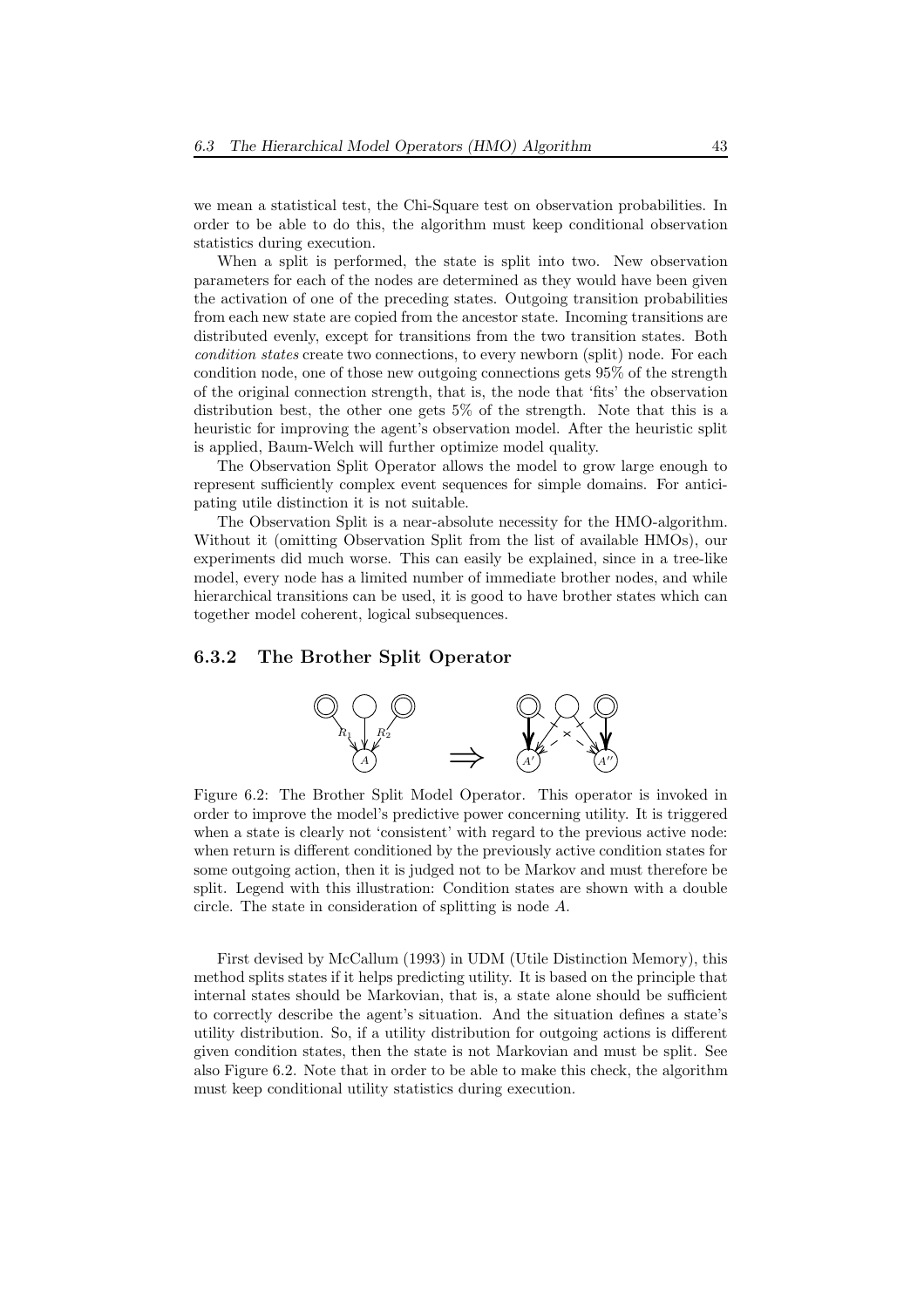We test the utility distributions against one another by using the Chi-Squared test on a discretized representation of utility distributions per incoming condition node and per outgoing action. If the test shows the state, given condition states, is not Markovian, it triggers this HMO and the state will be split. The resulting newborn states' incoming transitions from condition states are divided according to similarity (according to the Chi-Square test) in expected utility distribution. Other transitions are distributed evenly. After the operation, Baum-Welch is, again, reapplied in order to optimize the model.

The Brother Split greatly enhances the performance of our algorithm. Without it, results are very poor, because not enough new (utility-distinctive) states are generated during execution of the algorithm. Including Brother Split in our list of available HMOs is therefore a must.

#### 6.3.3 The Uncle Split Operator



Figure 6.3: The Uncle Split Model Operator. When a hierarchical utility consistency check judges a state not to be Markov with respect to return, its entire branch will be split. Legend with this illustration: Condition states are shown with a double circle. The state in consideration of splitting is the square node.

This is a truly hierarchical split, that does not split a single state alone but a whole branch of hidden state space. It works as follows. If, for some outgoing action from the state in consideration (in Figure 6.3 shown as a square), the distribution of utility is different depending on which 'uncle' node was active one time step ago, the entire branch of which the state is a part must be split — see Figure 6.3. Transition strengths are divided appropriately, like with the Brother Split Operator, after which Baum-Welch re-estimation is invoked.

This operator gives the HMO algorithm the ability to re-use parts of the model (it copies an entire branch), which gives the algorithm the opportunity to use parts of hidden state space as building blocks for developing more complex policies. Explorations in state space look then more like reasoning over macroactions (jumping to an entire new part of the tree). Furthermore, this increases the likelihood that long-term dependencies will be spotted.

The Uncle Split Operator is the essential ingredient of our hierarchical model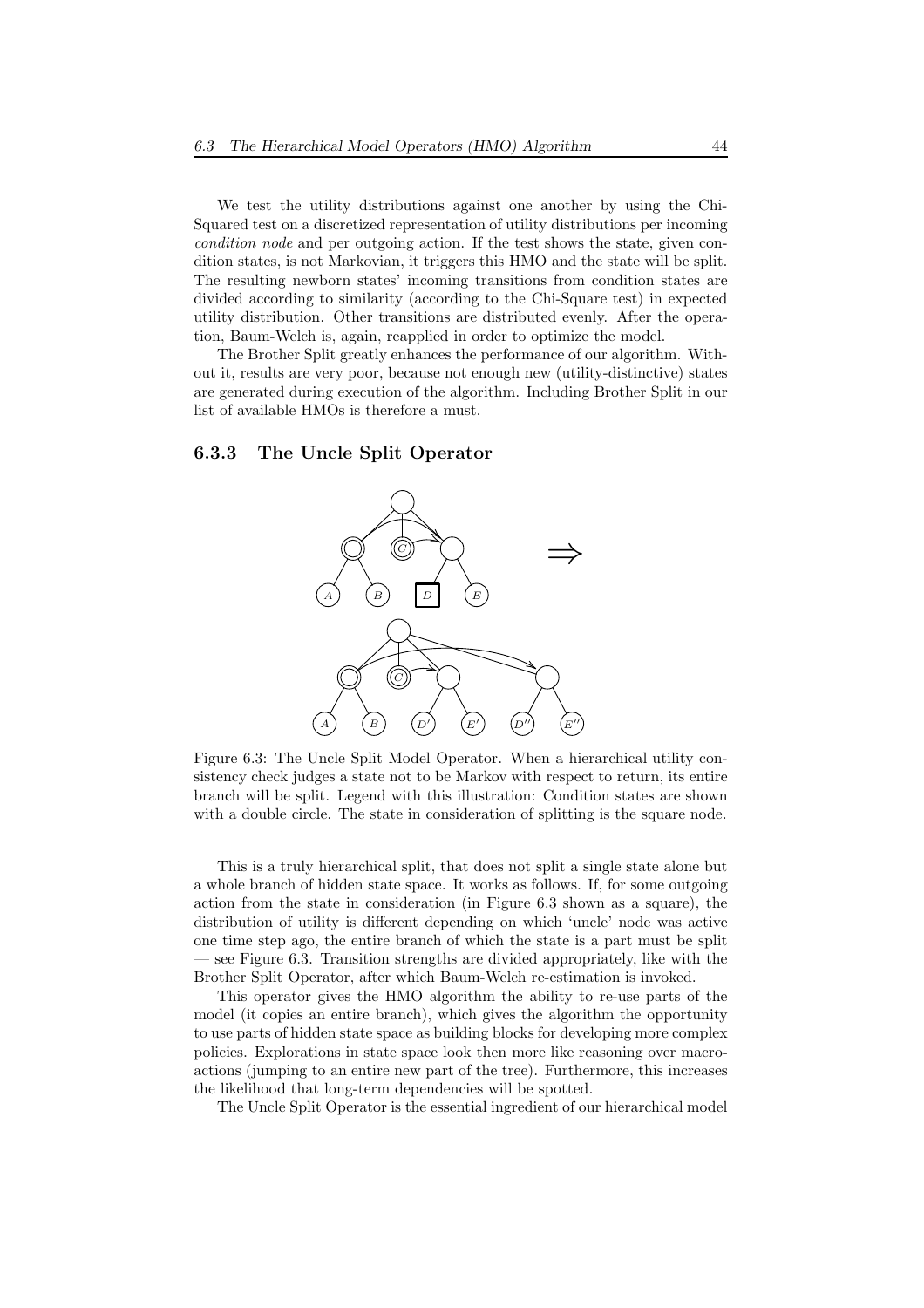

Figure 6.4: The Parent Split Model Operator. This is the only provided HMO that has the ability to create an extra hierarchy level. It is triggered when nodes are inconsistent with respect to utility depending on whether their activating parent was activated by another node or recursively by itself — assuming the parent is maximally self-referential. Legend with this illustration: The parent is shown with a double circle. The state in consideration of splitting is the square node.

building. Without it, the algorithm gets stuck in a local maximum of a relatively poorly anticipating model.

#### 6.3.4 The Parent Split Operator

The Parent Split Model Operator is the only provided HMO that has the ability to create an extra hierarchy level. It is triggered when nodes are inconsistent with respect to utility depending on whether their activating parent p was activated by another node or recursively by itself — assuming the parent is maximally self-referential. If the operator is triggered, the children of  $p$  are copied, bundled into a new hierarchical node  $n$  and added as a child to  $p$  (see Figure 6.4). Vertical transition probability from parent  $p$  to new hierarchical child n are made very big, other vertical transitions from  $p$  are made very small. This way, a new level is constructed within the model hierarchy, while retaining model equivalence.

When provided initially with a diverse tree of several levels of hierarchy, Parent Split does not seem to have any big advantage on the results of our experiments. However, starting out from a smaller, more sober tree, the Parent Split Operator does lead to better performance.

#### 6.3.5 The Cousin Split Operator

When an inconsistency is detected for *cousin* nodes, an operation within the hierarchical framework will not suffice for suppressing that inconsistency while at the same time retaining near-equivalence of the model before and after the operation. We need an extra memory placeholder outside the hierarchy to deal with this case.

Especially for Cousin Splits, we factorize our hidden state space by coupling (Coupled Hidden Markov Models (Brand, 1997)) our Hierarchical HMM with an extra flat HMM (see Figure 6.5), where every node in the flat model corresponds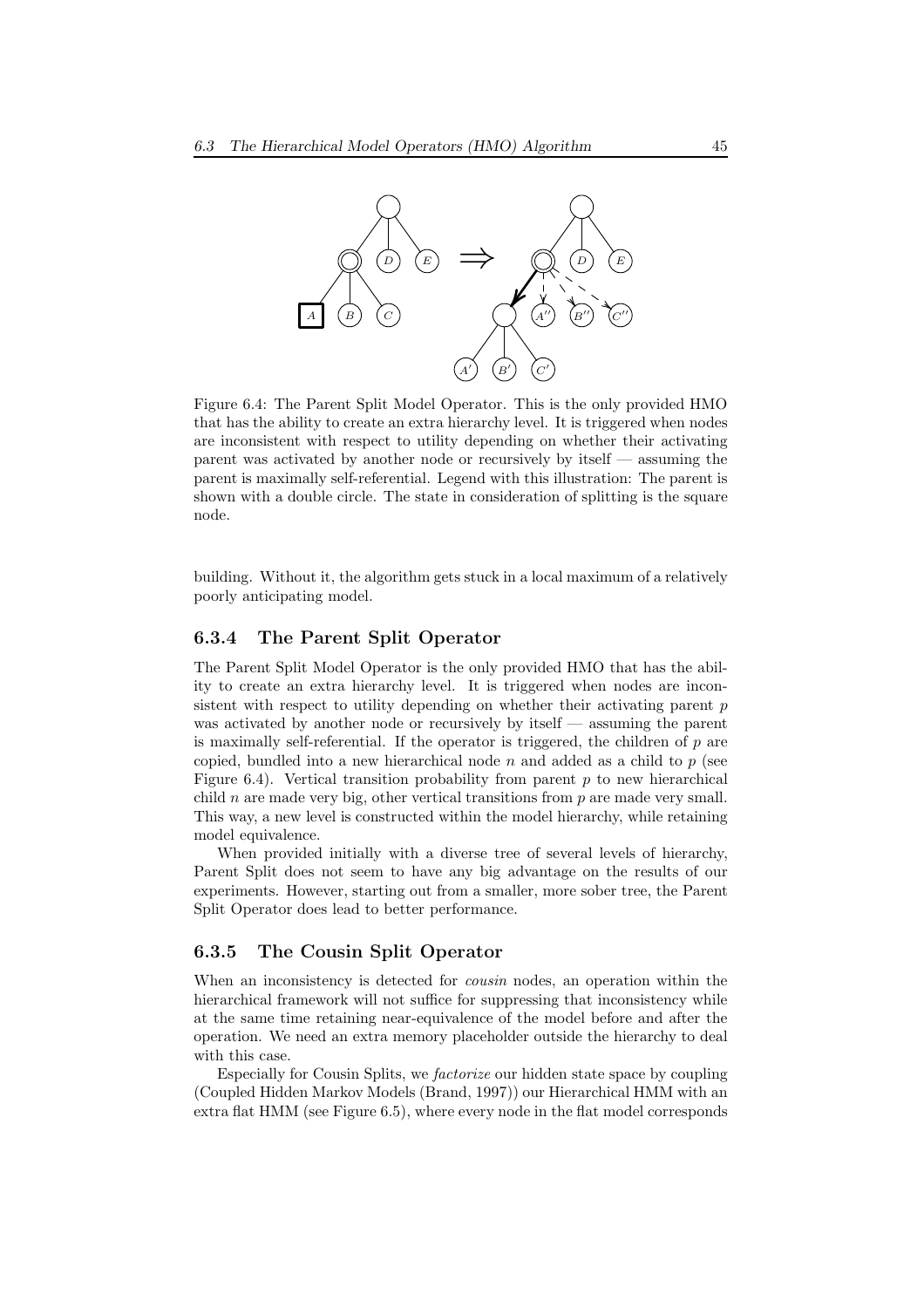

Figure 6.5: The Cousin Split Operator. When a node is deemed to be inconsistent with respect to its cousin condition nodes, it is split twofold: in the hierarchical model (above the dashed line) and in the coupled flat model (under the dashed line). Transitions between the two models are set appropriately. Factorizing memory space in a flat and a hierchical model enables us to deal with the cousin condition.

with a production state in the HHMM. Because of this flat part of the coupling, the algorithm can 'remember' which cousin it was that was active previously, and condition transitions accordingly.

The Cousin Split is in effect much like the Uncle Split, except for the special attention paid to the flat model, the transition probabilities of which are modified such as to 'remember' the cousin condition nodes that caused the split in the first place.

This illustrates the advantage of thinking not exclusively in terms of hierarchies, but also in terms of 'normal' memory (the flat HMM introduced here).

Since Cousin Splits need a coupling, we hold a Coupled HMM all the time. When other operations are performed, they are both performed on the hierarchical nodes and on the corresponding flat nodes.

Unfortunately, we have not experienced any different results for either the coupling or the Cousin Split Operation. Their effects seem negligible. However, since it is theoretically appealing, we keep this operator online and in the HMO set.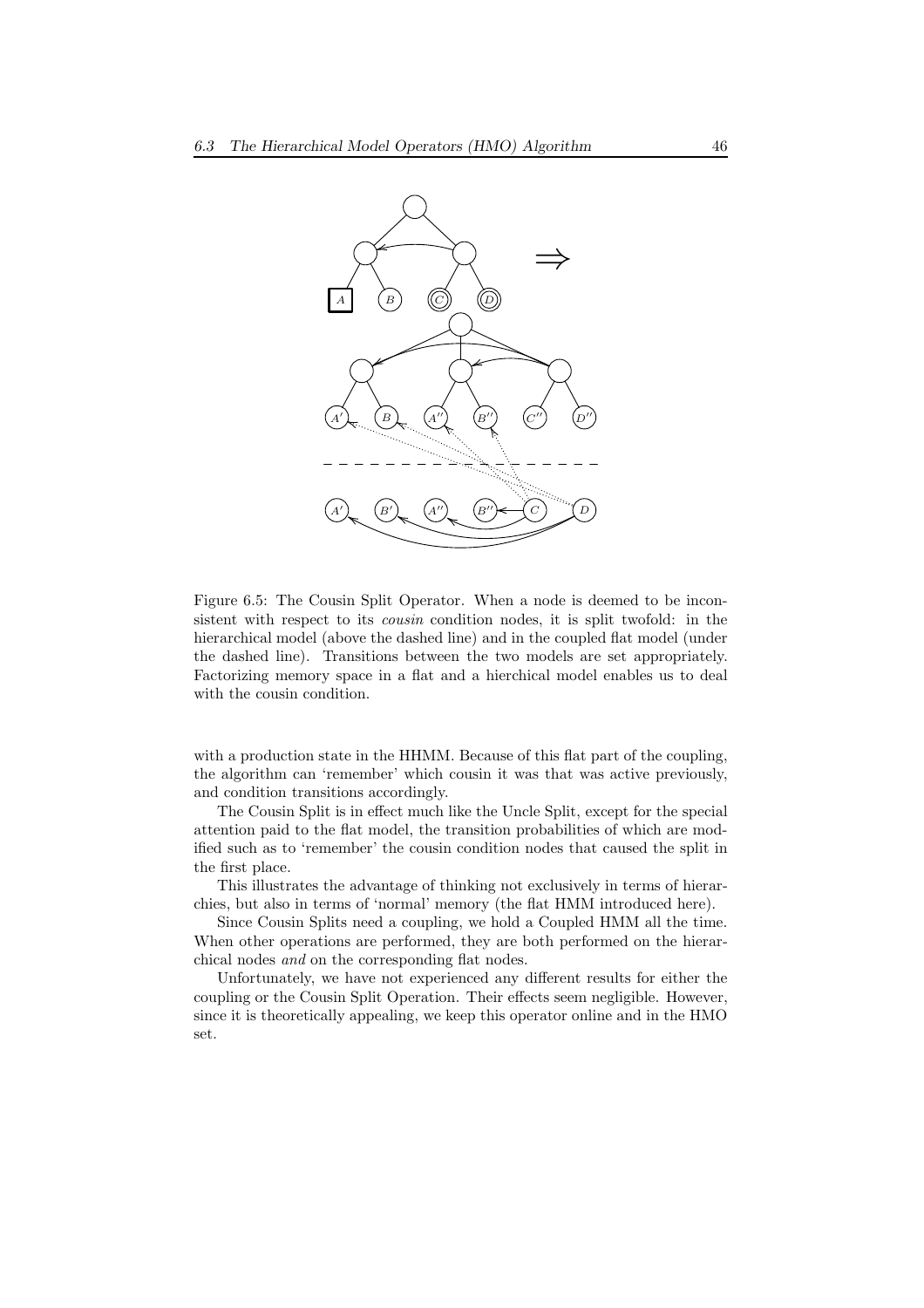

Figure 6.6: The T-Maze task. The agent observes its immediate surroundings and is capable of the actions goNorth, goEast, goSouth, and goWest. It starts in the position labeled 'S', there and only there observing either the signal 'up' or 'down', indicating whether it should go up or down at the end of the alley. It receives a reward if it goes in the right direction, and a punishment if not. In this example, the direction is 'up' and  $N$ , the length of the alley, is 8.



Figure 6.7: Results for the HMO-HUDHMM on the T-Maze. For every value of N, the algorithm is run 21 times. Here we show the number of successful runs.

#### 6.4 Experimental Results

#### 6.4.1 Detecting Long-Term Dependencies: The T-Maze

The HMO-HUDHMM algorithm was applied on the T-Maze task with corridor length  $N$  (see Figure 6.6) to check how far this algorithm could 'look back' in history as compared with other algorithms (see also Chapter 3). The task description is as follows. The agent starts at starting position 'S', there sensing either the observation 'up' or the observation 'down'. This indicates whether the agent should go up or down at the end of the corridor, receiving a reward of 4 if it does so correctly and receiving punishment of -0.1 if it takes the wrong direction.

For corridors of various lengths  $N$ , we ran 21 experiments. We used a random initial tree model with 20 production states with up to three levels of depth,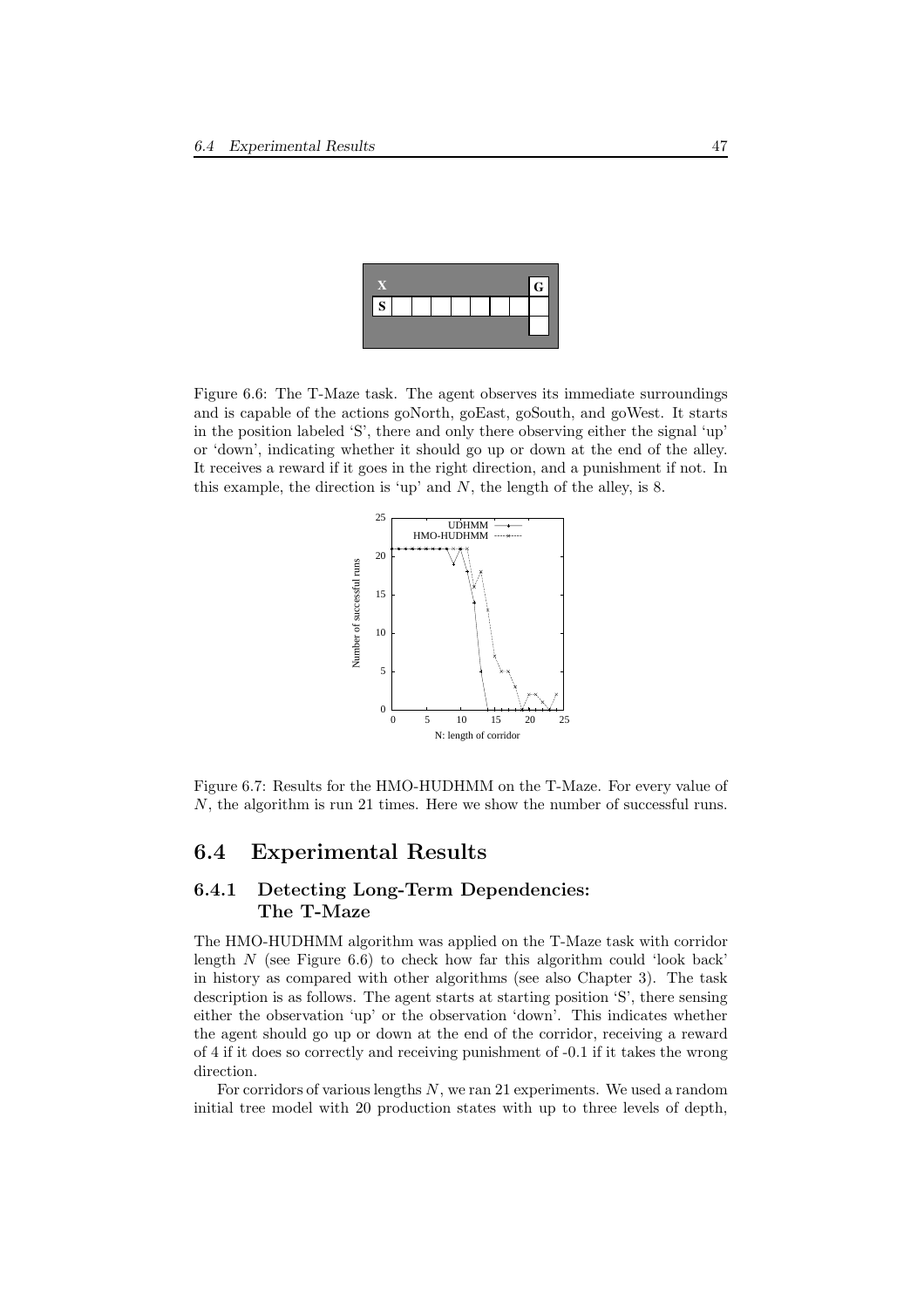|  |  |  | Ġ |
|--|--|--|---|
|  |  |  |   |

Figure 6.8: The 89-state maze. In this maze, the agent has a position, an orientation, and can execute five different actions: Forward, TurnLeft, TurnRight, TurnAbout, and doNothing. The agent starts every trial in a random position. Its goal is to move to the square labeled 'G'. The actions and observations are extremely noisy, for example, there is only about 70% chance that the agent will get an observation right. For the precise world model we refer to elsewhere.

and let that model grow up to a maximum of 60 nodes. For  $\theta = 0.2$ , we plot the results of 21 runs in Figure 6.7. We can see that this algorithm performs better than flat UDHMM. This is because 'lucky' splits by the HMO procedure often lead to the right hierarchical models that can more easily capture the long-term time dependency that is necessary for solving the T-Maze.

#### 6.4.2 The 89-State Maze

The HMO-HUDHMM algorithm was also applied on the 89-State Maze (see Figure 6.8). See also Chapter 3 for details on this problem. For  $\theta = 0.2$ , and all other parameters inherited from UDHMM for this problem, we started out with a small random tree with 20 production states with up to three levels of depth. We allowed the model to gradually grow up to 150 nodes. To save computation time, we only used the last 50 trials in re-estimation of the hierarchical model parameters of the algorithm. We performed 21 experiments, below highlighting the one with median performance of those 21 runs.

Under these conditions, HMO-HUDHMM, with median steps 59, performed clearly somewhat better than flat UDHMM. For a comparison with other algorithms, see Table 6.1. However, since the 89-State Maze is very symmetrical yet distinctly different in utility in mirrored parts of state space, one could have hoped for a better result, certainly through the usage of the Uncle Split Operator.

Surprisingly, with  $\theta = 0.0$  (no utility modeling at the nodes), the results are still good. We can conclude from this that hierarchical operators (HMOs) are a good match for utile distinction modeling as applied in UDHMM.

#### 6.5 Discussion

HMO is a technique not only applicable on HUDHMMs, but probably also on other hierarchical RL algorithms, such as Dietterich's (2000) MAXQ value decomposition function, or Sun and Sessions' (1999) SSS algorithm. HMO could be a method for agent splitting or hierarchical policy splitting. Furthermore, it might be used on simple HHMMs: as we have experienced, the three operators Brother Split, Observation Split and Uncle Split, have greatly helped to improve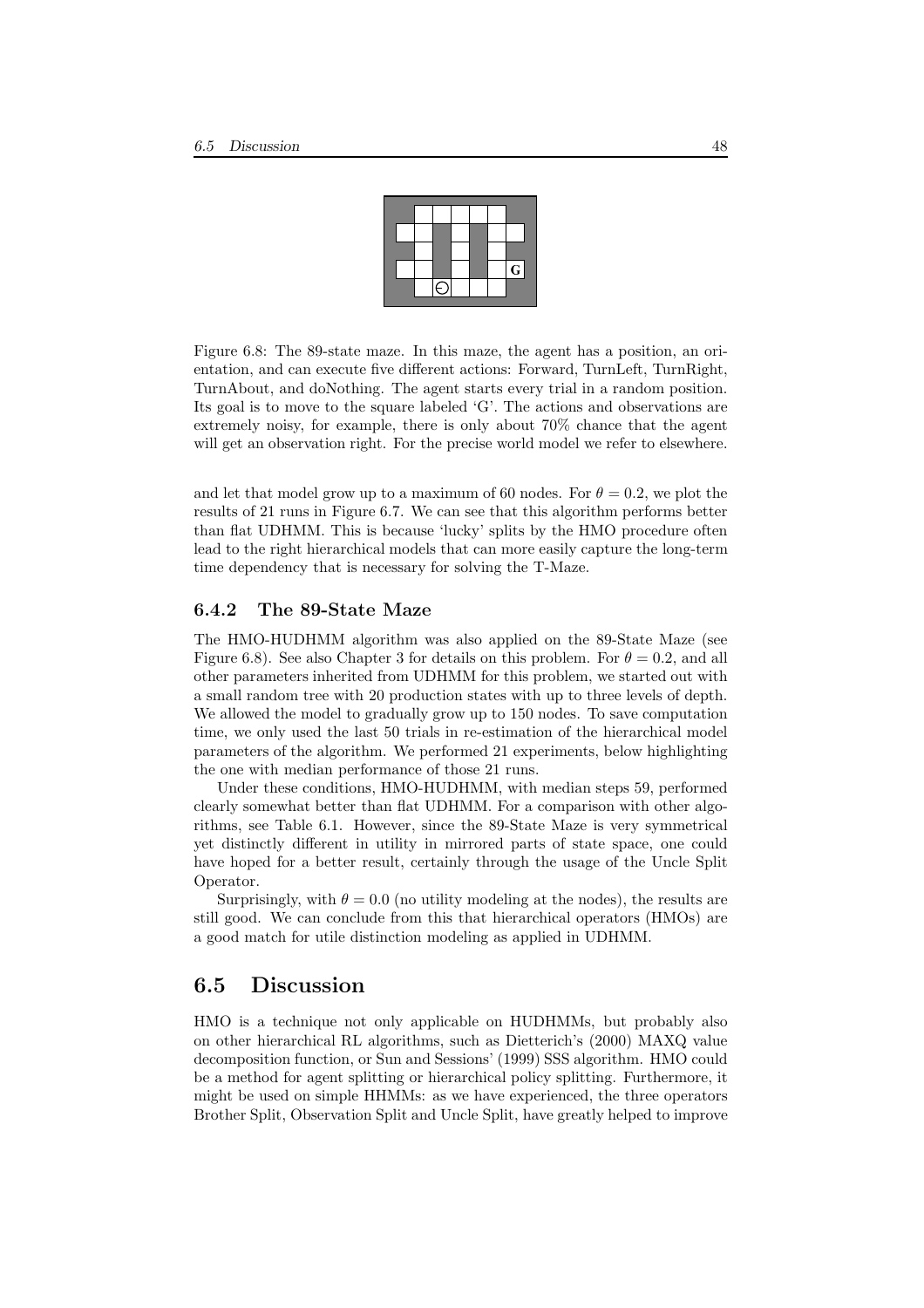our HUDHMM model — the same might be true for a HHMM used in tasks like speech recognition.

HMO-HUDHMM performs relatively well on the problem domains investigated in this paper. It utilizes, by using HMO, a special technique for exploring behavior space: all of a sudden, in one split operation, an entirely new region of behavior space might become available to be exploited hierarchically. HMO-HUDHMM truly exploits hierarchy in world structure and in task structure, and it does so by forming hierarchies automatically, not hand-specified by a human programmer. It reminds of methods like SSS (Sun & Sessions, 1999) or Options (Sutton, Precup & Singh, 1999) where hierarchical policies enable hierarchical reasoning about macro-actions and policy combinations never tried before. HMO-HUDHMM is a bit like that, too, through its splitting procedures.

However, the hidden state space under HMO tends to get very big very quickly, and very inefficiently. For example, in our experiments, many nodes were often hardly ever visited. Possibly, by *sharing* HHMM substructures among several parent nodes, we could not only re-use parts of the model by splitting and copying, but by directly sharing. This could avert the algorithm from letting the number of hidden states get so big.

Another problem with HMO-HUDHMM is that fine-tuning of algorithm parameters takes a lot of human operator time.

Still, the algorithm is able to solve, for example, the 89-State Maze very well compared to other model-free POMDP approaches. We must conclude that investigations in hierarchical approaches yield fascinating opportunities for further improvements.

maze. Shown is the percentage that reached the goal within 251 steps, and the median number of steps to task completion.

Table 6.1: Overview of the performance of several algorithms on the 89-state

| ALGORITHM                  | GOAL% | <b>MEDIAN STEPS</b> |
|----------------------------|-------|---------------------|
| <b>RANDOM WALK</b>         | 26    | >251                |
| HUMAN                      | 100   | 29                  |
| LINEAR Q (SEEDED)          | 84    | 33                  |
| $SARSA(\lambda)$           | 77    | 73                  |
| RL-LSTM                    | 94    | 61                  |
| UDHMM                      | 92    | 62                  |
| HMO-UDHMM $(\theta = 0.2)$ | 93    | 59                  |
| HMO-UDHMM $(\theta = 0.0)$ | 93    | 60                  |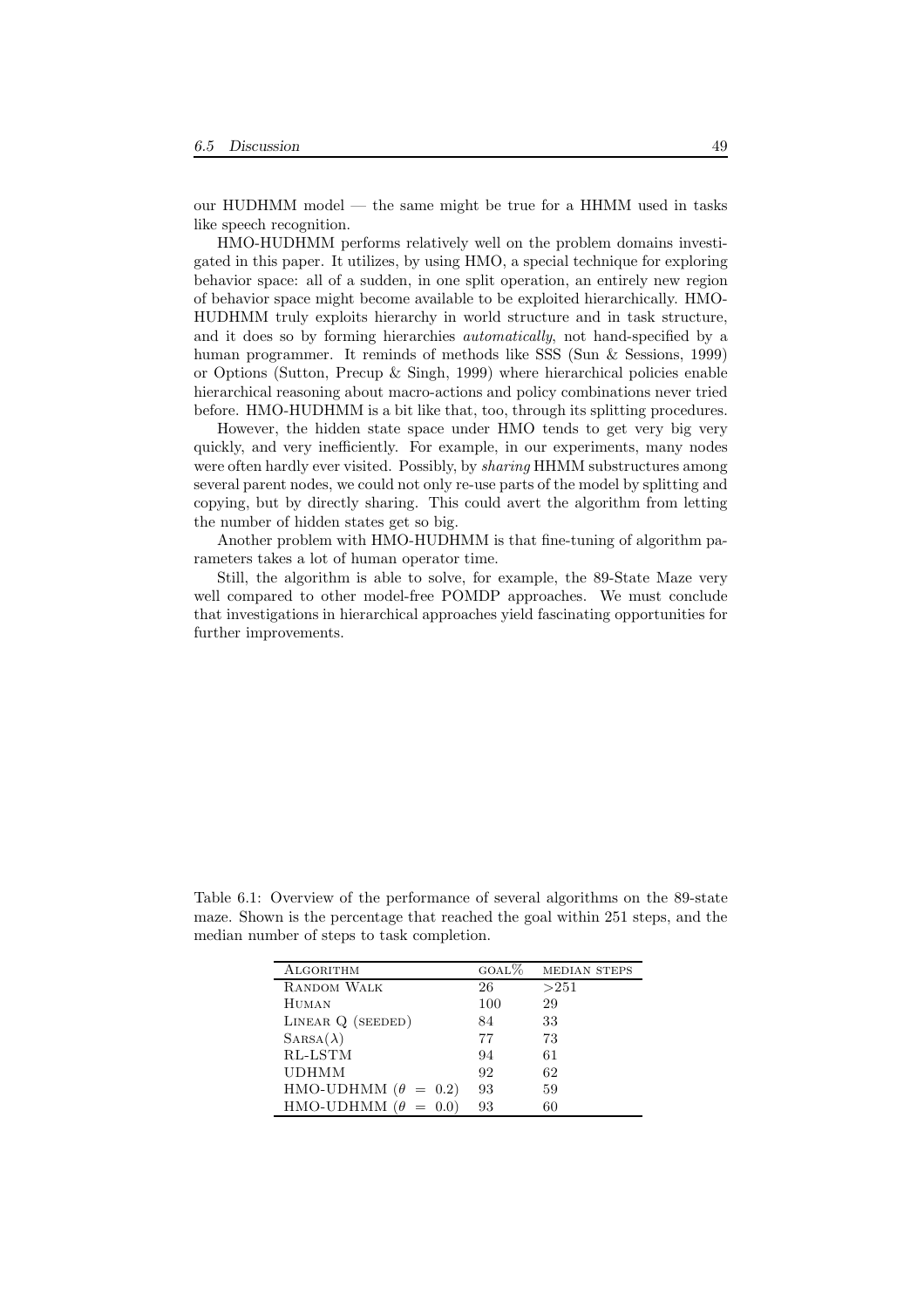# Chapter 7 Conclusion

Memory-based POMDPs offer a very general learning framework, for which the promise of ever better solution techniques, alas, remains elusive. In this paper we described three novel approaches to POMDP problems that seek to offer the ability to scale up to larger tasks, and supported this with the development of a new hierarchical HMM algorithm.

We introduced the concept of Utile Distinction Hidden Markov Models (UDHMMs), which offers a short-term memory capacity construction method for stochastic domains by discriminating utility over longer event sequences. This was done by using a Hidden Markov Model, as memory, to model not only observations and actions of an agent, but also to model the expected utility distribution for every hidden memory state. We show that this algorithm has good results for several domains, most notably stochastic ones, and succeeds in discriminating longer event sequences by their utility.

A related algorithm, the Coupled Utile Distinction Hidden Markov Model, seeks to do the same, but uses a two-stranded Coupled Hidden Markov Model instead, one strand for modeling 'world' events (observations and actions), and one for modeling utility. The philosophy behind this is that by separating the realms of events and utility, we can 'reuse' parts of event modeling space by 'coupling' it with the proper — separate — utility modeling. It could lead to an exploitation of the combination of event-symmetry but utility-asymmetry in certain tasks, such as the presented 89-State Maze. This algorithm performs significantly worse than UDHMM, however, contrary to our expectations. Our analysis shows this is because couplings between the two strands couple too many nodes that should have only weak impact on one another. Research on CHMMs by Zhong and Ghosh (2001) — who use a more sophisticated coupling computation scheme — suggests it might be possible to remedy this, something to which better tuning of the couplings might also contribute.

Scaling up memory-based POMDPs is still not satisfactorily solved. Possible solutions are most likely to come from hierarchical approaches, and we therefore turned our attention to hierarchical modeling techniques. Where UDHMM used the Hidden Markov Model as its basis, a hierarchical variant (HHMMs) was initially proposed by Fine, Singer and Tishby (1998). This algorithm has two flaws, one being extremely slow (cubic time), the other being very complicated and hard to implement. We developed and presented an algorithm that is both linear in time and easy to implement.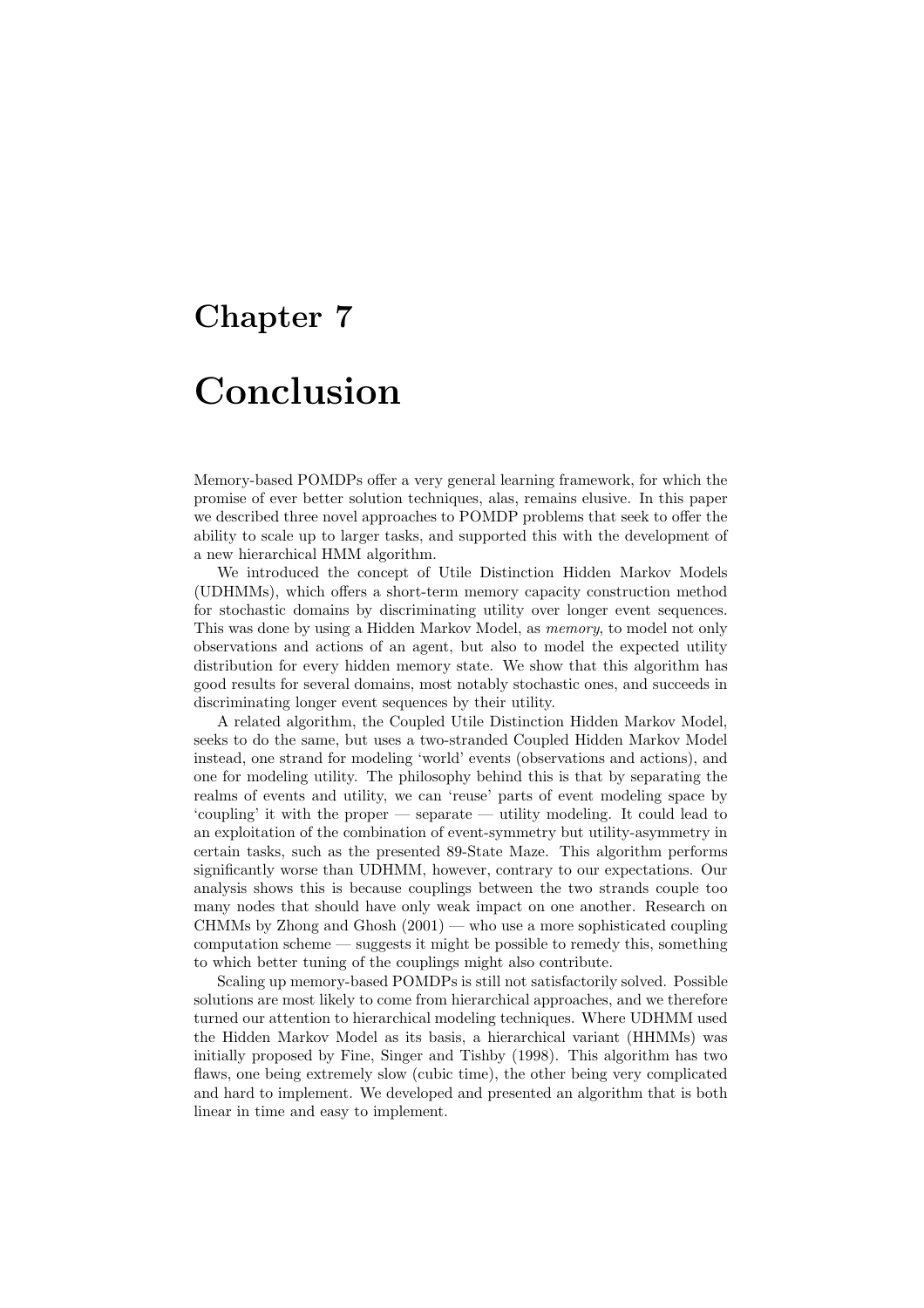Using this HHMM framework, we generalize UDHMMs to the hierarchical case. In order to be able to expand hierarchical memory through experience, we introduced the Hierarchical Model Operators framework, which offers a method for augmenting the memory model topology appropriately 'on the fly', according to the agent's experiences. This enables the agent to be able to both discern longer-time dependencies, and to reuse parts of hierarchical memory (and therefore policies) in order to 'scale up' to more complex tasks. Our experimental results show this is indeed the case. The algorithm's experimental results on several tasks are very good.

#### Future Work

Our hierarchical algorithms perform very well compared to other memory-based approaches, but much work is still needed in order to boost performance. Also, parameter tuning is perceived as still being too cumbersome for our algorithms.

Sharing policies and sharing substructure might offer a way to reduce the time to find a (near-)optimal solution, and might prevent the memory model from growing too large too quickly. Such an approach would be better suited to exploit not only hierarchical but also repetitive 'world' and task structures.

But since world structures and task structures are usually not completely hierarchically describable, we still might need additional 'flat' memory, as our Cousin Split Operator shows. So far we have not found any evidence that 'factorizing' state space might be advantageous, but we are convinced that a proper factorizing of memory would be a major improvement for future POMDP algorithms. We suggest a hybrid approach of factorizing memory in both flat and hierarchical interdependent elements, possibly even including relational structures.

Memory-based POMDPs remain one of the most fascinating parts of AI research. They hold the promise of scaling up to much more complex learning tasks, and much interesting research will be done in the near future to achieve its goals.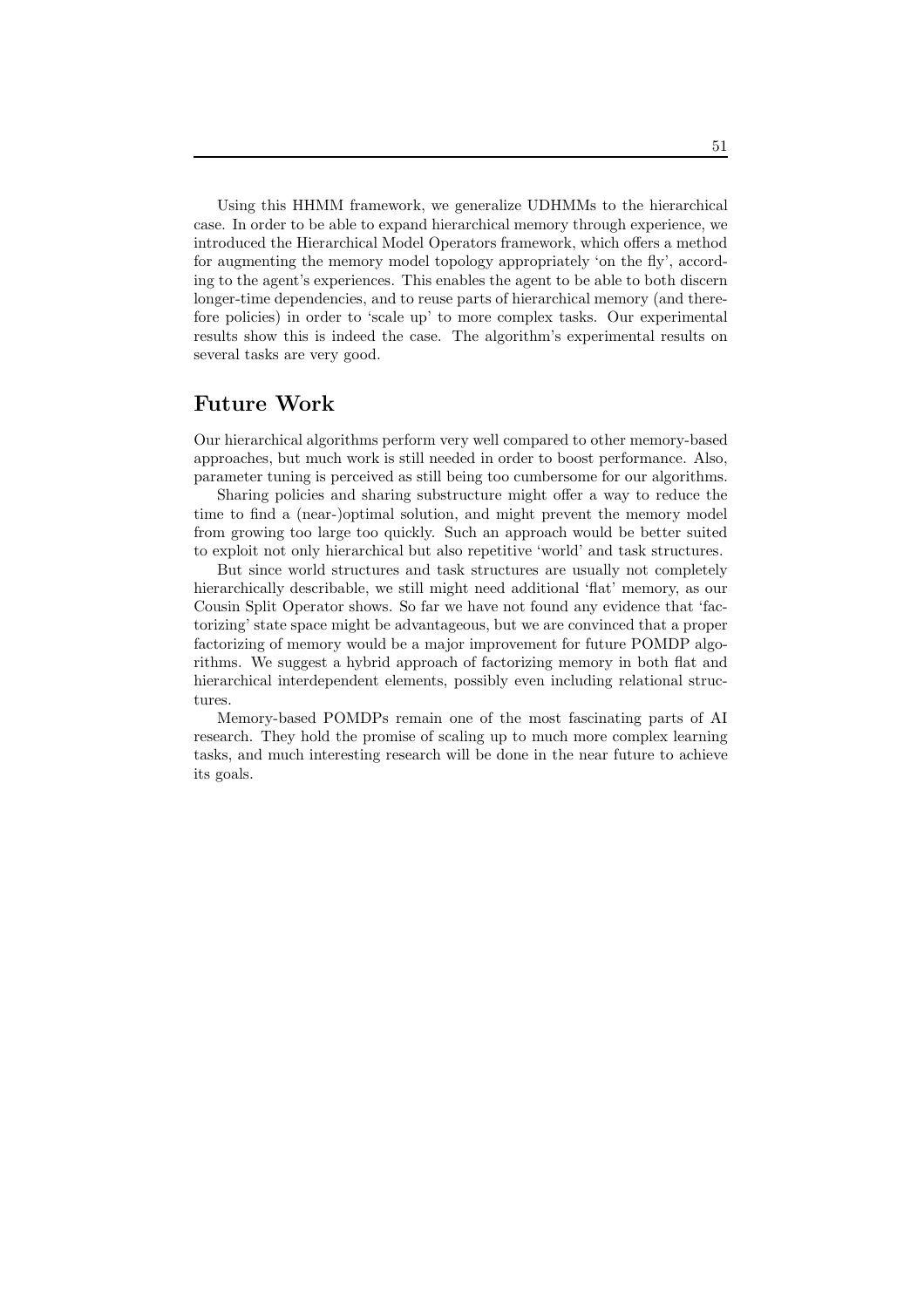# Bibliography

- Aberdeen, D. & Baxter, J. (2002). Internal-state policy-gradient algorithms for infinite-horizon POMDPS (Technical Report). RSISE, Australian National University.
- Bakker, B. (2004). The State of Mind. Doctoral dissertation, Unit of Cognitive Psychology, Leiden University.
- Bakker, B., & Schmidhuber, J. (2004). Hierarchical Reinforcement Learning Based on Subgoal Discovery and Subpolicy Specialization. Proceedings of the 8-th Conference on Intelligent Autonomous Systems, IAS-8. Amsterdam, The Netherlands
- Barto, A.G., & Mahadevan, S. (2003). Recent advances in hierarchical reinforcement learning. Discrete event systems, to appear
- Bellman, R. (1961). Adaptive Control Processes. Princeton University Press.
- Bengio, Y., & Frasconi, P. (1995). An input/output HMM architecture. In G. Tesauro & D. Touretzky & T. Leen (Ed.), Advances in Neural Information Processing Systems 7 (pp. 427–434). Cambridge, MA: MIT Press.
- Brand, M., Oliver, N., & Pentland, A. (1997). Coupled hidden markov models for complex action recognition. IEEE Conference on Computer Vision and Pattern Recognition (pp. 994–999). San Juan, Puerto Rico: IEEE Press.
- Cassandra, A., Kaelbling, L. P., & Littman, M. L. (1994). Acting optimally in partially observable stochastic domains. Proceedings of the Twelfth National Conference on Artificial Intelligence. Seattle, WA.
- Chrisman, L. (1992). Reinforcement learning with perceptual aliasing: The perceptual distinctions approach. Proceedings of the Tenth International Conference on Artificial Intelligence (pp. 183–188). San Jose, California: AAAI Press.
- Dempster, A. P., Laird, N. M. & Rubin, D. B. (1977). Maximum-likelihood from incomplete data via the EM algorithm. J. Royal Statist. Soc. Ser. B., 39.
- Dietterich, T. G. (2000). An overview of MAXQ hierarchical reinforcement learning. Proceedings of the Symposium on Abstraction, Reformulation and Approximation SARA 2000, Lecture Notes in Artificial Intelligence. Springer Verlag, New York.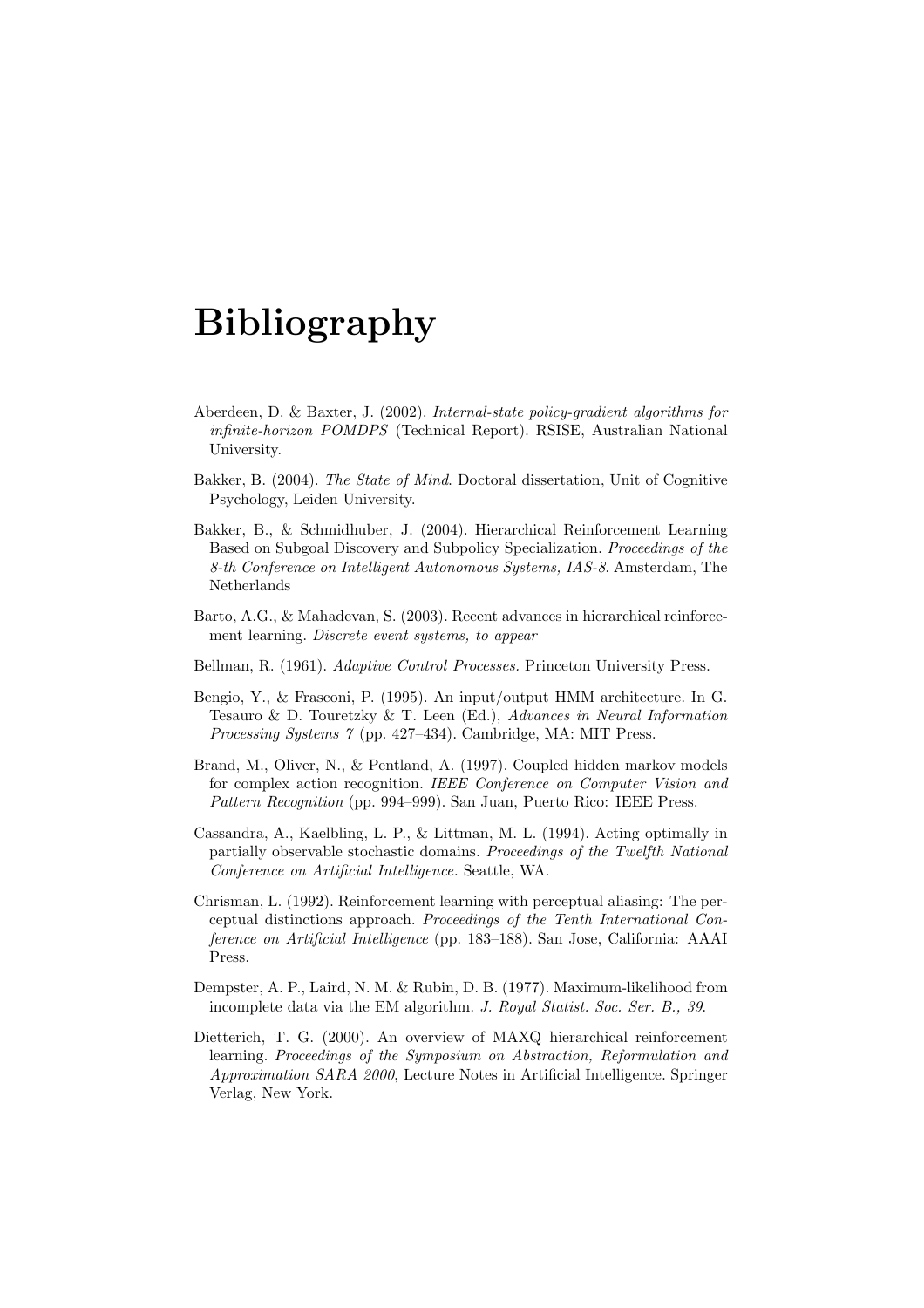- Digney, B. (1996). Emergent hierarchical control structures: Learning reactive/hierarchical relationships in reinforcement environments. From Animals to Animats 4: The Fourth Conference on Simulation of Adaptive Behavior. MIT Press.
- Fine, S. Singer, Y., & Tishby, N. (1998). The Hierarchical Hidden Markov Model: Analysis and Applications. Machine Learning, 32(1).
- Gomez, G. F. & Miikulainen, R. (1999). Solving Non-Markovian Control Tasks with Neuroevolution. In Proceedings of the 16th International Joint Conference on Artificial Intelligence (pp. 1356-1361). Denver, CO: Morgan Kaufmann.
- Hauskrecht, M. (2000). Value-function approximations for partially observable Markov decision processes. Journal of Artificial Intelligence Research, 13, 33– 94.
- Hernandez, N., & Mahadevan, S. (2001). Hierarchical memory-based reinforcement learning. Proceedings of Neural Information Processing Systems 13, (pp. 1047–1053).
- Kaelbling, L. P., Littman, M. L., & Moore, A. W. (1996). Reinforcement learning: a survey. Journal of Artificial Intelligence Research, 4, 237–285.
- Lanzi, P. L. (1997). Solving Problems in Partially Observable Environments with Classier Systems (Experiments on Adding Memory to XCS). Technical Report 97.45, Politecnico di Milano. Department of Electronic Engineering and Information Sciences
- Lin, L., & Mitchell, T. (1992). Memory approaches to reinforcement learning in non-Markovian domains. Technical Report, Carnegie Mellon, Pittsburgh, PA.
- Lin, L., & Mitchell, T. (1993). Reinforcement learning with hidden states. From animals to animats 2: Proceedings of the second international conference on simulation of adaptive behavior (pp. 271–280). Cambridge, MA: MIT Press.
- Littman, M. L., Cassandra, A. R., & Kaelbling, L. P. (1995). Learning policies for partially observable environments: Scaling up. Proceedings of the Twelfth International Conference on Machine Learning (pp. 362–370). San Francisco: Morgan Kaufmann.
- Loch, J., & Singh, S. (1998). Using eligibility traces to find the best memoryless policy in partially observable Markov decision processes. The Proceedings of the Fifteenth International Machine Learning Conference (pp. 141–150). San Francisco: Morgan Kaufmann.
- McCallum, R. A. (1993). Overcoming incomplete perception with utile distinction memory. The Proceedings of the Tenth International Conference on Machine Learning (pp. 190–196). San Francisco: Morgan Kaufmann.
- McCallum, R. A. (1995a). Instance-Based Utile Distinctions for Reinforcement Learning with Hidden State. The Proceedings of the Twelfth International Conference on Machine Learning (pp. 387–395).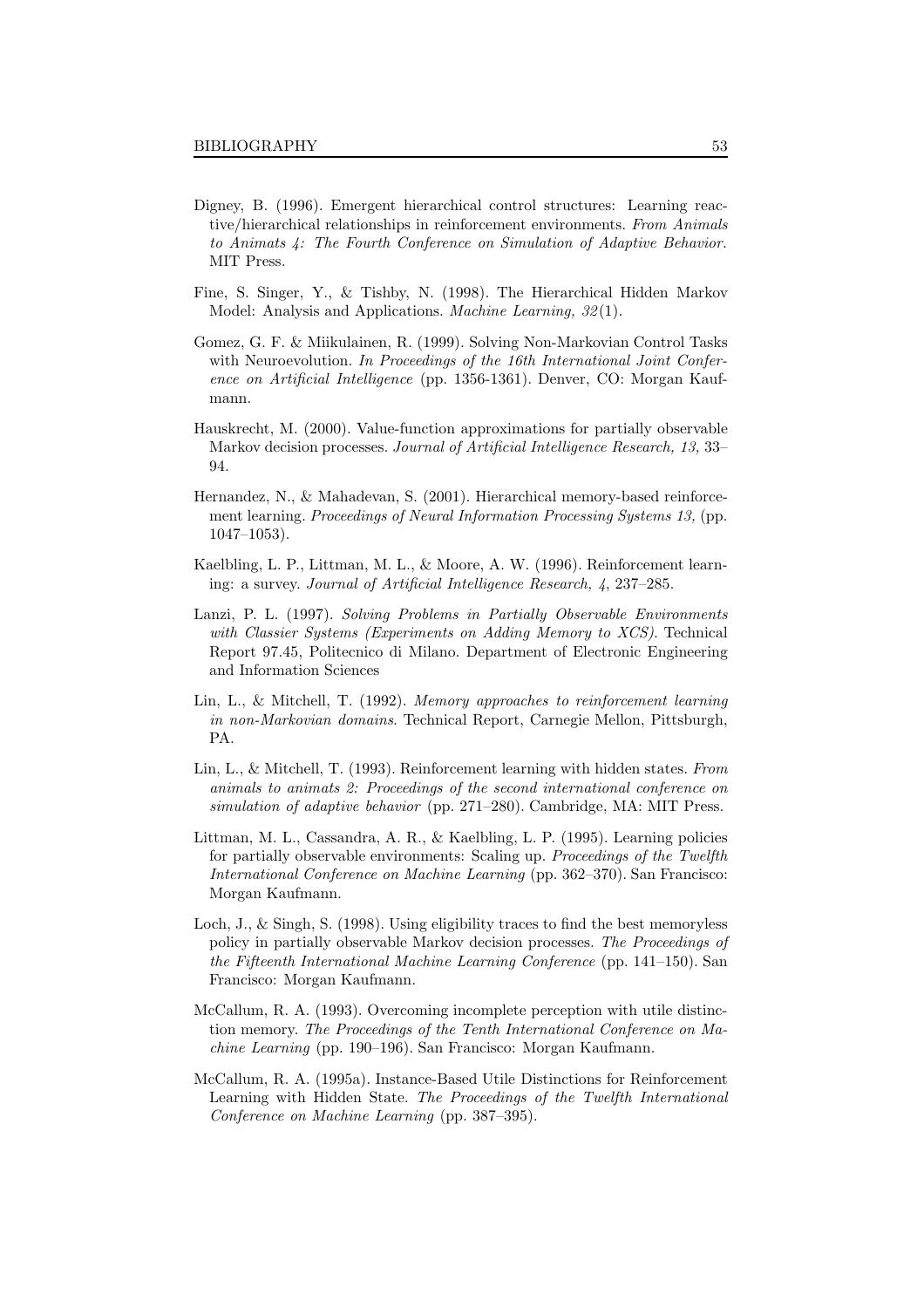- McCallum, R. A. (1995b). Reinforcement Learning with Selective Attention and Hidden State. Doctoral dissertation, Department of Computer Science, University of Rochester.
- McGovern, A. (2002). Autonomous Discovery of Temporal Abstractions from Interaction with an Environment. Doctoral dissertation, University of Massachussetts.
- Murphy, K., & Paskin, M. (2001). Linear time inference in hierarchical HMMs. Proceedings of Neural Information Processing Systems 2001.
- Parr, R. & Russell, S. (1997). Reinforcement learning with hierarchies of machines. Proceedings of Advances in Neural Information Processing Systems 10. MIT Press.
- Rabiner, L. R. (1989). A tutorial on hidden Markov models and selected applications in speech recognition. Proceedings of the IEEE,  $77(2)$  (pp. 257–286).
- Sondik, E. J. (1971), The optimal control of partially observable Markov decision processes. Doctoral dissertation. Stanford University, Stanford, CA.
- Sondik, E. J. (1978), The optimal control of partially observable Markov decision processes over the infinite horizon. Discounted costs. Operations Research, 26, 282–304.
- Sun, R., & Sessions, C. (2000). Self-segmentation of sequences: automatic formation of hierarchies of sequential behaviors. IEEE Transactions on Systems, Man, and Cybernetics: Part B Cybernetics, Vol.30, No.3, (pp. 403–418).
- Sutton, R. S., & Barto, A. G. (1998). Reinforcement Learning: An Introduction. Cambridge, MA: MIT Press.
- Sutton, R. S., Precup, D., & Singh, S. (1999). Between MDPs and semi-MDPs: A Framework for Temporal Abstraction in Reinforcement Learning. Artificial Intelligence, vol. 112, pp. 181–211.
- Theocharous, G. (2002). Hierarchical Learning and Planning in Partially observable Markov Decision Processes. Doctoral dissertation, Michigan State University.
- Thrun, S. (2000). Monte carlo POMDPs. Advances in Neural Information Processing Systems 12, pp 1064-1070. MIT Press.
- Tsitsiklis, J. N. (1994). Asynchronous stochastic approximation and Q-learning. Machine Learning, 16(3).
- Whitehead, S. D., & Ballard, D. H. (1991). Learning to perceive and act by trial and error. *Machine Learning*,  $7(1)$ , 45–83.
- Watkins, C. J. C. H. (1989). Learning from Delayed Rewards. Doctoral Dissertation, King's College, Cambradge, England.
- Watkins, C. J. C. H. & Dayan, P. (1992). Q-learning. Machine Learning. 8:279- 292.